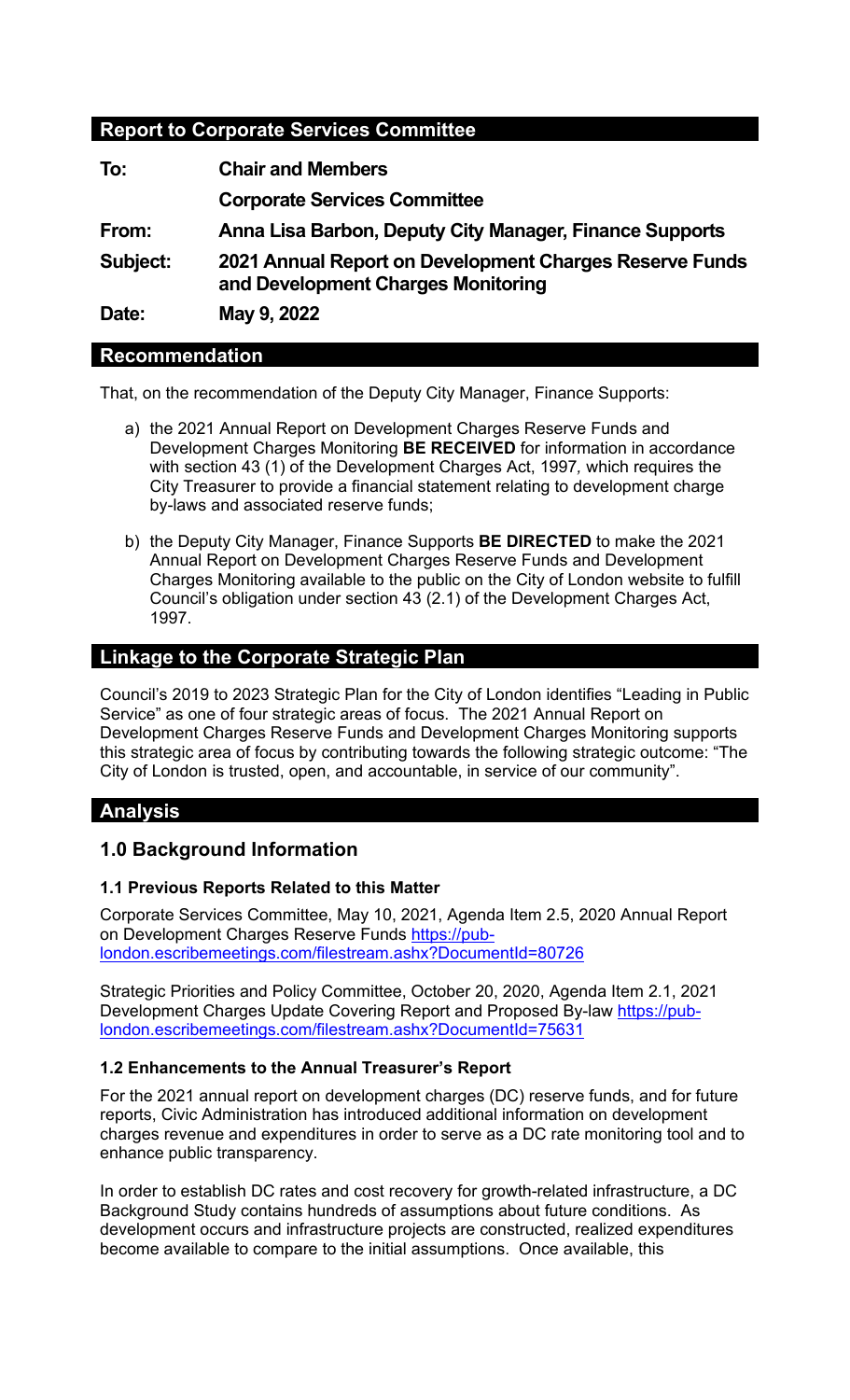comparison helps determine if sufficient revenues are being collected to fund associated growth projects and to assess variances in construction costs.

Through the information contained in this report, Council will be able to determine if actions are required to address significant unmet revenue targets and/or substantially increased project costs. Actions available may include growth capital budget adjustments or the initiation of a new DC Background Study in advance of regularly planned updates (which would facilitate collecting additional revenues to maintain the planned growth infrastructure forecast). If Civic Administration is significantly concerned with the observations gleaned from monitoring, recommendations will be made to Council for adjustments during the annual Growth Management Implementation Strategy (GMIS) review.

## **1.3 Legislative DC Reporting Requirements**

Section 43 of the Development Charges Act (DCA) (Statement of Treasurer) requires that the City Treasurer provide an annual financial statement to Council relating to DC reserve funds and that the Council shall ensure the annual financial statement is made available to the public.

Applicable excerpts from the DCA are as follows:

### **Statement of Treasurer**

43. (1) The Treasurer of a municipality shall each year on or before such date as the council of the municipality may direct, give the council a financial statement relating to development charge by-laws and reserve funds established under section 33. 1997, c. 27, s. 43 (1).

### **Requirements**

- (2) A statement must include, for the preceding year,
	- (a) statements of the opening and closing balances of the reserve funds and of the transactions relating to the funds;
	- (b) statements identifying,
		- (i) all assets whose capital costs were funded under a development charge by-law during the year,

(ii) for each asset mentioned in subclause (i), the manner in which any capital cost not funded under the by-law was or will be funded;

- (c) a statement as to compliance with subsection 59.1(1); and
- (d) any other information that is prescribed in the regulations. 2015, c.26, s.7(1).

### **Statement available to public**

(2.1) The council shall ensure that the statement is made available to the public, c.26,s.7(1).

### **Copy to Minister**

(3) The Treasurer shall give a copy of a statement to the Minister of Municipal Affairs and Housing on request. 2015, c.26, s.7(2).

As part of this report, Civic Administration further notes that the City of London is also in compliance with subsection 59.1(1) of the DCA as described below.

### **No additional levies**

59.1 (1) A municipality shall not impose, directly or indirectly, a charge related to a development or a requirement to construct a service related to development, except as permitted by this Act or another Act. 2015, c.26, s.8.

Appendix A of this report meets the requirements as prescribed under section 43 above and, subject to Council direction, will be made available to the public on the City of London website. This appendix includes a brief description of the works that may be funded from each reserve fund along with a summary of each reserve fund's revenues, expenses, and balances for the year, including the following: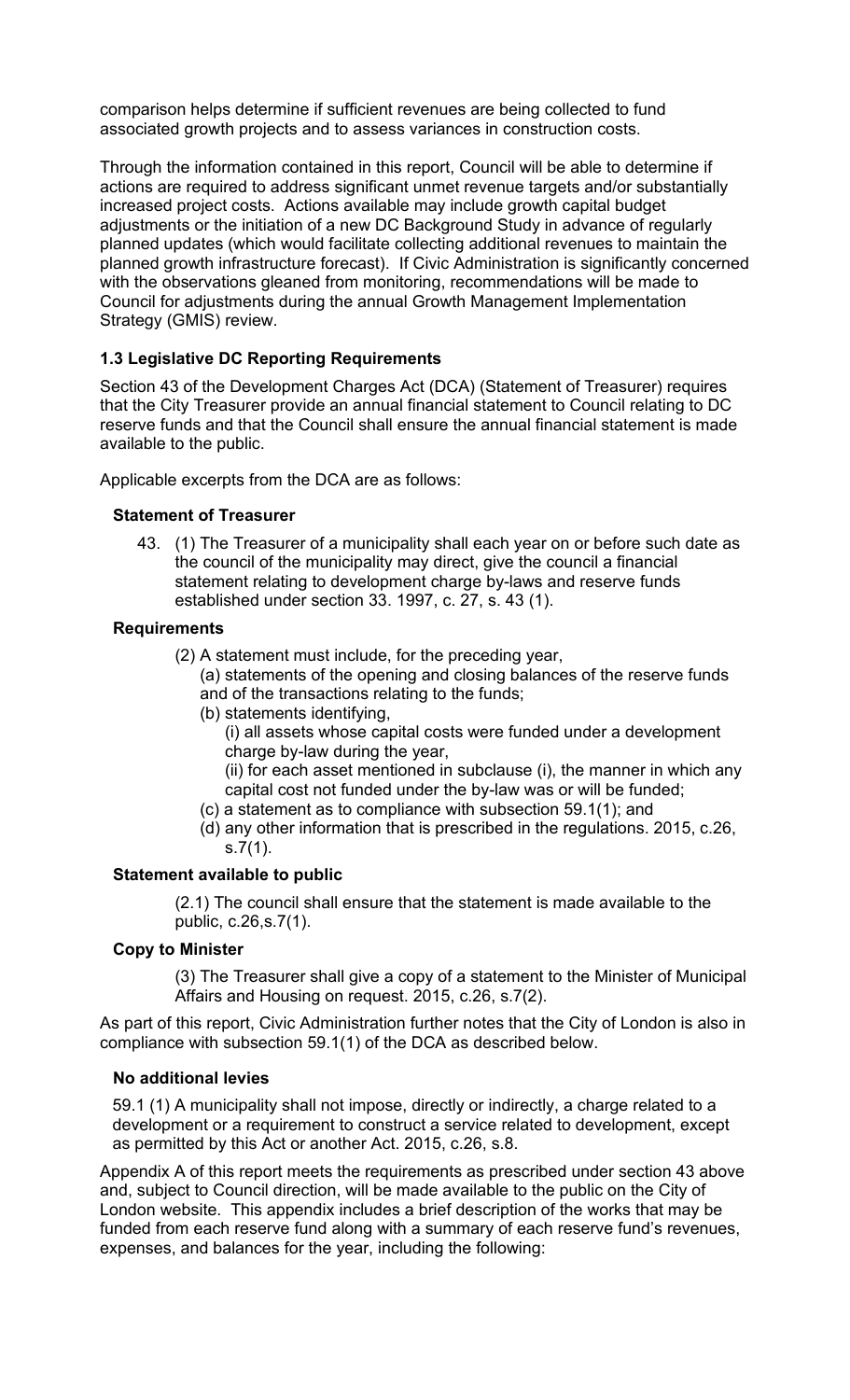- The cumulative approved budget including both total financing from DC funds and total financing from all other sources (total DC funding is determined each year in advance of tabling capital budgets and takes into account growth splits assigned in the DC Background Study);
- The amount of the 2021 draws from the reserve fund (if any) for each active capital project that involves a commitment from a particular CSRF; and
- Approved debt needed to finance the growth portion where the growth portion cannot be funded from CSRF cash balances on hand (details concerning both issued and unissued debt are provided) as well as any inter-fund loans and interest thereon, for each CSRF service component. This debt represents future commitments against the respective reserve funds.

## **1.4 Development Charges Monitoring**

DCs provide a method for municipalities to recover the capital costs of providing infrastructure and services associated with growth. In Ontario, the DCA governs the calculation of rates and the collection of DCs. At least every five years, as required by the DCA, the City of London conducts a DC Background Study to forecast the City's future residential and non-residential growth to determine infrastructure needs and costs. This information is used to calculate the amount of money that new development needs to pay to support growth infrastructure and services.

An important relationship exists between the projected amount of residential and nonresidential growth and the City's investment in infrastructure projects. DC rate calculations are based on growth projections that determine servicing needs, which in turn establish DC rates. While the DC rate setting process typically occurs at least every five years, regular monitoring of growth revenues and growth spending is essential to ensure that sufficient funds are collected to facilitate the timely construction of growth infrastructure as well as maintain the financial health of the City Services Reserve Funds. The balance of this report provides a review and analysis of DC revenues, expenditures and the health of the reserve funds.

### **Revenue Analysis**

Figure 1 shows the distribution of the 2021 projected and actual revenues between residential and non-residential development. Residential development consistently accounts for the largest proportion of DC revenues with 2021 actual revenues accounting for 86% of the total. A further breakdown of residential revenues by Low Density Residential (LDR), Medium Density Residential (MDR), and High Density Residential (HDR) is shown in Figure 2.



**Figure 1 - 2021 Projected and Actual Growth Revenues by Development Type**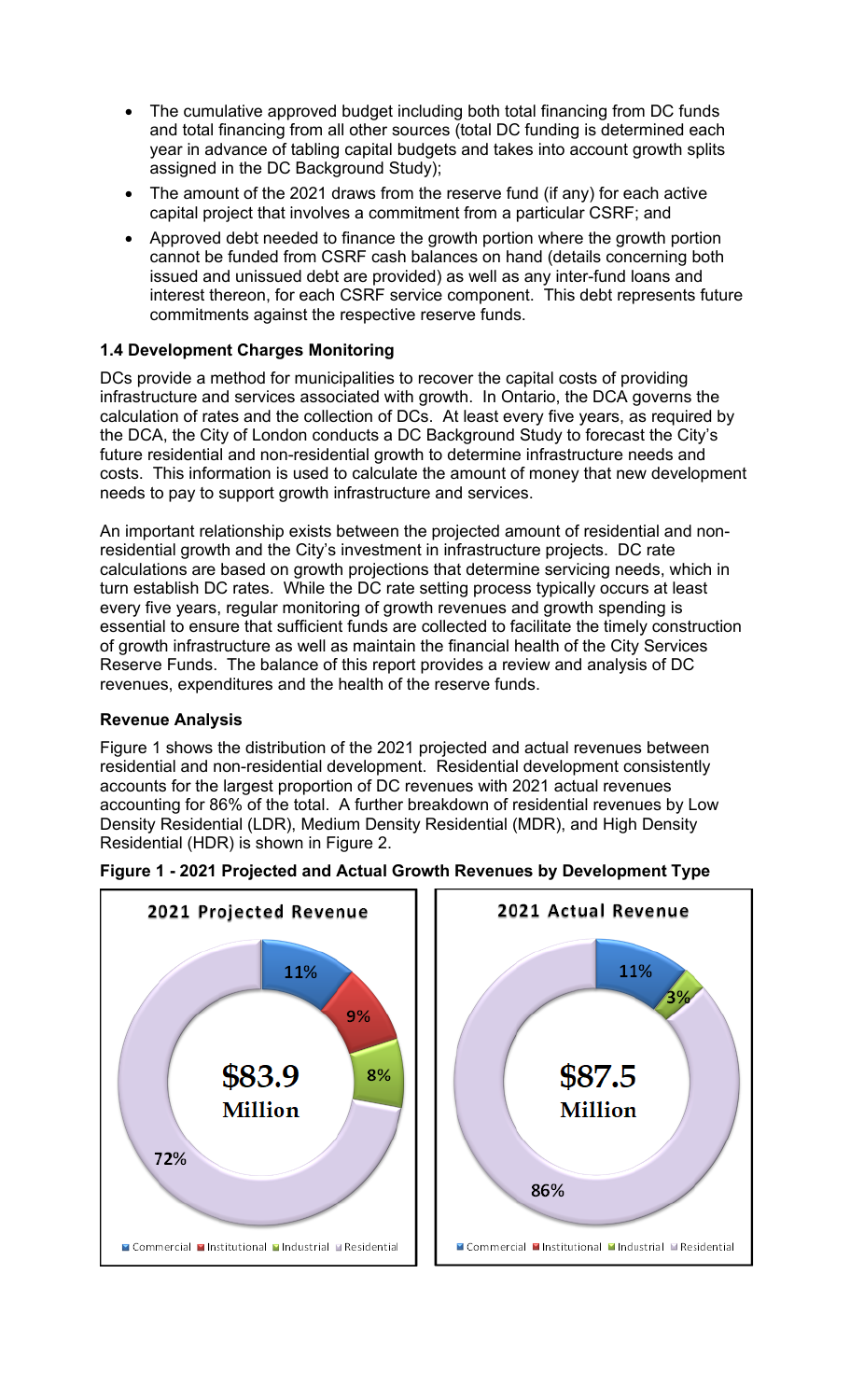

**Figure 2 – Residential Projected and Actual Revenues (\$000's)**

The following observations related to 2021 growth revenues are noted below:

- Actual revenues exceeded projected revenues by \$3.6 million net. While commercial revenues were slightly higher than projections (\$255 thousand), the other non-residential categories fell short of projections. There were no institutional permits issued in 2021, resulting in a revenue shortfall of \$7.6 million. While there was industrial development, industrial revenues were \$4.2 million short of projections. Residential development was strong in 2021 and this had a positive impact on DC revenues. Residential revenues exceeded projections by \$15.2 million. While low density residential and medium density residential both exceeded projections, high density residential was the largest contributor to the revenue surplus, accounting for \$9.6 million.
- Maintaining robust DC revenues is an important element to ensuring that growth infrastructure investments are constructed when required to facilitate development. Staff need to remain watchful of growth activity to recommend corrective measures should circumstances reflect changing growth patterns (e.g. economic conditions and reversal of current housing market expansion).

# **Expenditure Analysis**

DC rates are informed by high-level cost estimates for infrastructure projects identified in servicing master plans. These estimates are used to establish budgets for individual projects and in some cases cost estimates are further refined through Environmental Assessments and/or detailed design. Identified DC projects are generally adjusted as required, to address inflationary pressures to maintain the relationship between DC rate indexing (for DC revenues) and variability in construction costs.

From a DC monitoring perspective, expenditures are examined to assess whether project costs align with adjusted estimates used to determine DC rates. Project costs that repeatedly exceed approved budgets present concerns about the appropriateness of DC rates and the sustainability of the City Services reserve funds. Conversely, project costs consistently below approved budgets provide a benefit to off-set situations of decreased revenues, provide opportunities to reduce the need for DC supported debt, or reduce future DC rates. Projects that are on-budget are neutral for DC monitoring purposes and are generally not an area of focus.

The life-to-date growth capital budget is approximately \$1.07 billion with development charge funding representing approximately 63% (figure 3). The life-to-date capital budget for each DC service, illustrating committed versus uncommitted funding, is contained in Table 1. It is important to note that spending on capital projects may occur several years after budget approval due to the long timelines for environmental assessments, detailed design, etc.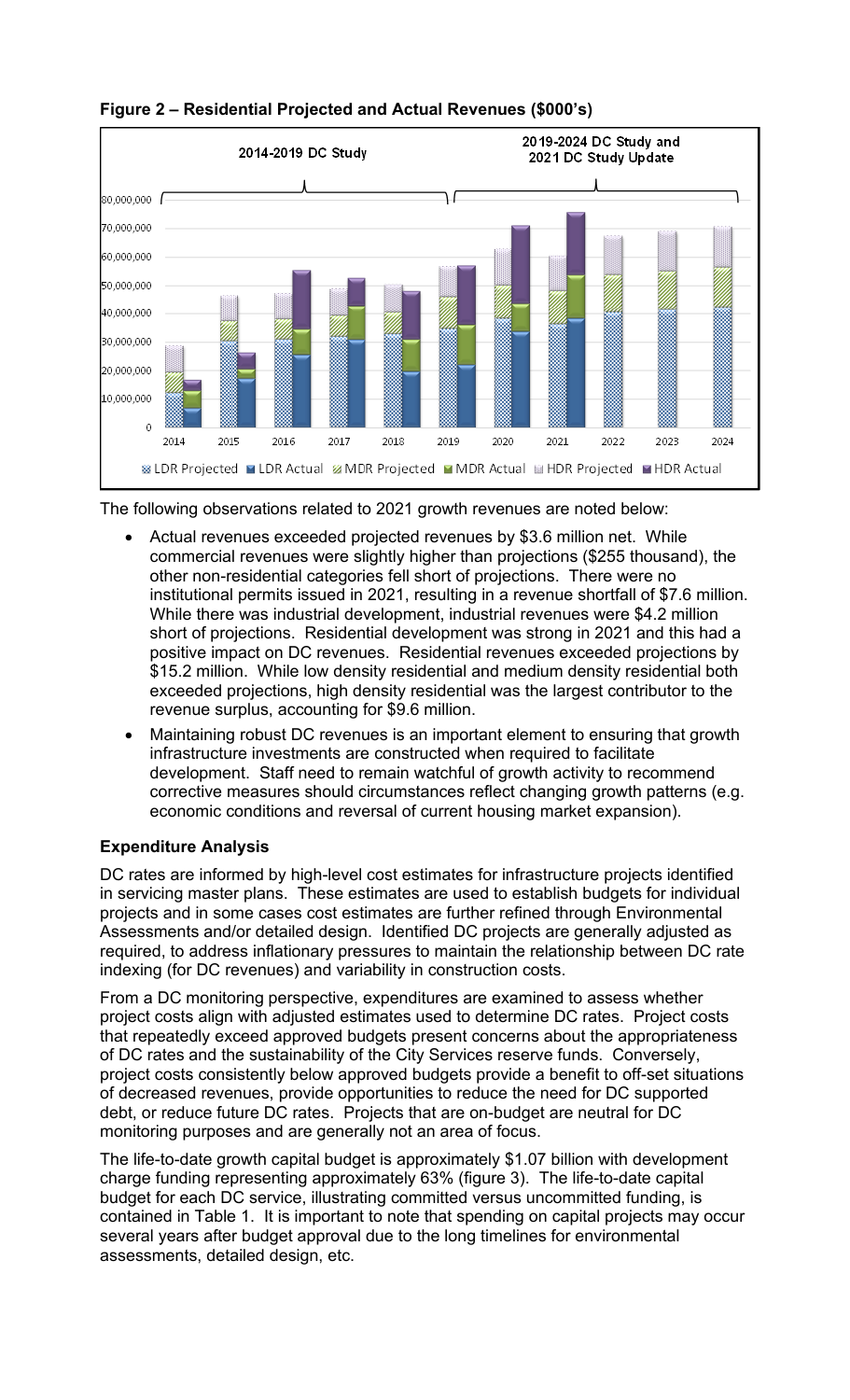# **Figure 3 – Life-To-Date Growth Capital Budget by Funding Source**



■ Development Charges ■ Rate Supported / Other

| Table 1 - Committed Life-To-Date Growth Capital Budget Summary (\$000's) |                     |             |             |           |  |  |  |  |  |  |  |  |
|--------------------------------------------------------------------------|---------------------|-------------|-------------|-----------|--|--|--|--|--|--|--|--|
| Service                                                                  | Approved            | Actual and  | Uncommitted | Percent   |  |  |  |  |  |  |  |  |
|                                                                          | Budget <sup>1</sup> | Commitments | to Date     | Committed |  |  |  |  |  |  |  |  |
| Fire                                                                     | 700                 | 10          | 690         | 1.4%      |  |  |  |  |  |  |  |  |
| Police                                                                   | 10,154              | 80          | 10,075      | 0.8%      |  |  |  |  |  |  |  |  |
| Library                                                                  | 12,304              | 0           | 12,304      | 0.0%      |  |  |  |  |  |  |  |  |
| Parks & Recreation                                                       | 155,803             | 95,042      | 60,760      | 61.0%     |  |  |  |  |  |  |  |  |
| <b>Growth Studies</b>                                                    | 2,370               | 2,048       | 322         | 86.4%     |  |  |  |  |  |  |  |  |
| Transit                                                                  | 11,759              | 1,594       | 10,165      | 13.6%     |  |  |  |  |  |  |  |  |
| <b>Waste Diversion</b>                                                   | 0                   | 0           | 0           | 0.0%      |  |  |  |  |  |  |  |  |
| Roads & Related                                                          | 469,974             | 260,564     | 209,410     | 55.4%     |  |  |  |  |  |  |  |  |
| Wastewater                                                               | 147,093             | 118,219     | 28,874      | 80.4%     |  |  |  |  |  |  |  |  |
| Stormwater                                                               | 176,263             | 89,320      | 86,943      | 50.7%     |  |  |  |  |  |  |  |  |
| <b>Water Distribution</b>                                                | 86,109              | 67,948      | 18,161      | 78.9%     |  |  |  |  |  |  |  |  |
| <b>TOTAL</b>                                                             | 1,072,529           | 634,824     | 437,705     | 59.2%     |  |  |  |  |  |  |  |  |

Subject to rounding

Note 1: Totals are for active projects as of December 31, 2021

Civic Administration actively monitors growth related capital spending to ensure that spending is being managed within the Council approved budget. In general, growthrelated capital project costs have been consistent with the DC Background Study estimates and Council-approved budgets. A total of six (6) projects received noteworthy budget adjustments in 2021. While most adjustments resulted in additional funding requirements from the applicable City Services reserve funds, Staff is not of the opinion that the variances are sufficient to trigger adjustments to the capital plan through GMIS nor an interim update of the DC Background Study. The experience of these projects will assist with refinements to project scope and cost estimates for the upcoming 2025 DC Background Study. Refer to Appendix B for additional detail of the noteworthy growth capital budget adjustments that occurred in 2021.

### **Reserve Fund Analysis**

Maintaining the financial health of the City Services reserve funds is essential to ensuring:

- that the timing of critical growth infrastructure is maintained, resulting in development proceeding as planned;
- that the City does not develop an over reliance on debt financing and associated costs to service that debt (interest); and
- that the need to trigger a DC rate adjustment prior to the scheduled DC Background Study is avoided.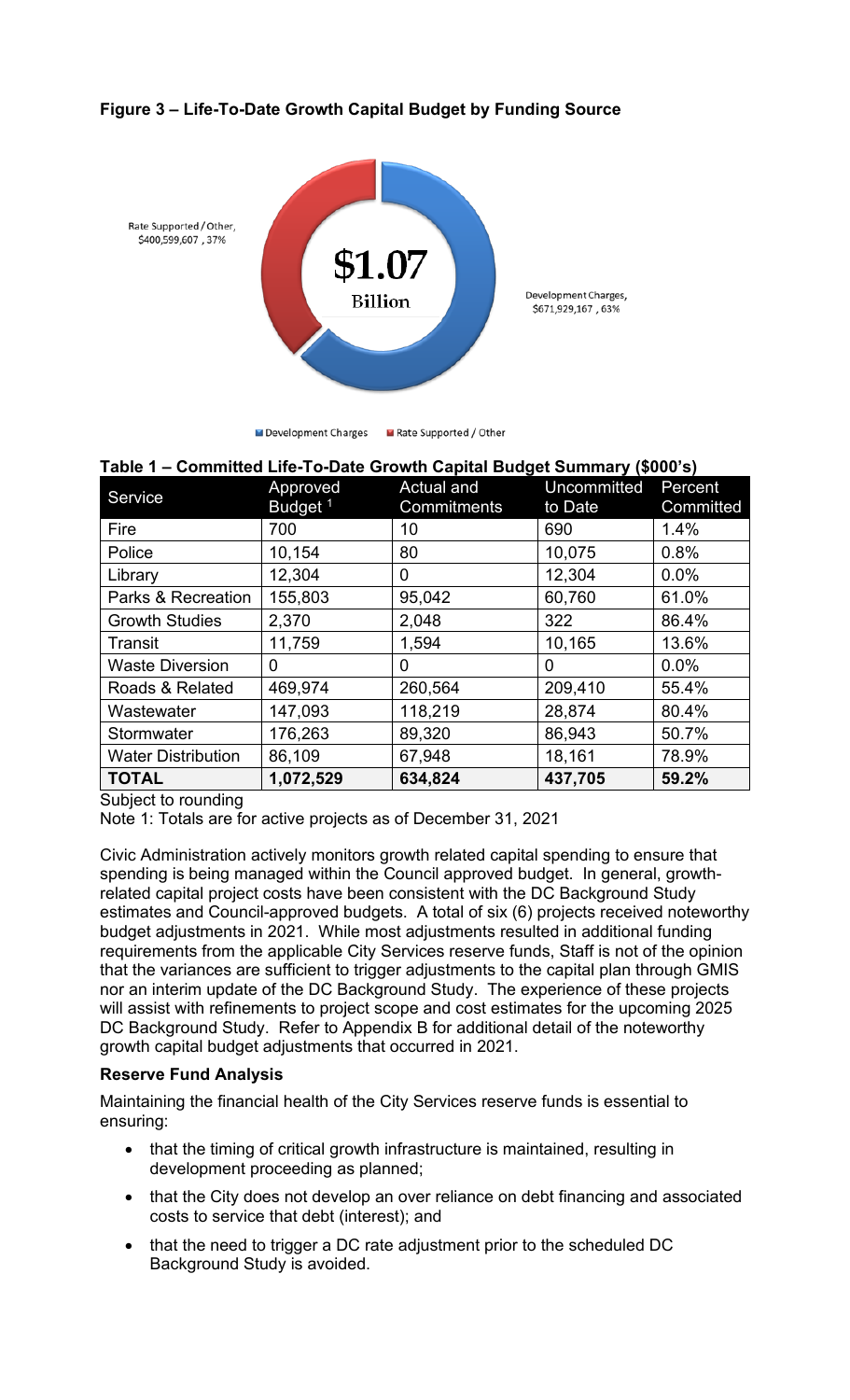Administration actively monitors and reviews the health and financial sustainability of the City Services reserve funds. This analysis revealed a need to closely monitor reserve fund activity for Stormwater Management and Wastewater. These services rely heavily on debt to facilitate the timing of infrastructure construction given that:

- major expenditures for sanitary sewers and stormwater management precede and facilitate growth; new investments are required well prior to development being possible in a new growth area; and
- significant amounts of project costs have been identified for future recovery (i.e. post period benefits) in the 2021 DC rate calculations with the objective of achieving a fair allocation of recovery of investment in growth costs. Therefore, the DC reserve funds that finance these services rely on debt to finance the portion of the project costs identified for recovery beyond the 20-year time horizon of the DC Study.

The Stormwater and Wastewater reserve funds analysis is presented in Figures 4 and 5 respectively. The green vertical bars represent total DC revenues, including levies and interest and the blue vertical bars represent debt payments. For both Stormwater and Wastewater the declining black dotted line in each graph indicates that an increasing share of DC revenues is being used to pay down existing and planned debt, limiting the amount of cash draws available to fund projects. Administration will continue to monitor debt servicing trends and will seek to reduce authorized, but unissued debt in accordance with the Council approved Debt Management Policy.



**Figure 4 – 10 Year Stormwater Reserve Fund Analysis**



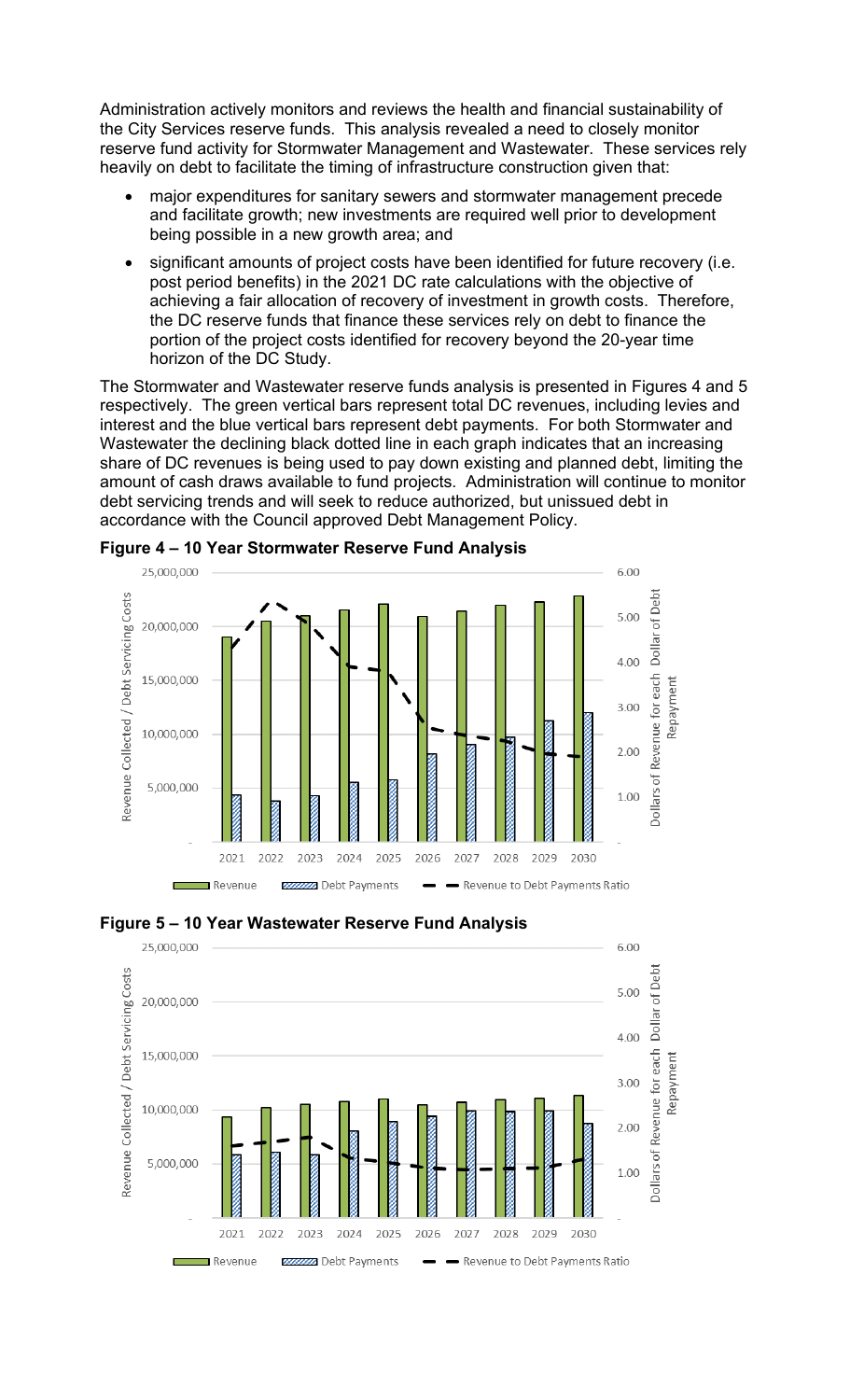Administration notes that the revenue to debt payments ratio has been improving in recent years. Previously there were concerns that collected total annual revenues would be insufficient to pay for debt servicing costs, let alone future investments in infrastructure. Should additional growth, sustained positive construction price indexing, and reasonable inflationary adjustments be maintained in the coming years, reserve fund health will continue to improve with greater opportunities to reduce reliance on debt as a source of financing and stronger cash balances to mitigate future DC rate increases.

# **Conclusion**

In accordance with the DCA it is recommended that this report be received for information and be made available to the public on the City of London's website. Civic Administration have not identified any recommended actions to be taken as a result of the DC monitoring exercise.

| <b>Prepared by:</b>    | Jason Davies, CPA, CMA, Manager III, Financial<br><b>Planning and Policy</b>      |
|------------------------|-----------------------------------------------------------------------------------|
| <b>Prepared by:</b>    | Jason Senese, CPA, CGA, MBA, Manager III, Capital<br><b>Assets and Projects</b>   |
| <b>Submitted by:</b>   | Paul Yeoman, RPP, PLE, Director, Capital Assets &<br><b>Projects</b>              |
| <b>Concurred by:</b>   | Kyle Murray, CPA, CA, Director, Financial Planning and<br><b>Business Support</b> |
| <b>Recommended by:</b> | Anna Lisa Barbon, CPA, CGA, Deputy City Manager,<br><b>Finance Supports</b>       |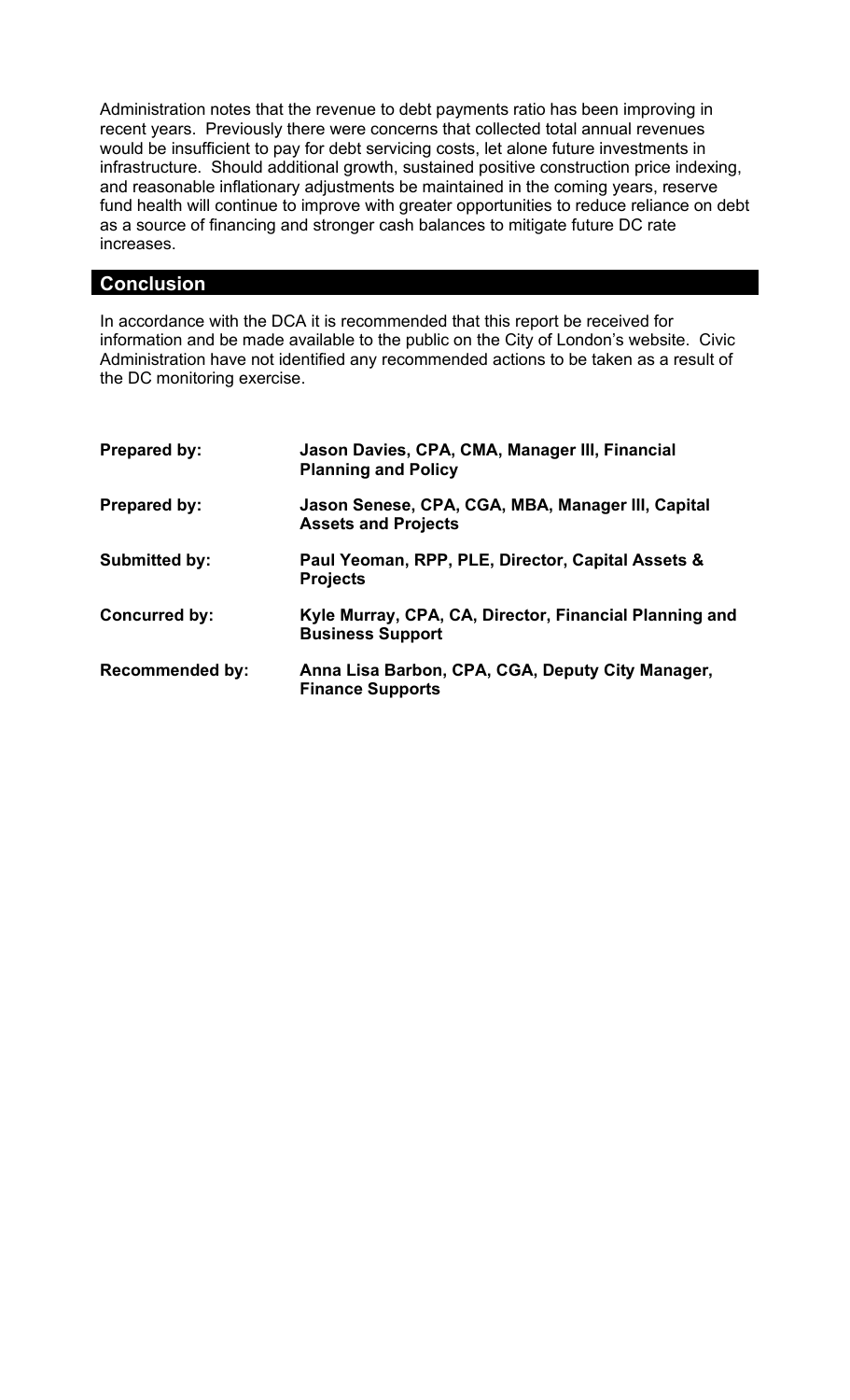#### **Table 1: Summary of Reserve Fund Activity**

| <b>City Services Reserve Funds</b>                                                       | Wastewater                                                                      | Stormwater                                                        | Roads and<br>Related                                    | Water                                                                  | Growth<br><b>Studies</b>            | Police                                                                                                      | Fire                                                                                                    | Parks & Recreation Transit                                |                                               | Library                                  | Waste<br><b>Diversion</b><br>(note 3) | Operation<br>Centres<br>(note 4)                            | <b>Totals</b> |
|------------------------------------------------------------------------------------------|---------------------------------------------------------------------------------|-------------------------------------------------------------------|---------------------------------------------------------|------------------------------------------------------------------------|-------------------------------------|-------------------------------------------------------------------------------------------------------------|---------------------------------------------------------------------------------------------------------|-----------------------------------------------------------|-----------------------------------------------|------------------------------------------|---------------------------------------|-------------------------------------------------------------|---------------|
| Description of Service for which Fund was established to<br>recover growth related costs | Sanitary Sewers,<br>Treatment<br>Plants, Collection<br>and Pumping<br>Equipment | <b>Major Storm</b><br>Water<br>Management,<br><b>Storm Sewers</b> | Road System<br>Upgrades and<br>Expansion of<br>Capacity | <b>Expansion of Water</b><br>Storage and<br><b>Distribution System</b> | Growth<br>Related<br><b>Studies</b> | Police<br><b>Facilities</b><br>Vehicles<br>(greater than<br>7 year life).<br>Officer<br>Outfitting<br>Costs | <b>Fire Facilities</b><br>Vehicles<br>greater than<br>year life),<br>Firefighter<br>Outfitting<br>Costs | Recreational<br>Facilities and<br>Parkland<br>Development | <b>Transit Services.</b><br>Facilities, Fleet | .ibrary<br>Facilities and<br>Collections | Waste<br><b>Diversion</b><br>Services | Vehicle,<br>Storage and<br>Maintenance<br><b>Facilities</b> |               |
| Opening Balance: January 1, 2021                                                         | \$15,460,314                                                                    | \$52,606,046                                                      | \$115,430,558                                           | \$28,231,341                                                           | \$4,746,540                         | \$1,060,638                                                                                                 | \$1,612,598                                                                                             | \$22,652,752                                              | \$7,635,523                                   | \$4,433,562                              | \$582,212                             | \$789,731                                                   | \$255,241,813 |
| Development Charge Revenues                                                              | 8,709,721                                                                       | 17,803,385                                                        | 43,586,701                                              | 4,519,207                                                              | <sup>0</sup>                        | 1,171,685                                                                                                   | 178,839                                                                                                 | 8,840,281                                                 | 404,473                                       | 5,328                                    | 578,097                               | $\mathbf 0$                                                 | 85,797,718    |
| <b>Interest Earned</b>                                                                   | 329,612                                                                         | 1,174,960                                                         | 2,732,219                                               | 659,468                                                                | 78,053                              | 29,238                                                                                                      | 36,185                                                                                                  | 561,689                                                   | 164,733                                       | 93,776                                   | 19,902                                | 2,044                                                       | 5,881,880     |
| Commercial DC Phase-In Subsidy                                                           | $\Omega$                                                                        | $\Omega$                                                          | $\Omega$                                                | $\Omega$                                                               | $\Omega$                            |                                                                                                             |                                                                                                         | $\Omega$                                                  |                                               | $\Omega$                                 | $\Omega$                              | $\Omega$                                                    | $\Omega$      |
| <b>Industrial DC Subsidv</b>                                                             | 381,562                                                                         | 566,714                                                           | 637,493                                                 | 166,200                                                                | $\Omega$                            | 2,727                                                                                                       | 442                                                                                                     | 783                                                       | 2,046                                         | $\Omega$                                 | $\Omega$                              | $\Omega$                                                    | 1,757,967     |
| Institutional DC Subsidy                                                                 | $\Omega$                                                                        |                                                                   | $\Omega$                                                | $\Omega$                                                               | $\Omega$                            |                                                                                                             |                                                                                                         | $\Omega$                                                  | $\Omega$                                      | $\Omega$                                 | $\Omega$                              | $\mathbf 0$                                                 | $\Omega$      |
| <b>Residential DC Subsidy</b>                                                            |                                                                                 |                                                                   | $\Omega$                                                |                                                                        | $\Omega$                            |                                                                                                             |                                                                                                         |                                                           |                                               | $\Omega$                                 | $\Omega$                              | $\Omega$                                                    | $\Omega$      |
| <b>Total Contributions</b>                                                               | \$9,420,894                                                                     | \$19,545,059                                                      | \$46,956,413                                            | \$5,344,875                                                            | \$78,053                            | \$1,203,651                                                                                                 | \$215,466                                                                                               | \$9,402,753                                               | \$571,252                                     | \$99,105                                 | \$597,999                             | \$2,044                                                     | \$93,437,565  |
| Amount Transferred to (from) Capital Fund (Note 1)                                       | 2,419,628                                                                       | 10,203,067                                                        | 26, 195, 724                                            | 319,782                                                                | 391,139                             | 9,136                                                                                                       | 9,667                                                                                                   | 1,022,206                                                 | 143,843                                       | $\Omega$                                 | $\Omega$                              | $\Omega$                                                    | 40,714,192    |
| Debt Servicing Costs/Accrued Interest (Note 2)                                           | 5,862,563                                                                       | 4,385,340                                                         | 2,133,308                                               | $\Omega$                                                               | O                                   | 682,954                                                                                                     |                                                                                                         | 1,761,794                                                 |                                               | $\Omega$                                 | $\Omega$                              | $\Omega$                                                    | 14,825,959    |
| Development Charge Refunds                                                               | 10,484                                                                          | 22,353                                                            | 53,637                                                  | 6,085                                                                  | 553                                 | 1.462                                                                                                       | 236                                                                                                     | 5,826                                                     | 849                                           | 207                                      | 369                                   | $\mathbf 0$                                                 | 102,060       |
| DC Interest (Interim Financing)                                                          | 57,090                                                                          | 65,314                                                            | 4,124                                                   | $\Omega$                                                               | $\Omega$                            |                                                                                                             |                                                                                                         | 1,002                                                     | $\Omega$                                      | $\Omega$                                 | $\Omega$                              | $\Omega$                                                    | 127,530       |
| <b>Total Disbursements</b>                                                               | \$8,349,765                                                                     | \$14,676,073                                                      | \$28,386,794                                            | \$325,867                                                              | \$391,692                           | \$693,552                                                                                                   | \$9,903                                                                                                 | \$2,790,827                                               | \$144,692                                     | \$207                                    | \$369                                 | \$0                                                         | \$55,769,741  |
| Housekeeping Transfers between RFs (Note 4 and 5)                                        | 80,000                                                                          | 130,000                                                           | 1,231,775                                               | 220,000                                                                | (1,000,000)                         |                                                                                                             |                                                                                                         | 130,000                                                   |                                               | 0                                        | O                                     | (791, 775)                                                  |               |
| Closing Balance: December 31, 2021                                                       | \$16,611,443                                                                    | \$57,605,032                                                      | \$135,231,951                                           | \$33,470,349                                                           | \$3,432,902                         | \$1,570,737                                                                                                 | \$1,818,161                                                                                             | \$29,394,678                                              | \$8,062,082                                   | \$4,532,459                              | \$1,179,842                           | \$0                                                         | \$292,909,637 |
| Future Drawdowns as of December 31, 2021                                                 | \$12,799,102                                                                    | \$52,791,213                                                      | \$126,537,476                                           | \$15,236,297                                                           | \$3,213,795                         | \$74,689                                                                                                    | \$443,233                                                                                               | \$23,096,412                                              | \$1,146,165                                   | \$1,318,300                              | \$0                                   | \$0                                                         | \$236,656,682 |
|                                                                                          |                                                                                 |                                                                   |                                                         |                                                                        |                                     |                                                                                                             |                                                                                                         |                                                           |                                               |                                          |                                       |                                                             |               |

Notes:

(1) "Amount Transferred to (from) Capital Fund" reflects 2021 progress draws against approved capital budgets.

(2) "Debt Servicing Costs" reflect 2021 debt payments (principal and interest) against debt issued to finance growth portion of growth related projects. Details of these draws appear on the following pages.

(3) Waste Diversion does not have a detailed project listing as there are no capital projects with life-to-date budgets in this service. Future growth projects will be financed from this fund.

(4) Operations Centres were discontinued as part of the 2021 Development Charges Background Study Update and its commitments were transferred to Roads and Related. The balance of this fund was transferred in 2021.

(5) As part of the wind-down of growth studies, future revenues and commitments were transferred to the applicable City Service reserve fund; leaving only life-to-date commitments and a small balance to run its course.

#### **Table 2: Summary of Approved Projects Funded Through Debt**

| <b>Debt Status</b>                                                                                            | Wastewater | Stormwater | Roads and<br>Related | Water | Growth<br><b>Studies</b> | Police    | Fire | Parks & Recreation Transit | Library   | Waste<br><b>Diversion</b> | Operation<br>Centres | Total       |
|---------------------------------------------------------------------------------------------------------------|------------|------------|----------------------|-------|--------------------------|-----------|------|----------------------------|-----------|---------------------------|----------------------|-------------|
| Outstanding Principal (at December 31, 2021) on issued<br>debt where debt payments funded from DC revenues    | 42,496,269 | 19,219,609 | 12.495.319           |       |                          | 2.311.050 |      | 9,836,141                  |           |                           |                      | 86,358,389  |
| Authorized but unissued debt (as at December 31, 2021)<br>where debt payments will be funded from DC revenues | 33,190,171 | 40,691,872 | 18,803,899           |       |                          | 162,740   |      | 4,567,580                  | 5,317,914 |                           |                      | 103,734,176 |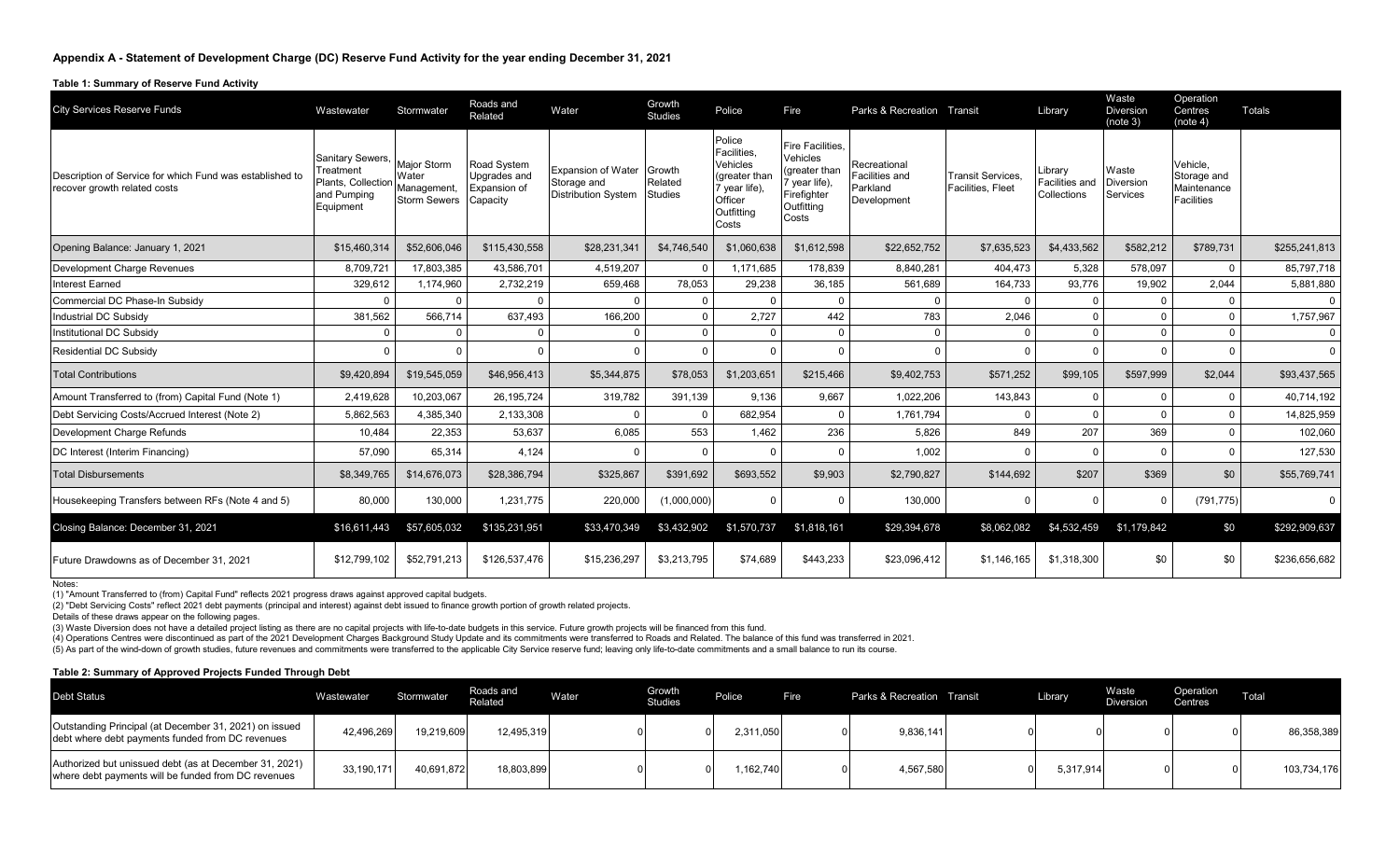**Table 3: Summary of Approved Projects Funded From Wastewater Levies**

| Capital<br>Project<br>Number | DC ID Number | <b>Capital Project Title</b>                                                | <b>Total Project</b><br>Life to date<br><b>Budget</b> | Tax/Rate<br>Supported<br>plus Other<br>Sources of<br>Financing | <b>City Services</b><br>Reserve Fund<br>(CSRF)<br>Commitment | Debt (DC<br>Rate<br>Supported) | <b>CSRF Amount</b><br>Transferred to<br>(from) Capital<br>Fund in 2021 | Project Description                                                                                                                                                                                     |
|------------------------------|--------------|-----------------------------------------------------------------------------|-------------------------------------------------------|----------------------------------------------------------------|--------------------------------------------------------------|--------------------------------|------------------------------------------------------------------------|---------------------------------------------------------------------------------------------------------------------------------------------------------------------------------------------------------|
| ES2204                       |              | DC14-WW01006 Colonel Talbot Pumping Station                                 | 11,361,956                                            | 197,400                                                        | U                                                            | 11,164,556                     |                                                                        | To construct a new pumping station to handle flows from Talbot,<br>Westfield, Crestwood and Southwinds Pumping Station.                                                                                 |
| ES2205                       | DC19WW0006   | Byron PS Upgrades                                                           | 1,050,000                                             |                                                                |                                                              | 1,050,000                      |                                                                        | To increase pumping capacity at the Byron pumping station.                                                                                                                                              |
| ES2494                       | DC14WW0005   | SS15A Lambeth Growth Area                                                   | 5,000,000                                             | $\Omega$                                                       | 2,765,700                                                    | 2,234,300                      |                                                                        | Construction of a new trunk sanitary sewer extension north of<br>Campbell Street through future subdivision development.                                                                                |
| <b>ES2498</b>                |              | DC14-WW00006 SS15C North Talbot Sanitary                                    | 4,025,754                                             | $\Omega$                                                       | 4,025,754                                                    | ŋ                              |                                                                        | Construction of a new trunk sanitary sewers on Colonel Talbot<br><sub>0</sub> Road to connect Talbot Village to new Colonel Talbot Pumping<br>Station. This project is now closed.                      |
| ES2685                       |              | DC14-WW01001 Greenway PCC Expansion                                         | 44,955,855                                            | 15,389,955                                                     | 6,265,900                                                    | 23,300,000                     |                                                                        | 18 million litre discharge expansion and upgrade of the Greenway<br>99,371 Wastewater Treatment Operations.                                                                                             |
| ES3083                       |              | DC14-WW02003   Infill & Intensification Corridors                           | 1,450,122                                             | 156,407                                                        | 1,293,715                                                    | $\mathbf 0$                    |                                                                        | A contingency amount for the provision of growth triggered<br>sanitary sewer infrastructure as part of scheduled transportation                                                                         |
| ES5010                       | DC19WW0002   | <b>Greenway Expansion Studies</b>                                           | 250,000                                               | 72,500                                                         | 177,500                                                      | $\overline{0}$                 |                                                                        | 0 This project will focus on the next major Greenway expansion.                                                                                                                                         |
| ES5132                       | DC14WW1005   | East Park PS Upgrade                                                        | 4,056,328                                             | 160,000                                                        | 2,040,000                                                    | 1,856,328                      |                                                                        | Expand and upgrade existing pumping station to handle<br>$0$ additional flow of 18.2 million litre discharge due to industrial<br>growth in southeast London.                                           |
| ES5133                       | DC19WW0005   | Pottersburg/Vauxhall Transfer PSs                                           | 5,000,000                                             | 500,000                                                        | 2,000,000                                                    | 2,500,000                      |                                                                        | This project will design and construct transfer pumping stations at<br>129,596 Pottersburg (flow) and Vauxhall (sludge) in addition to flow<br>equalization at one or both plants to increase capacity. |
| <b>ES5145</b>                | DC14-WW02001 | Sanitary Sewer Internal Oversizing<br>Subsidy                               | 446,625                                               | 12,200                                                         | 434,425                                                      | $\mathbf 0$                    |                                                                        | To provide funding source for sanitary sewer oversizing claims by<br>land developers.                                                                                                                   |
| <b>ES5146</b>                | DC14-WW02002 | Infill and Intensification Nodes<br><b>Sanitary Sewer Servicing</b>         | 614,805                                               | 92,317                                                         | 522,488                                                      | $\Omega$                       |                                                                        | A contingency amount for the provision of growth triggered<br>sanitary sewer infrastructure.                                                                                                            |
| ES5233                       | DC14WW1002   | Vauxhall Expansion Capacity<br>Upgrades                                     | 6,144,000                                             | 3,072,000                                                      |                                                              | 3,072,000                      |                                                                        | To provide expanded capacity for the London Psychiatric Hospital<br><sup>0</sup> Lands Secondary Plan area.                                                                                             |
| ES5248                       | DC14-WW00009 | SS13B Wonderland/Bostwick E<br><b>Growth Area Greenway PCP</b><br>Sewershed | 7,501,000                                             | 40,000                                                         | 7,461,000                                                    | $\Omega$                       |                                                                        | Construction of a trunk sanitary sewer on Wonderland Road<br>0 South from Hamlyn Street to Wharncliffe Road South at Bostwick<br>Pump Station. This project is now closed.                              |
| <b>ES5252</b>                | DC14-WW00008 | KL1B Kilally Growth Area Adelaide<br>PCP Sewershed                          | 1,198,600                                             | $\Omega$                                                       | 1,198,600                                                    | $\Omega$                       |                                                                        | Construction of the Kilally South Trunk from the Edgevalley<br>Phase I Subdivision part way to Kilally Road.                                                                                            |
| <b>ES5253</b>                | DC14-WW00002 | RB1B Riverbend Growth Area Oxford<br><b>PCP Sewershed</b>                   | 1,267,966                                             | 55,966                                                         |                                                              | 1,212,000                      |                                                                        | Extension of the Riverbend Trunk Sanitary Sewer through Phase<br>0 2 West Kains Subdivision to Oxford Street West as identified in<br>the Riverbend Sanitary Servicing Study.                           |
| ES5263                       |              | DC14-WW01008 Southwest Capacity Improvement                                 | 24,082,600                                            | $\Omega$                                                       | 5,143,613                                                    | 18,938,987                     |                                                                        | Required to provide growth related servicing to the southwest<br>150,000 Area Secondary Plan and other South London areas within the<br>City's urban growth area boundary.                              |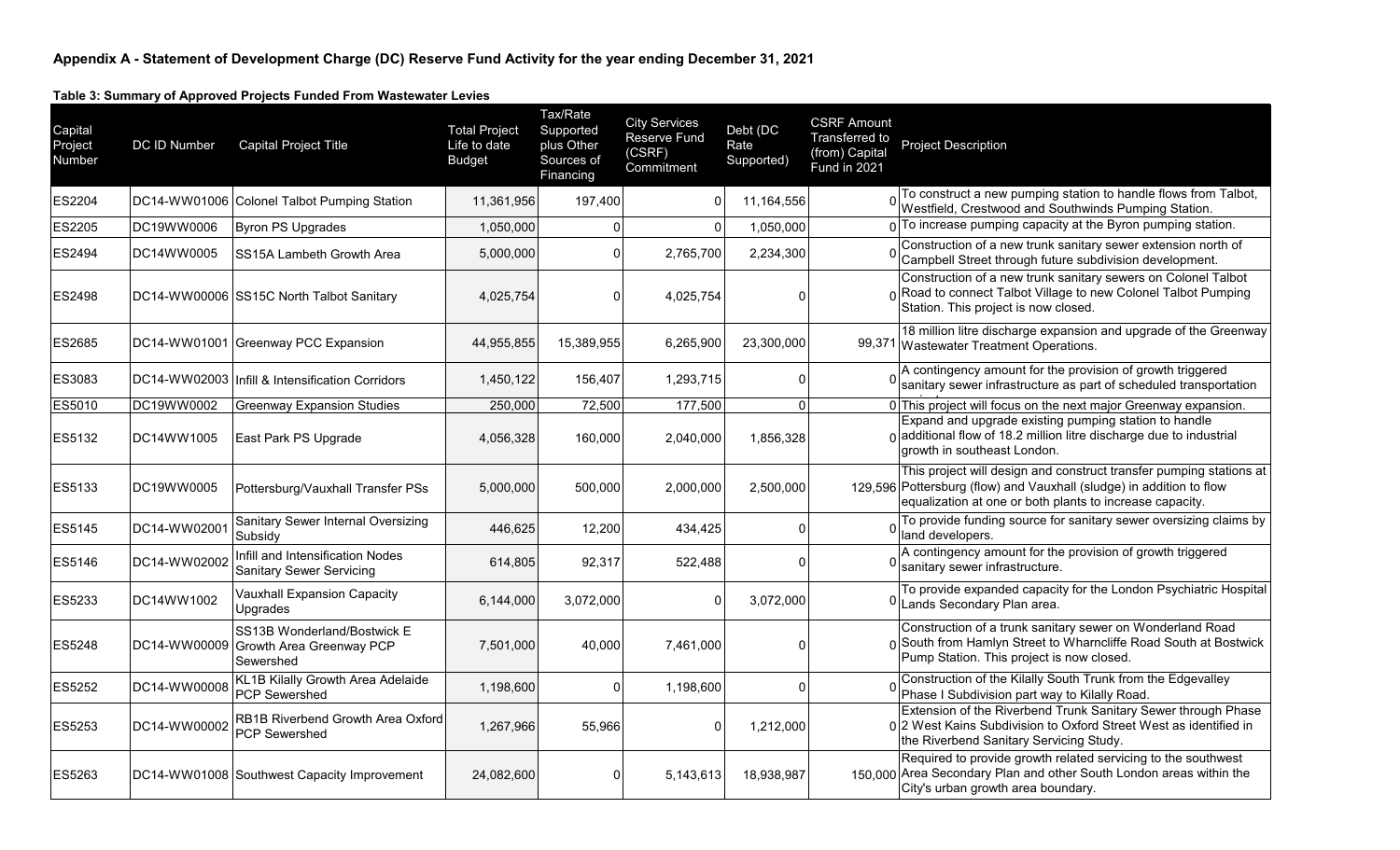**Table 3: Summary of Approved Projects Funded From Wastewater Levies**

| Capital<br>Project<br>Number | <b>DC ID Number</b> | Capital Project Title                                       | <b>Total Project</b><br>Life to date<br><b>Budget</b> | Tax/Rate<br>Supported<br>plus Other<br>Sources of<br>Financing | <b>City Services</b><br><b>Reserve Fund</b><br>(CSRF)<br>Commitment | Debt (DC<br>Rate<br>Supported) | <b>CSRF Amount</b><br>Transferred to<br>(from) Capital<br><b>Fund in 2021</b> | <b>Project Description</b>                                                                                                                                                         |
|------------------------------|---------------------|-------------------------------------------------------------|-------------------------------------------------------|----------------------------------------------------------------|---------------------------------------------------------------------|--------------------------------|-------------------------------------------------------------------------------|------------------------------------------------------------------------------------------------------------------------------------------------------------------------------------|
| <b>ES5264</b>                | DC14-WW01011        | <u>wonderland Pumping Station</u><br><u>Llnarode</u>        | 5,000,000                                             |                                                                |                                                                     | 5,000,000                      |                                                                               | 0 Major upgrade of Wonderland Pumping Station.                                                                                                                                     |
| ES5910                       | <b>UWRF</b>         | <b>UWRF Transition to CSRF - Sewer</b>                      | 1,919,000                                             |                                                                | 1,919,000                                                           | U                              |                                                                               | Under the 2019 Development Charges By-law, Urban Works<br>125.844 Reserve Fund projects were transferred to the City Services<br>Reserve Funds.                                    |
| ES302519                     | DC19WW1002          | <b>Wastewater Servicing Built Area</b><br>Works (2019-2023) | 7,096,149                                             | 4,427,998                                                      | 2,668,151                                                           | $\overline{0}$                 |                                                                               | This project will fund works in the Built Area which replace<br>1,194,081 existing infrastructure and provide a regional benefit to growth.                                        |
| ES514519                     | DC19WW1001          | Wastewater Internal Oversizing<br>Subsidy (2019-2023)       | 1,066,453                                             |                                                                | 1,066,453                                                           | 0                              |                                                                               | Annual Program to provide a subsidy to developers who are<br>23,826 installing oversized sanitary sewers to service external lands.                                                |
| ES514819                     | DC19WW1003          | Wastewater Strategic Links (2019-<br>2023)                  | 7,271,200                                             | 874,355                                                        | 6,396,845                                                           | 0                              |                                                                               | Annual program to fund sewers which serve growth areas; are<br>654.098 within or cross significant roads, parks, or abut natural areas;<br>and/or within an existing right-of-way. |
| ES540419                     | DC19GS0003          | <b>Built Area Specific Studies</b>                          | 181,440                                               |                                                                | 181,440                                                             | 0                              |                                                                               | Assignment to evaluate sanitary servicing in specific areas in the<br>core.                                                                                                        |
| <b>ID1057</b>                | DC19WW1000          | Industrial Wastewater Servicing<br>Works                    | 8,400,100                                             |                                                                | 1,000,100                                                           | 7,400,000                      |                                                                               | Sanitary servicing of future light and general industrial land to<br>$\Omega$ provide an adequate inventory of large block 'shovel ready' land<br>in strategic locations.          |
| ID2058                       | Pre-2014 DC         | Innovation Park - Swr Oversizing<br><b>Works</b>            | 8,265,000                                             | 7,594,400                                                      | 670.600                                                             | 0                              | 35,272                                                                        | To construct trunk sanitary sewers and stormwater management<br>facilities for Innovation Park (formerly Airport Road South)<br>Industrial Subdivision and related external works. |
| ID2058-3A                    | Pre-2014 DC         | <b>Innovation Park - Sewer</b>                              | 315,000                                               | 287,620                                                        | 27,380                                                              | 0                              | 7,540                                                                         | To design and construct an extension to the sanitary sewer for<br>Innovation Park.                                                                                                 |
| Totals                       |                     |                                                             | \$157,919,953                                         | \$32,933,118                                                   | \$47,258,664                                                        | \$77,728,171                   | \$2,419,628                                                                   |                                                                                                                                                                                    |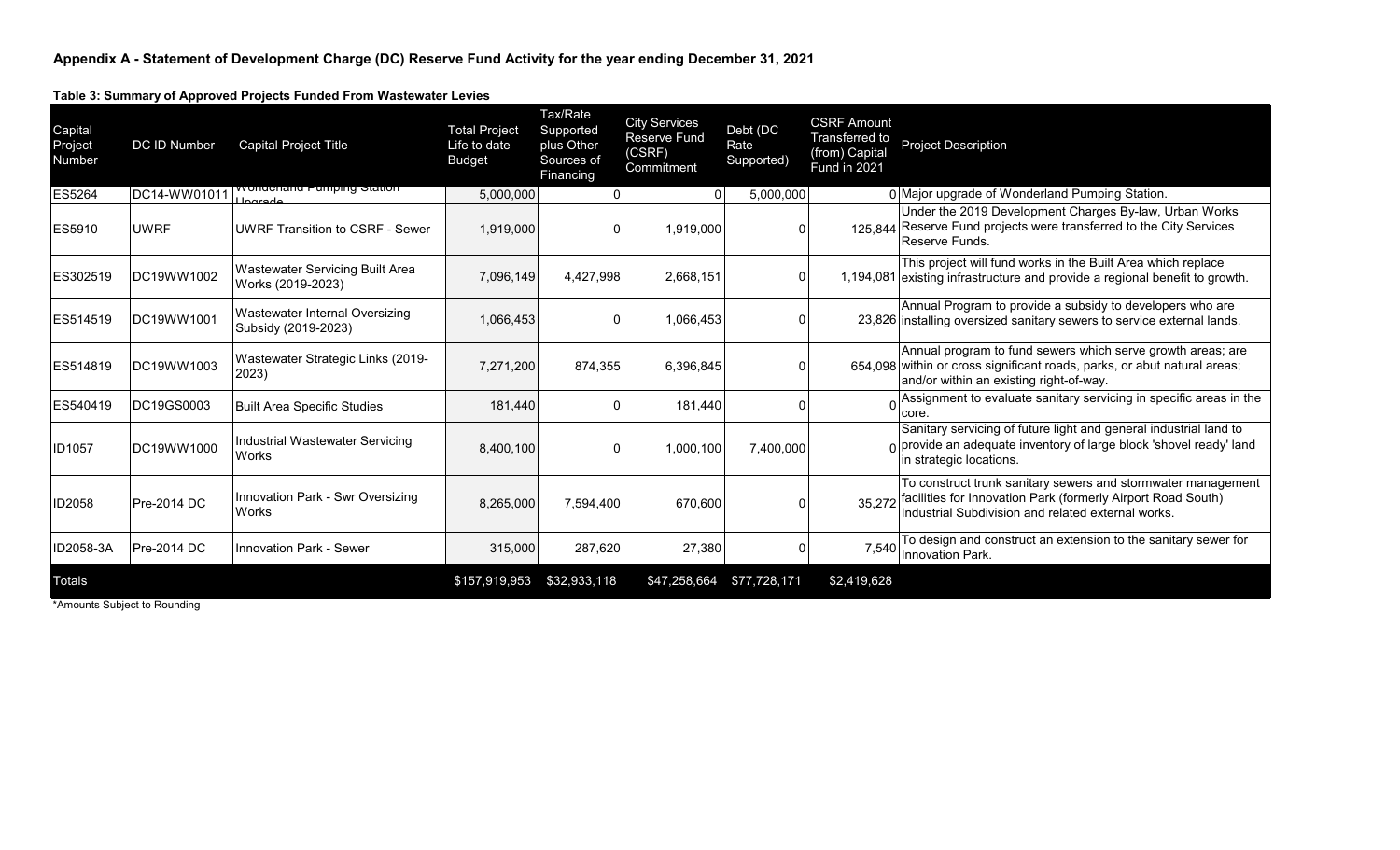**Table 4: Summary of Issued Debt For Approved Projects Funded From Wastewater Levies**

| Capital<br>Project<br>Number | DC ID Number       | <b>Capital Project Title</b>                       | Debt By-law # | <b>Original Debt</b><br><b>Issued for</b><br><b>Growth Share</b> | Year of Debt<br><b>Issue/Retired</b> | Principal<br>outstanding<br>as at<br>2021 | <b>CSRF</b> debt<br>payment (P&I)<br>December 31, on issued debt |
|------------------------------|--------------------|----------------------------------------------------|---------------|------------------------------------------------------------------|--------------------------------------|-------------------------------------------|------------------------------------------------------------------|
| ES5013                       | <b>Pre-2014 DC</b> | <b>Oxford PCP Expansion &amp; Upgrade</b>          | D-764-015A    | 6,997,251                                                        | 2011/2021                            |                                           | 714,721                                                          |
| <b>ES5246</b>                | Pre-2014 DC        | White Oaks Area Servicing                          | D-767-265     | 1,700,000                                                        | 2012/2022                            | 189,501                                   | 196,590                                                          |
| ES5236                       | <b>DC 2009</b>     | <b>Foxhollow Trunk Sanitary Sewer</b>              | D.-769-178    | 1,440,530                                                        | 2014/2024                            | 470,333                                   | 165,234                                                          |
| <b>ES2095</b>                | <b>DC 2009</b>     | <b>Biosolids Disposal &amp; Optimization Plan</b>  | D.-770-84     | 1,707,100                                                        | 2015/2025                            | 712,219                                   | 187,492                                                          |
| <b>ES5247</b>                | DC14-WW00003       | Wonderland Rd South Trunk Sanitary (SS14A)         | D.-773-81     | 2,300,000                                                        | 2017/2027                            | 1,432,563                                 | 258,732                                                          |
| <b>ES2685</b>                | DC14-WW01001       | <b>Greenway PCC Expansion</b>                      | D.-774-91     | 14,000,000                                                       | 2018/2028                            | 10,159,927                                | 612,823                                                          |
| <b>ES5256</b>                | DC14-WW00007       | <b>Exeter Rd Trunk Sanitary Sewer</b>              | D.-775-80     | 2,166,646                                                        | 2019/2029                            | 1,771,358                                 | 245,583                                                          |
| ES2685                       | DC14-WW01001       | <b>Greenway PCC Expansion</b>                      | D.-775-80     | 8,300,000                                                        | 2019/2029                            | 6,785,729                                 | 940,780                                                          |
| <b>ID1057</b>                | DC19WW1000         | <b>Industrial Wastewater Servicing Works</b>       | D.-776-135    | 3,500,000                                                        | 2020/2030                            | 3,167,694                                 | 379,381                                                          |
| <b>ES5263</b>                | DC14-WW01008       | Southwest Capacity Improvement                     | D.-776-135    | 2,300,000                                                        | 2020/2030                            | 2,081,628                                 | 249,308                                                          |
| <b>ES2685</b>                | DC14-WW01001       | <b>Greenway PCC Expansion</b>                      | D.-776-135    | 1,000,000                                                        | 2020/2030                            | 905,056                                   | 108,395                                                          |
| <b>ES2204</b>                | DC14-WW01006       | <b>Colonel Talbot Pumping Station</b>              | D.-776-135    | 6,500,000                                                        | 2020/2030                            | 5,882,261                                 | 704,565                                                          |
| <b>ES2204</b>                | DC14-WW01006       | <b>Colonel Talbot Pumping Station</b>              | D.-777-124    | 4,291,000                                                        | 2021/2031                            | 4,291,000                                 | 29,179                                                           |
| ES5253                       | DC14-WW00002       | RB1B Riverbend Growth Area Oxford PCP<br>Sewershed | D.-777-124    | 1,047,000                                                        | 2021/2031                            | 1,047,000                                 | 7,120                                                            |
| ES5263                       | DC14-WW01008       | Southwest Capacity Improvement                     | D.-777-124    | 2,000,000                                                        | 2021/2031                            | 2,000,000                                 | 13,600                                                           |
| <b>ID1057</b>                | DC19WW1000         | <b>Industrial Wastewater Servicing Works</b>       | D.-777-124    | 1,600,000                                                        | 2021/2031                            | 1,600,000                                 | 10,880                                                           |
|                              |                    | <b>Debt Discount General</b>                       |               |                                                                  |                                      |                                           | 32,598                                                           |
|                              |                    | <b>Accrued Interest</b>                            |               |                                                                  |                                      |                                           | 5,583                                                            |
| <b>Totals</b>                |                    |                                                    |               | \$60,849,527                                                     |                                      | \$42,496,269                              | \$5,862,563                                                      |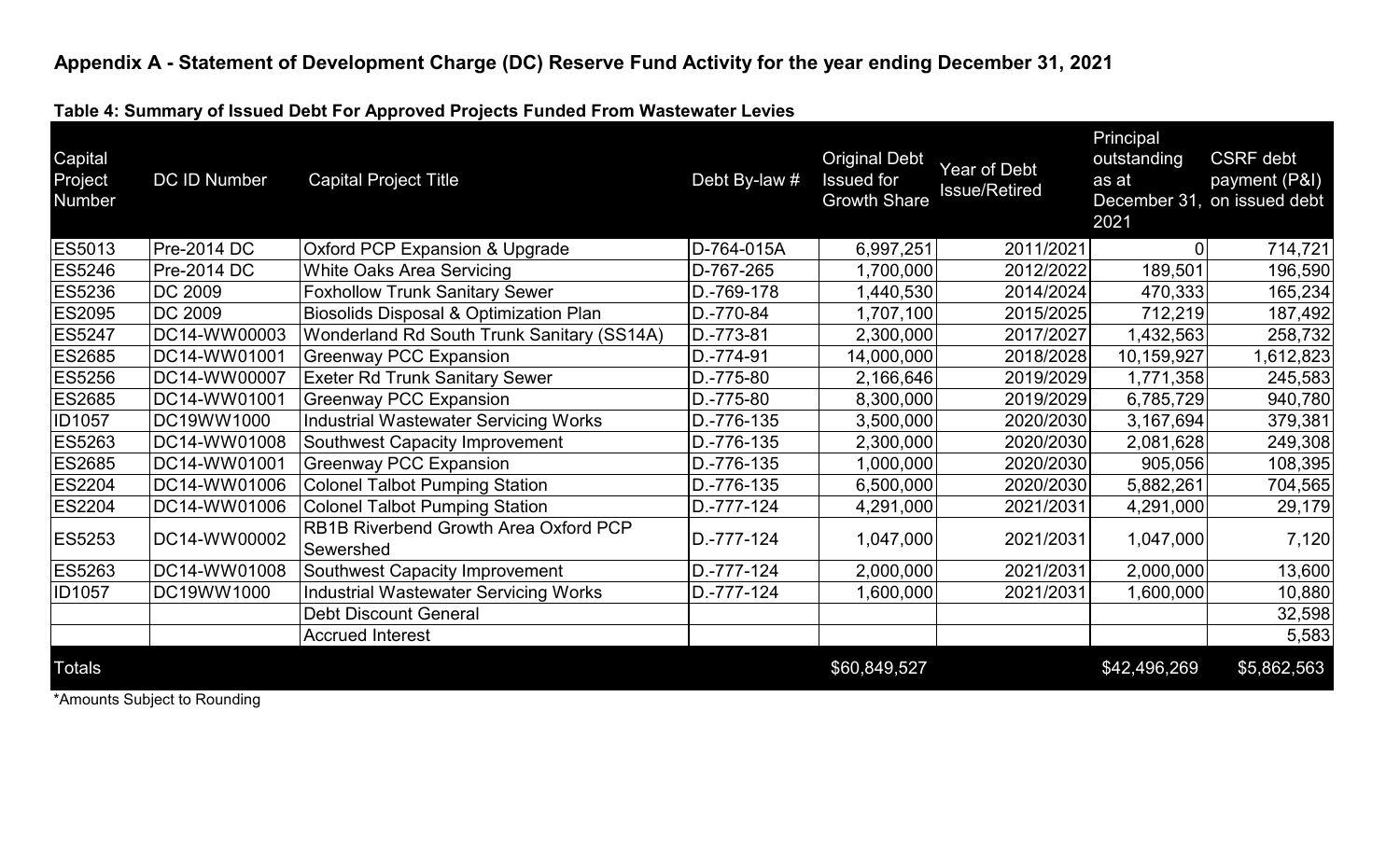| Capital<br>Project<br>Number | DC ID Number                                                                    | <b>Capital Project Title</b>                       | Authorized but<br>not Issued | Expected<br>Year of Debt<br><b>Issue</b> |
|------------------------------|---------------------------------------------------------------------------------|----------------------------------------------------|------------------------------|------------------------------------------|
| ES2204                       | DC14-WW01006                                                                    | <b>Colonel Talbot Pumping Station</b>              | 373,556                      | 2023                                     |
| ES2205                       | DC19WW0006                                                                      | <b>Byron PS Upgrades</b>                           | 1,050,000                    | 2024                                     |
| ES2494                       | DC14WW0005                                                                      | <b>SS15A Lambeth Growth Area</b>                   | 2,234,300                    | 2026                                     |
| ES5132                       | DC14WW1005                                                                      | East Park PS Upgrade                               | 1,856,328                    | 2025                                     |
| ES5133                       | DC19WW0005                                                                      | Pottersburg/Vauxhall Transfer PSs                  | 2,500,000                    | 2023                                     |
| ES5233                       | DC14WW1002                                                                      | <b>Vauxhall Expansion Capacity Upgrades</b>        | 3,072,000                    | 2024                                     |
| ES5253                       | DC14-WW00002                                                                    | RB1B Riverbend Growth Area Oxford PCP<br>Sewershed | 165,000                      | 2023                                     |
| ES5263                       | DC14-WW01008                                                                    | <b>Southwest Capacity Improvement</b>              | 14,638,987                   | 2022                                     |
| ES5264                       | DC14-WW01011                                                                    | <b>Wonderland Pumping Station Upgrades</b>         | 5,000,000                    | 2022                                     |
| ID1057                       | DC19WW1000                                                                      | <b>ILDS Sanitary Servicing Trunk</b>               | 2,300,000                    | 2022                                     |
| <b>Totals</b>                | $\bigcap_{i=1}^{n}$ and $i=1,2,\ldots,n$ . The set of the set of $\mathbb{R}^n$ |                                                    | \$33,190,171                 |                                          |

**Table 5: Summary of Authorized Unissued Debt For Approved Projects Funded From Wastewater Levies**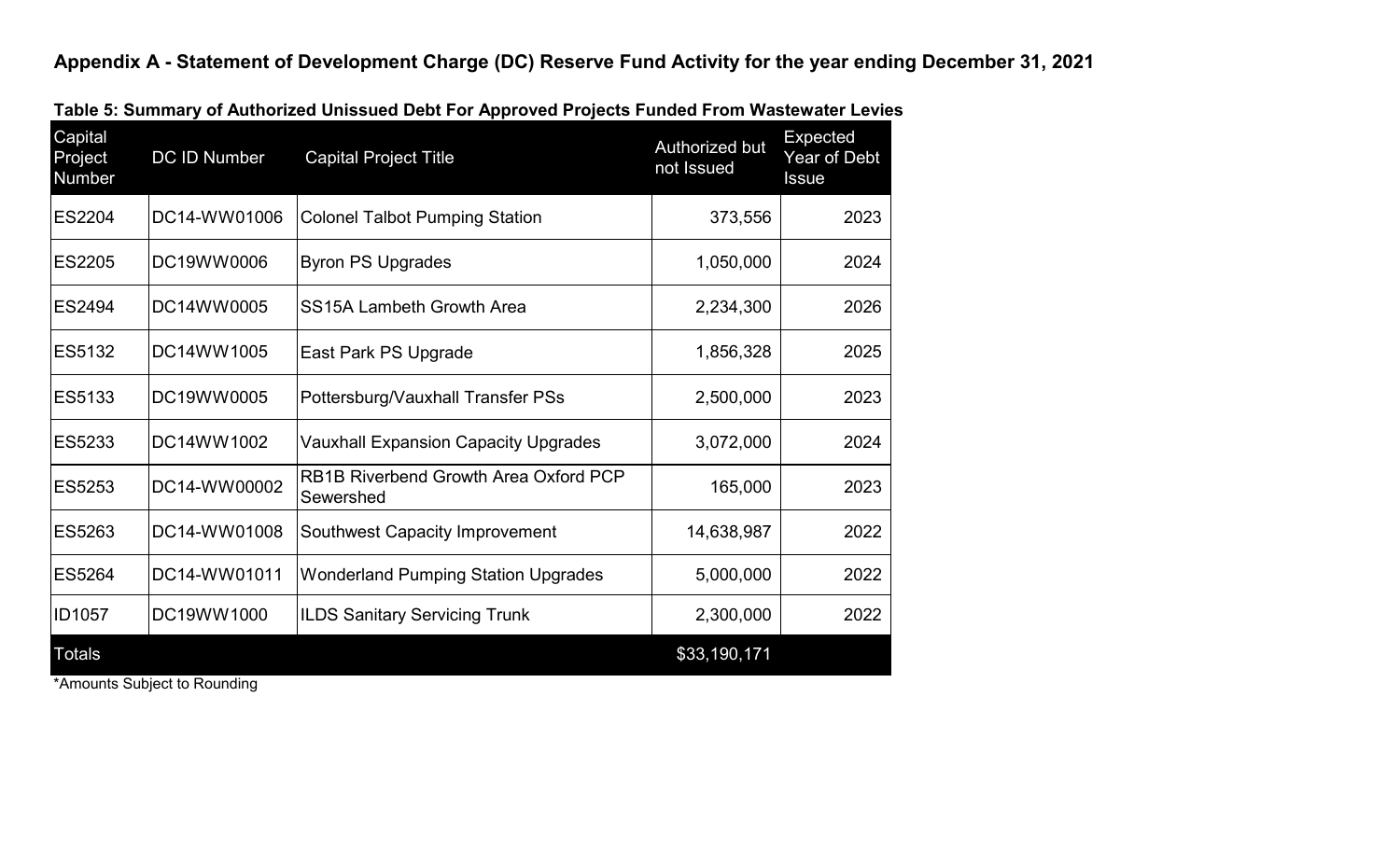**Table 6: Summary of Approved Projects Funded From Stormwater Levies**

| <b>Capital Project</b><br>Number | DC ID Number                | <b>Capital Project Title</b>                               | Total Project Life Supported plus<br>to date Budget | Tax/Rate<br><b>Other Sources</b><br>of Financing | <b>City Services</b><br><b>Reserve Fund</b><br>(CSRF) Commitment | Debt (DC Rate<br>Supported) | <b>CSRF Amount</b><br>Transferred to<br>(from) Capital<br>Fund in 2021 | <b>Project Description</b>                                                                                                                                                                                                                                                                                                                 |
|----------------------------------|-----------------------------|------------------------------------------------------------|-----------------------------------------------------|--------------------------------------------------|------------------------------------------------------------------|-----------------------------|------------------------------------------------------------------------|--------------------------------------------------------------------------------------------------------------------------------------------------------------------------------------------------------------------------------------------------------------------------------------------------------------------------------------------|
| ES2681                           | DC14-MS00013                | Mud Creek East Br Stormwater Servicing and<br>Improvements | 9,259,800                                           | 355,067                                          | 7,674,212                                                        | 1,230,521                   |                                                                        | To undertake remediation works to minimize and eliminate the<br>4,500,000 existing erosion, conveyance and flooding deficiencies of the Mud<br>Creek system, all within the Mud Creek East subwatershed.                                                                                                                                   |
| <b>ES2682</b>                    | DC 2009                     | Dingman Erosion Control & Wetland Remediation<br>Works     | 9,344,333                                           | 8,280,833                                        | 1,063,500                                                        | $\Omega$                    |                                                                        | To undertake remediation works to minimize and eliminate<br>existing flood, erosion and conveyance (capacity) deficiencies for<br>the Dingman Creek Tributary and Dingman Creek main channel<br>within the Dingman Drive Planning Area Study and construct a<br>wetland water resources remediation system. This project is now<br>closed. |
| ES3021                           | DC14-MS00064                | Land (Expropriation Negotiations)                          | 900,000                                             |                                                  | 900,000                                                          | <sup>0</sup>                |                                                                        | To undertake all necessary engineering, economic and legal<br>573,253 assessment to proceed with land expropriation for the identified<br>stormwater management facilities.                                                                                                                                                                |
| ES3022                           | DC19MS0005                  | Old Oak 2 SWM Facility                                     | 890,044                                             |                                                  | 890,044                                                          | <sup>n</sup>                |                                                                        | To undertake the required Municipal Class Environmental<br>Assessment to study, design and construct the Old Oak<br>0 stormwater management facility and associated works to service<br>proposed development growth in the vicinity of the White Oak and<br>Dingman Drive area.                                                            |
| ES3023                           | DC14MS00023&<br>DC14MS00024 | North Lambeth Tributary 12                                 | 6,914,260                                           | U                                                | 4,400,000                                                        | 2,514,260                   |                                                                        | 8,005 Design and construction of stormwater management Pond.                                                                                                                                                                                                                                                                               |
| ES3201                           | DC14-MS00002                | Dingman #1 Remediation SWM Flood Control<br>Facility       | 7,455,000                                           | 6,713,400                                        | 741,600                                                          |                             | $-7.830$                                                               | To undertake remediation works to minimize and eliminate<br>existing flooding, erosion and conveyance capacity deficiencies of<br>the Dingman Creek system and construct water<br>resources/stormwater management remediation works.                                                                                                       |
| ES3203                           | DC14-MS00007                | Hyde Park-Stanton Drain Phase 2                            | 287,500                                             |                                                  | 287,500                                                          | $\Omega$                    |                                                                        | To design and construct Hyde Park/Stanton Drain Remediation<br>$0$ works in accordance with the accepted stormwater management<br>facilities Municipal Class Environmental Assessment.                                                                                                                                                     |
| ES3221                           | DC21MS0012                  | <b>Thornifcroft Drain Natural Channel Improvements</b>     | 400,000                                             | 232,000                                          | 168,000                                                          | <sup>0</sup>                |                                                                        | Systemwide Channel improvement project to support sustainable<br>neighbourhood growth along the Thornicroft Drain from Southdale<br>0 Road to Hamlyn Road. Includes system-wide erosion,<br>hydrogeological, and flow conveyance studies to inform<br>neighbourhood growth.                                                                |
| <b>ES5425</b>                    | DC14-MS00063                | Interim Works as Identified in Environmental<br>Assessment | 1,200,000                                           |                                                  | 1,200,000                                                        |                             |                                                                        | To undertake the required preliminary of storm/drainage and<br>stormwater management water resources evaluation of existing<br>and future conditions to assess the requirement for the Interim<br>Works identified in Environmental Assessment Studies.                                                                                    |
| <b>ES5427</b>                    | DC14-MS00065                | Pre-Assumption Monitoring                                  | 1,000,000                                           | O                                                | 1,000,000                                                        | $\Omega$                    |                                                                        | To undertake the required stormwater management water quality<br>48,627 monitoring to proceed with the city's assumption of stormwater<br>management facilities.                                                                                                                                                                           |
| <b>ES5428</b>                    | DC14-MS01002                | Infill & Intensification Nodes Storm Sewer<br>Servicing    | 2,756,580                                           | 192,980                                          | 2,563,600                                                        |                             |                                                                        | To provide a contingency amount for the provision of growth<br>triggered storm sewer infrastructure. Future budget amounts to be<br>verified through detailed engineering studies - Core Area Servicing<br>Study (CASS).                                                                                                                   |
| <b>ES5429</b>                    | DC14-MS01001                | Storm Sewer Internal Oversizing Subsidy                    | 5,920,674                                           | 25,300                                           | 5,895,374                                                        | $\Omega$                    | $-40.102$                                                              | To provide funding source for storm sewer oversizing claims by<br>land developers.                                                                                                                                                                                                                                                         |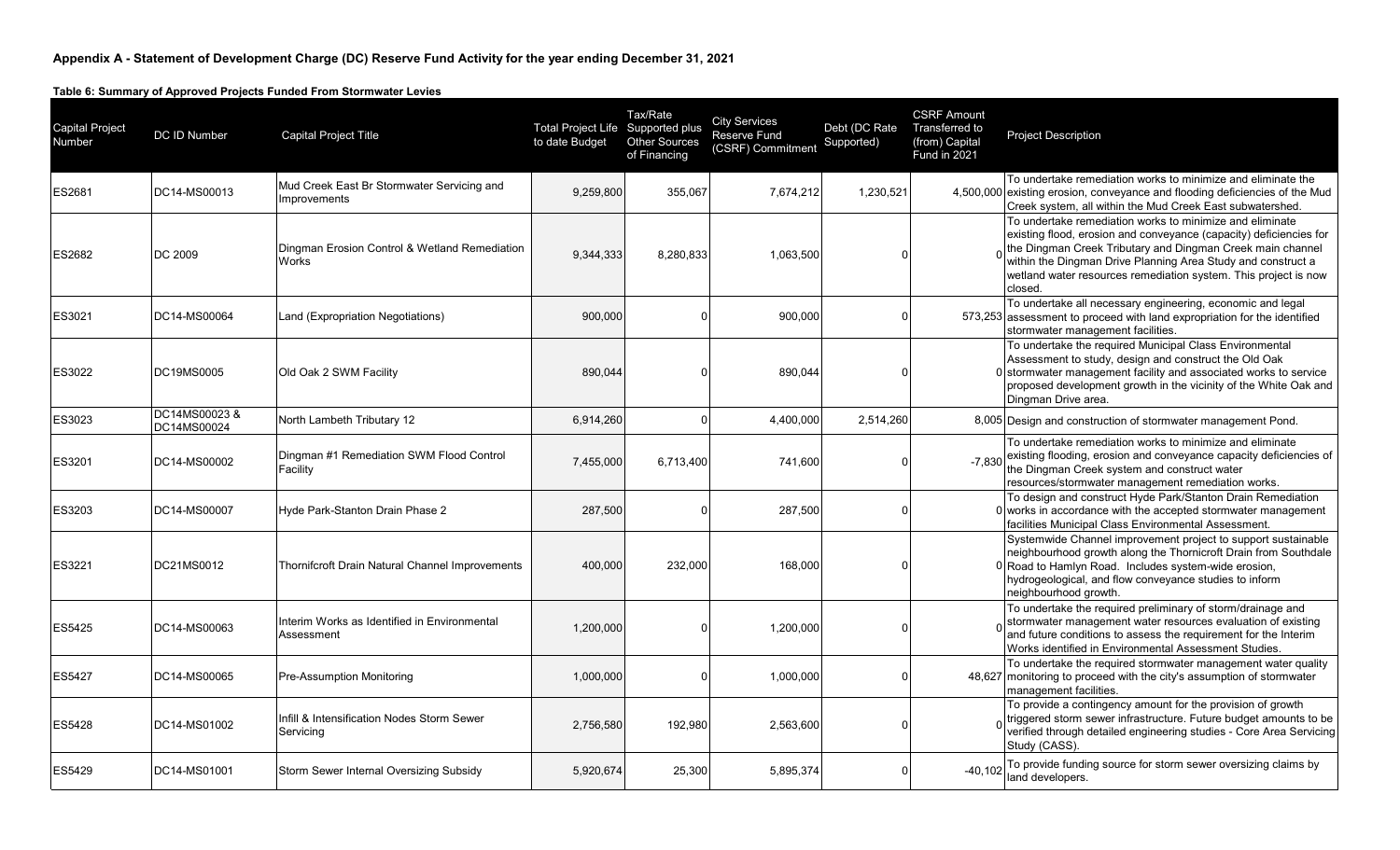**Table 6: Summary of Approved Projects Funded From Stormwater Levies**

| <b>Capital Project</b><br>Number | DC ID Number | Capital Project Title                                 | <b>Total Project Life Supported plus</b><br>to date Budget | Tax/Rate<br><b>Other Sources</b><br>of Financing | <b>City Services</b><br>Reserve Fund<br>(CSRF) Commitment | Debt (DC Rate<br>Supported) | <b>CSRF Amount</b><br>Transferred to<br>(from) Capital<br><b>Fund in 2021</b> | <b>Project Description</b>                                                                                                                                                                                                                                                                                                                                                                                                                                                               |
|----------------------------------|--------------|-------------------------------------------------------|------------------------------------------------------------|--------------------------------------------------|-----------------------------------------------------------|-----------------------------|-------------------------------------------------------------------------------|------------------------------------------------------------------------------------------------------------------------------------------------------------------------------------------------------------------------------------------------------------------------------------------------------------------------------------------------------------------------------------------------------------------------------------------------------------------------------------------|
| ES5520                           | DC14-MS00201 | <b>Community Growth Trunk Storm Sewer Works</b>       | 3,030,480                                                  | $\Omega$                                         | 3,030,480                                                 |                             |                                                                               | To provide a contingency amount for the provision of major trunk<br>storm sewers along arterial roadways to support growth triggered<br>storm sewer infrastructure. Future budget amounts to be verified<br>through detailed engineering studies.                                                                                                                                                                                                                                        |
| ES6610                           | <b>UWRF</b>  | UWRF Transition to CSRF-SWM                           | 7,514,300                                                  | $\Omega$                                         | 7,514,300                                                 |                             |                                                                               | Under the 2019 Development Charges By-law, Urban Works<br>166,101 Reserve Fund projects were transferred to the City Services<br>Reserve Funds.                                                                                                                                                                                                                                                                                                                                          |
| ES2681-2                         | DC19MS0001   | Mud Creek East Br Phase 2 (CN to Oxford)              | 7,169,600                                                  | 4,524,017                                        | 2,645,583                                                 |                             |                                                                               | To undertake remediation works to minimize and eliminate the<br>existing erosion, conveyance and flooding deficiencies of the Mud<br>1,481,819 Creek system, all within the Mud Creek East subwatershed.<br>Works include natural channel reconstruction and new triple<br>culvert at Oxford Street.                                                                                                                                                                                     |
| ES320919                         | DC19GS1001   | Stormwater Unidentified EA Addendums (2019-<br>2023)  | 362,880                                                    | $\Omega$                                         | 362,880                                                   |                             |                                                                               | To undertake Addendum(s) to the existing accepted Municipal<br>Class environmental assessment studies for storm/drainage and<br>stormwater management servicing works that need to be<br>changed/modified.                                                                                                                                                                                                                                                                               |
| ES542519                         | DC19MS0063   | Interim Works as Identified in EAs (2019-2023)        | 604,800                                                    | $\Omega$                                         | 604,800                                                   |                             |                                                                               | To undertake the required preliminary storm/drainage and<br>stormwater management water resources evaluation of existing<br>and future conditions to assess the requirement for the Interim<br>Works identified in environmental assessment studies.                                                                                                                                                                                                                                     |
| ES542719                         | DC19MS0065   | Pre-Assumption Monitoring (2019-2023)                 | 604,800                                                    | $\Omega$                                         | 604,800                                                   |                             |                                                                               | To undertake the required stormwater management water quality<br>0 monitoring to proceed with the city's assumption of stormwater<br>management facilities.                                                                                                                                                                                                                                                                                                                              |
| ES542919                         | DC19MS1001   | Storm Swr Internal Oversizing Subsidy (2019-<br>2023) | 7.777.079                                                  | $\mathbf{0}$                                     | 7,777,079                                                 |                             | 827.925                                                                       | To provide funding source for storm sewer oversizing claims by<br>land developers.                                                                                                                                                                                                                                                                                                                                                                                                       |
| ES543519                         | DC19MS0003   | Subwatershed Impact Monitoring (2019-2023)            | 756,000                                                    | $\Omega$                                         | 756,000                                                   |                             |                                                                               | To conduct water quality and quantity monitoring in sub<br>watersheds that will experience significant growth in the next 20<br>5,282 years, all to support requirements of comprehensive Stormwater<br>Management Environmental Compliance Approvals that will be<br>issued by the Ministry of Environment, Conservation and Parks.                                                                                                                                                     |
| ES543619                         | DC19MS1002   | Storm Sewer Built Area Works (2019-2023)              | 15,298,491                                                 | 6,807,829                                        | 8,490,662                                                 |                             | 758.027                                                                       | To fund growth-triggered storm sewer infrastructure within the<br>Built Area Works limits.                                                                                                                                                                                                                                                                                                                                                                                               |
| ES543819                         | DC19MS1003   | Low Impact Development (2019-2023)                    | 8,487,668                                                  | $\Omega$                                         | 8,487,668                                                 |                             | 108,970                                                                       | This project supports the installation of linear low impact<br>development features within the municipal right of way for new<br>single family residential subdivisions, all in accordance with the<br>local servicing policies of the 2019 Development Charges Study.<br>Linear low impact developments include third pipe systems, rain<br>gardens, or infiltration swales. These systems support<br>groundwater recharge and reduce the volume and peak flow of<br>Stormwater runoff. |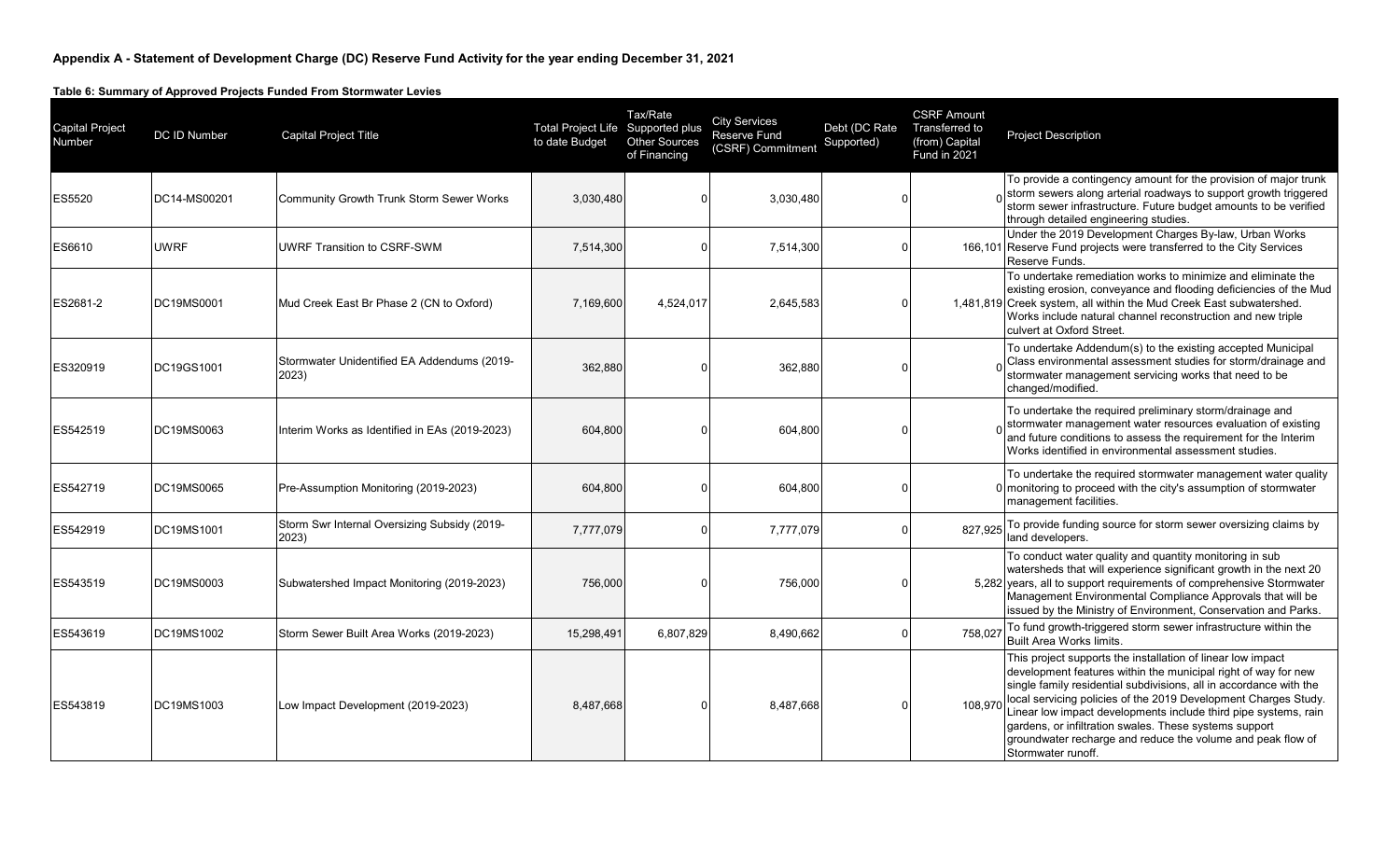**Table 6: Summary of Approved Projects Funded From Stormwater Levies**

| <b>Capital Project</b><br>Number | DC ID Number | Capital Project Title                                          | Total Project Life Supported plus<br>to date Budget | Tax/Rate<br><b>Other Sources</b><br>of Financing | <b>City Services</b><br><b>Reserve Fund</b><br>(CSRF) Commitment | Debt (DC Rate<br>Supported) | <b>CSRF Amount</b><br>Transferred to<br>(from) Capital<br><b>Fund in 2021</b> | <b>Project Description</b>                                                                                                                                                                                                                 |
|----------------------------------|--------------|----------------------------------------------------------------|-----------------------------------------------------|--------------------------------------------------|------------------------------------------------------------------|-----------------------------|-------------------------------------------------------------------------------|--------------------------------------------------------------------------------------------------------------------------------------------------------------------------------------------------------------------------------------------|
| ES552019                         | DC19MS1000   | <b>Community Growth Trunk Storm Sewer Works</b><br>(2019-2023) | 1,603,367                                           | <sup>0</sup>                                     | 1,603,367                                                        |                             |                                                                               | To provide a fund for the provision of major trunk storm sewers<br>28,483 along arterial roadways to support growth triggered storm sewer<br>infrastructure. Future budget amounts to be verified through<br>detailed engineering studies. |
| ES3020-FH3                       | Pre-2014 DC  | SWM Facility - Fox Hollow 3                                    | 7,945,996                                           | 237,604                                          | 2,052,436                                                        | 5,655,956                   | 102,532                                                                       | Design and construction of stormwater management Pond. This<br>project is now closed.                                                                                                                                                      |
| ES3020-HP6                       | DC 2009      | SWM Facility - Hyde Park 6                                     | 2,416,700                                           | 99,306                                           | 2,317,394                                                        |                             |                                                                               | 976 Design and construction of stormwater management Pond.                                                                                                                                                                                 |
| ES3020-PD2                       | DC 2009      | SWM Facility - Pincombe Drain 2                                | 2.456.700                                           | 101,039                                          | $\Omega$                                                         | 2.355.661                   |                                                                               | 0 Design and construction of stormwater management Pond.                                                                                                                                                                                   |
| ES3020-RVBTC                     | DC14-MS00032 | SWM Facility - River Bend Tributary C                          | 13,906,700                                          | 89,900                                           | 2,596,800                                                        | 11,220,000                  |                                                                               | 0 Design and construction of stormwater management Pond.                                                                                                                                                                                   |
| ESSWM-FH1                        | DC14MS0006   | SWM Facility - Fox Hollow                                      | 3,700,000                                           | $\Omega$                                         | 3,700,000                                                        |                             |                                                                               | 8,849 Design and construction of stormwater management Pond.                                                                                                                                                                               |
| ESSWM-DCB4                       | DC14-MS00005 | SWM Facility - Dingman Creek No. B4                            | 3,638,342                                           | $\Omega$                                         | 1,849,206                                                        | 1,789,136                   | 323.752                                                                       | Design and construction of stormwater management Pond. This<br>project is now closed.                                                                                                                                                      |
| ESSWM-HP5                        | DC14-MS00008 | SWM Facility - Hyde Park #5                                    | 6,517,700                                           | 289,667                                          | 1,916,557                                                        | 4,311,476                   |                                                                               | 16,628 Design and construction of stormwater management Pond.                                                                                                                                                                              |
| ESSWM-LPH                        | DC14MS0011   | <b>SWM Facility - London Psychiatric Hospital</b>              | 3,954,100                                           | 0                                                | 1,954,100                                                        | 2,000,000                   |                                                                               | 0 Design and construction of stormwater management Pond.                                                                                                                                                                                   |
| ESSWM-MM2                        | DC14-MS00015 | SWM Facility - Murray Marr #2                                  | 4,400,000                                           | $\Omega$                                         | $\Omega$                                                         | 4,400,000                   |                                                                               | 0 Design and construction of stormwater management Pond.                                                                                                                                                                                   |
| <b>ESSWM-MM4</b>                 | DC14-MS00016 | SWM Facility - Murray Marr #4                                  | 2,100,000                                           | 94,600                                           | 2,005,400                                                        |                             |                                                                               | 49,174 Design and construction of stormwater management Pond.                                                                                                                                                                              |
| ESSWM-OV1                        | DC14-MS00026 | SWM Facility - Old Victoria #1                                 | 3,085,061                                           | 10,700                                           | 3,074,361                                                        |                             |                                                                               | 2,951 Design and construction of stormwater management Pond.                                                                                                                                                                               |
| ESSWM-PD3                        | DC14-MS00029 | SWM Facility - Pincombe Drain No. 3                            | 3,502,200                                           | $\Omega$                                         | 3,026,201                                                        | 475,999                     |                                                                               | 33,790 Design and construction of stormwater management Pond.                                                                                                                                                                              |
| ESSWM-PD4                        | DC14MS0030   | SWM Facility - Pincombe Drain No. 4                            | 1,500,000                                           | $\Omega$                                         | 354,000                                                          | 1,146,000                   |                                                                               | 0 Design and construction of stormwater management Pond.                                                                                                                                                                                   |
| <b>IESSWM-PDR</b>                | DC14-MS00028 | SWM Facility - Pincombe Drain Remediation                      | 4,300,000                                           | 787,500                                          | 937,500                                                          | 2,575,000                   |                                                                               | 0 Design and construction of stormwater management Pond.                                                                                                                                                                                   |
| <b>ESSWM-PKR</b>                 | DC14-MS00027 | <b>SWM Facility - Parker</b>                                   | 6,055,000                                           | 0                                                | 5,351,924                                                        | 703,076                     |                                                                               | 40,686 Design and construction of stormwater management Pond.                                                                                                                                                                              |
| ESSWM-SC2                        | DC14-MS00035 | SWM Facility - Stoney Creek No. 2                              | 1,599,000                                           | 0                                                | 1,000,000                                                        | 599,000                     |                                                                               | 0 Design and construction of stormwater management Pond.                                                                                                                                                                                   |
| <b>IESSWM-WO3</b>                | DC14MS0039   | SWM Facility - White Oaks #3                                   | 425,000                                             | $\Omega$                                         | 425,000                                                          |                             |                                                                               | 0 Design and construction of stormwater management Pond.                                                                                                                                                                                   |
| <b>ESSWM-KILSE</b>               | DC14MS0009   | SWM Facility - Kilally SE                                      | 1,043,800                                           | 0                                                | 250,000                                                          | 793,800                     |                                                                               | 930 Design and construction of stormwater management Pond.                                                                                                                                                                                 |
| ESSWM-DCNLP9                     | DC14-MS00025 | SWM Facility - North Lambeth No. P9                            | 7,226,927                                           | $\Omega$                                         | 2,187,185                                                        | 5,039,742                   |                                                                               | 0 Design and construction of stormwater management Pond.                                                                                                                                                                                   |
| <b>ESSWM-SD6A</b>                | DC14-MS00037 | SWM Facility - Sunningdale 6A                                  | 477,024                                             | 0                                                | 477,024                                                          |                             |                                                                               | Design and construction of oil and grit separator to replace<br>stormwater management Pond. Owner led works.                                                                                                                               |
| <b>ESSWMNLP2S</b>                | DC14MS0020   | SWM Facility - North Lambeth P2 South                          | 500,000                                             | $\Omega$                                         | 500,000                                                          |                             |                                                                               | 0 Design and construction of stormwater management Pond.                                                                                                                                                                                   |
| <b>ESSWMNLT12</b>                | DC21MS0003   | SWM Facility - North Lambeth Tributary 12                      | 4,244,344                                           | 3,692,579                                        | 551,765                                                          |                             |                                                                               | 250,205 Design and construction of stormwater management Pond.                                                                                                                                                                             |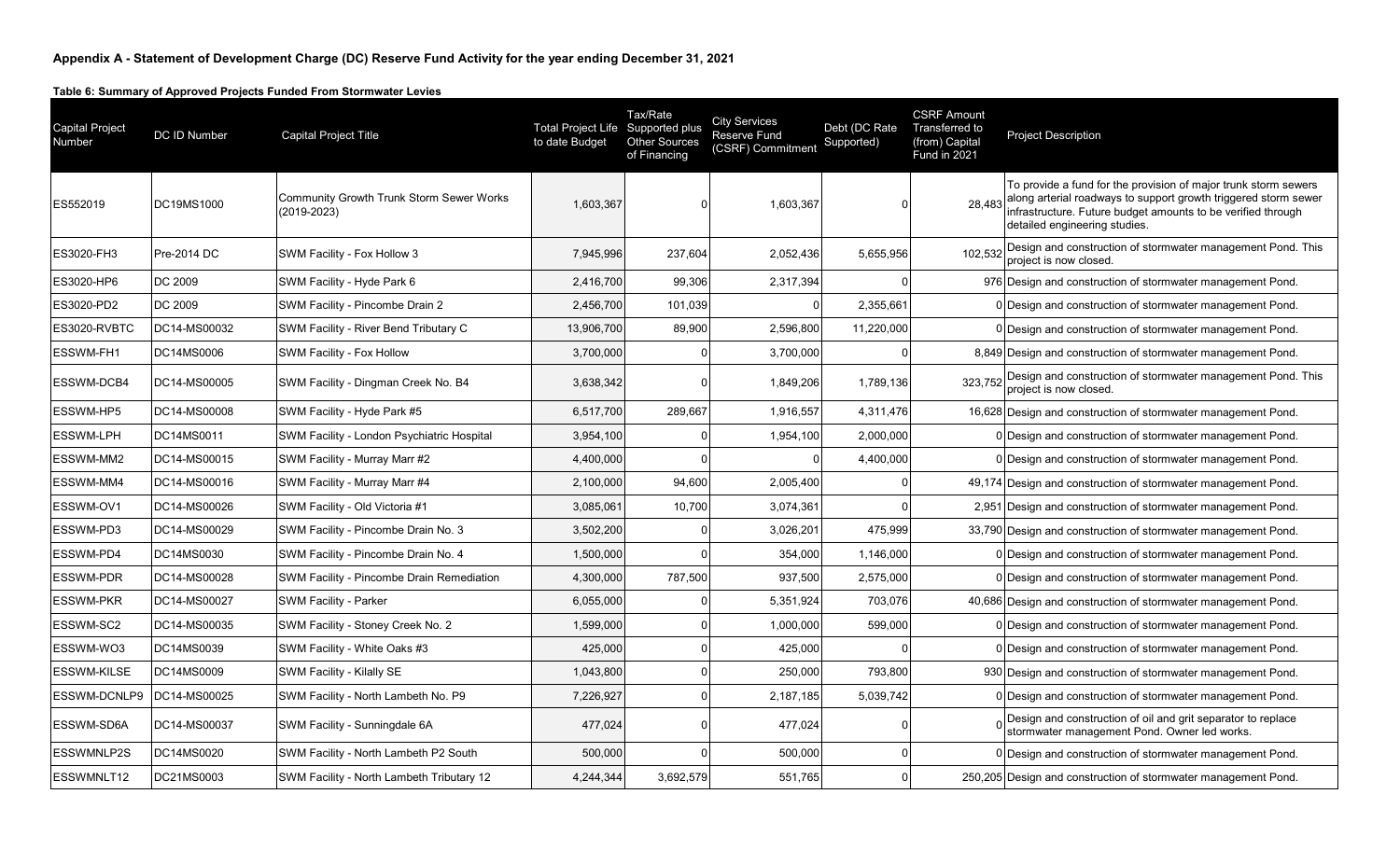**Table 6: Summary of Approved Projects Funded From Stormwater Levies**

| <b>Capital Project</b><br>Number | <b>DC ID Number</b>               | <b>Capital Project Title</b>                  | Total Project Life Supported plus<br>to date Budget | Tax/Rate<br><b>Other Sources</b><br>of Financing | <b>City Services</b><br><b>Reserve Fund</b><br>(CSRF) Commitment | Debt (DC Rate<br>Supported) | <b>CSRF Amount</b><br>Transferred to<br>(from) Capital<br>Fund in 2021 | <b>Project Description</b>                                                                                                                                                                       |
|----------------------------------|-----------------------------------|-----------------------------------------------|-----------------------------------------------------|--------------------------------------------------|------------------------------------------------------------------|-----------------------------|------------------------------------------------------------------------|--------------------------------------------------------------------------------------------------------------------------------------------------------------------------------------------------|
| ESSWMPDP6                        | MC21MS0006                        | SWM Facility - Pincombe Drain P6              | 2,250,900                                           |                                                  |                                                                  | 2,250,900                   |                                                                        | 0 Design and construction of stormwater management Pond.                                                                                                                                         |
| ESSWMSDE1                        | <b>DC14MS0038</b>                 | SWM Facility - Sunningdale E1                 | 420,000                                             |                                                  |                                                                  | 420,000                     |                                                                        | 0 Design and construction of stormwater management Pond.                                                                                                                                         |
| <b>ID1090</b>                    | DC19MS0200                        | Industrial Storm Trunk Sewer Works            | 2,883,400                                           |                                                  | 1,750,000                                                        | 1,133,400                   |                                                                        | Storm servicing of future light and general industrial land to<br>105,706 provide an adequate inventory of large block "shovel ready" land<br>in strategic locations.                            |
| ID2095                           | DC19MS0100                        | <b>Industrial SWM Ponds</b>                   | 6,078,523                                           |                                                  | 2,267,314                                                        | 3,811,209                   |                                                                        | Stormwater management servicing of future light and general<br>793,467 industrial land to provide an adequate inventory of large block<br>'shovel ready' land in strategic locations.            |
| ID2095FCS                        | DC14-MS00053 to<br><b>MS00060</b> | <b>Forest City South Industrial Servicing</b> | 264,861                                             |                                                  | 264,861                                                          |                             |                                                                        | Storm servicing of future light and general industrial land to<br>14,861 provide an adequate inventory of large block "shovel ready" land<br>in strategic locations. This project is now closed. |
| <b>ID2095OXF</b>                 | DC14-MS00053 to<br><b>MS00060</b> | <b>Oxford Business Park Servicing</b>         | 325,872                                             |                                                  | 325,872                                                          |                             |                                                                        | Storm servicing of future light and general industrial land to<br>0 provide an adequate inventory of large block "shovel ready" land<br>in strategic locations.                                  |
| <b>Totals</b>                    |                                   |                                               | \$196,755,806                                       | \$32,534,321                                     | \$109,796,349                                                    | \$54,425,136                | \$10,203,067                                                           |                                                                                                                                                                                                  |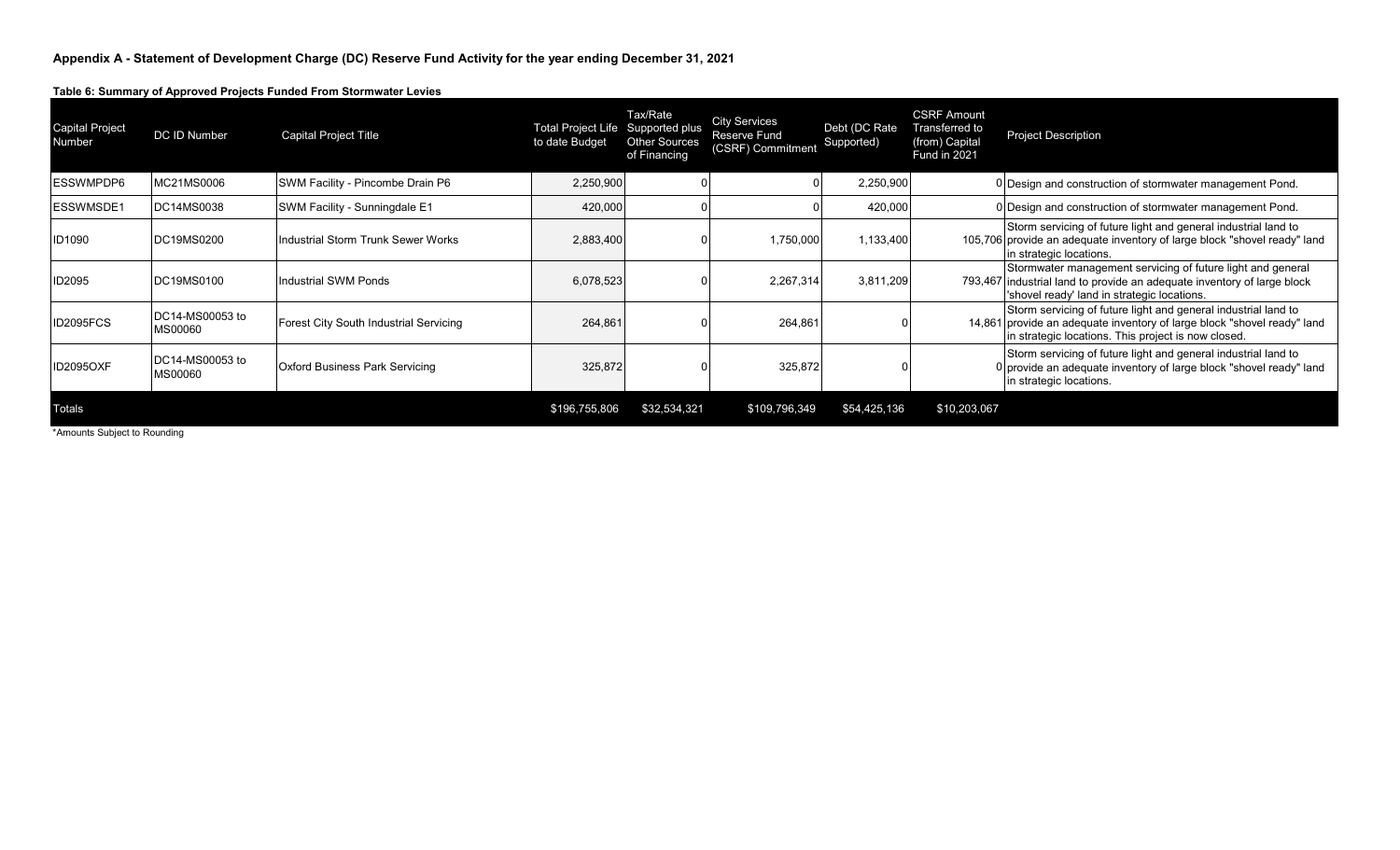#### **Table 7: Summary of Issued Debt For Approved Projects Funded From Stormwater Levies**

| <b>Capital Project</b><br>Number | DC ID Number   | <b>Capital Project Title</b>           | Debt By-law # | <b>Original Debt</b><br><b>Issued</b> for<br><b>Growth Share</b> | Year of Debt Issue/Retired | Principal<br>outstanding as<br>at December<br>31, 2021 | CSRF debt<br>payment (P&I)<br>on issued debt |
|----------------------------------|----------------|----------------------------------------|---------------|------------------------------------------------------------------|----------------------------|--------------------------------------------------------|----------------------------------------------|
| ES3020                           | Pre-2014 DC    | SWM Ponds-Sunningdale #4, Foxhollow E2 | D-0765-016    | 5,000,000                                                        | 2011/2021                  | 0                                                      | 580,183                                      |
| <b>ES3020-FHE2</b>               | Pre-2014 DC    | SWM Ponds-Foxhollow E2                 | D.767-265     | 943,000                                                          | 2012/2022                  | 105,118                                                | 109,050                                      |
| ES3020-HP1B1                     | Pre-2014 DC    | SWM Ponds-Hyde Park 1B1                | D-0768-283    | 2,100,000                                                        | 2013/2023                  | 464,982                                                | 248,604                                      |
| ES3020-UPNB2                     | <b>DC 2009</b> | <b>SWM Ponds-Uplands North</b>         | D-0768-283    | 1,600,000                                                        | 2013/2023                  | 354,272                                                | 189,413                                      |
| <b>ES3020-HD</b>                 | DC 2009        | SWM Facility - Heard Drain             | D-0769-178    | 4,391,635                                                        | 2014/2024                  | 1,433,869                                              | 503,736                                      |
| ES3020-FH1                       | DC14-MS00006   | SWM Facility - Fox Hollow #1           | D-770-84      | 2,402,000                                                        | 2015/2025                  | 1,731,796                                              | 455,896                                      |
| ES3020-HP4                       | DC14-MS00007   | SWM Facility - Hyde Park #4            | D-770-84      | 4,150,900                                                        | 2015/2025                  | 1,002,138                                              | 263,813                                      |
| <b>ES2477</b>                    | <b>DC 2009</b> | Stoney Creek Remediation               | D-771-79      | 2,331,500                                                        | 2016/2026                  | 1,224,901                                              | 261,344                                      |
| <b>ESSWM-SB</b>                  | DC14-MS00041   | SWM Facility - Wickerson No. S-B       | D-774-91      | 1,946,000                                                        | 2018/2028                  | 1,412,230                                              | 224,182                                      |
| ES3020-RVBTC                     | DC14-MS00032   | SWM Facility - River Bend Tributary C  | D-775-80      | 6,027,795                                                        | 2019/2029                  | 4,928,070                                              | 683,233                                      |
| ES3020-FH3                       | Pre-2014 DC    | SWM Facility - Fox Hollow #3           | D-775-80      | 4,705,559                                                        | 2019/2029                  | 3,847,066                                              | 533,361                                      |
| <b>ESSWM-DCNLP9</b>              | DC14-MS00025   | SWM Facility - North Lambeth No. P9    | D776-135      | 3,000,000                                                        | 2020/2030                  | 2,715,167                                              | 325,184                                      |
|                                  |                | Debt Discount                          |               |                                                                  |                            |                                                        | 25,978                                       |
|                                  |                | <b>Accrued Interest</b>                |               |                                                                  |                            |                                                        | $-18,638$                                    |
| <b>Totals</b>                    |                |                                        |               | \$38,598,389                                                     |                            | \$19,219,609                                           | \$4,385,340                                  |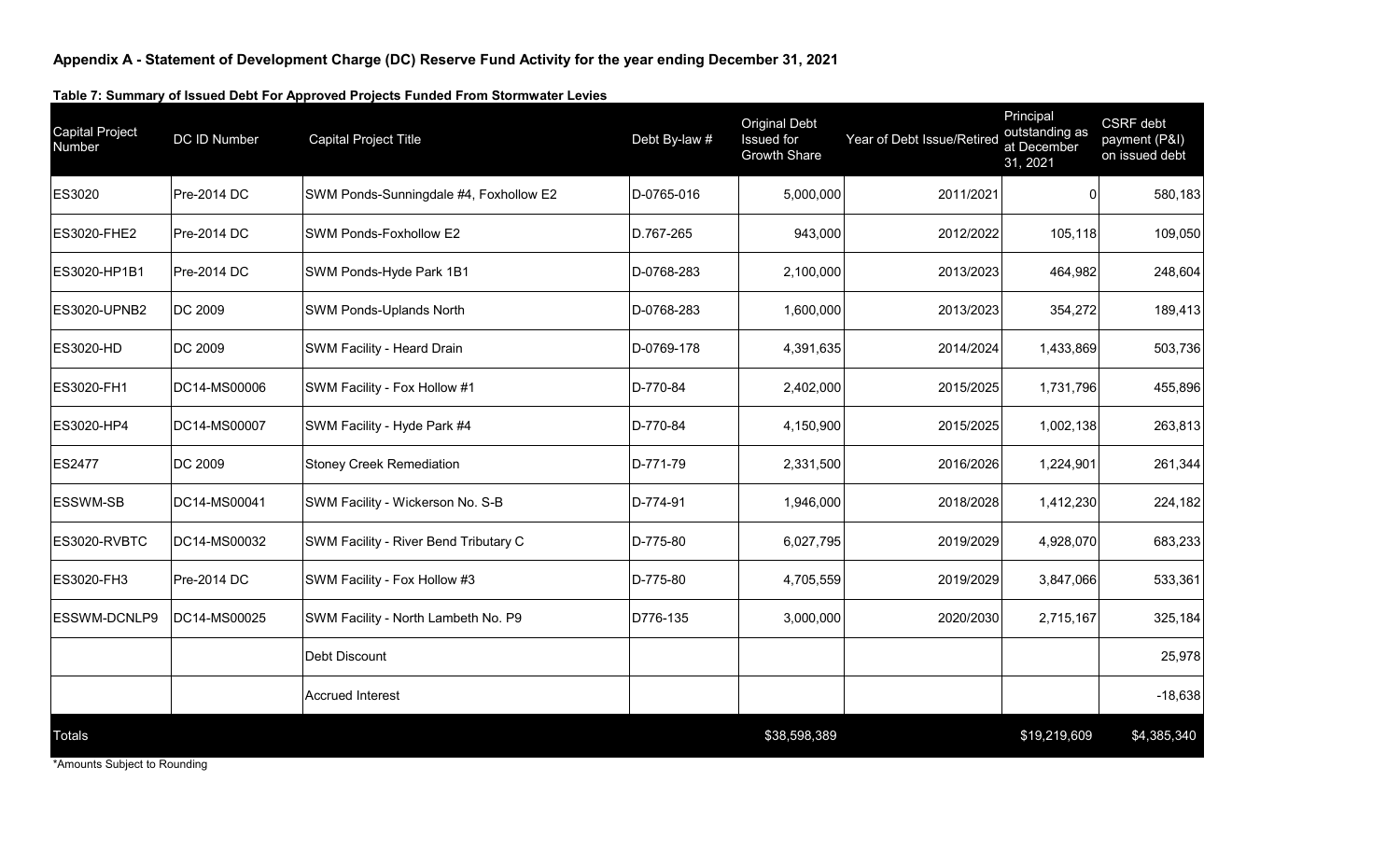| <b>Capital Project</b><br>Number | DC ID Number                | <b>Capital Project Title</b>               | Authorized but not Expected Year of<br>Issued | Debt Issue |
|----------------------------------|-----------------------------|--------------------------------------------|-----------------------------------------------|------------|
| ES2681                           | DC14-MS00013                | <b>Mud Creek Erosion</b>                   | 1,230,521                                     | 2022       |
| ES3023                           | DC14MS00023&<br>DC14MS00024 | North Lambeth Tributary 12                 | 2,514,260                                     | 2023       |
| ID1090                           | DC19MS0200                  | <b>ILDS Storm Servicing</b>                | 1,133,400                                     | 2024       |
| ID2095                           | DC19MS0100                  | ILDS Stormwater Management Servicing       | 3,811,209                                     | 2022       |
| ESSWM-HP5                        | DC14-MS00008                | SWM Facility- Hyde Park 5                  | 4,311,476                                     | 2024       |
| <b>ESSWM-LPH</b>                 | DC14MS0011                  | SWM Facility - London Psychiatric Hospital | 2,000,000                                     | 2025       |
| ESSWM-MM2                        | DC14-MS00015                | SWM Facility - Murray Marr 2               | 4,400,000                                     | 2025       |
| ESSWM-PD3                        | DC14-MS00029                | SWM Facility - Pincombe Drain No. 3        | 475,999                                       | 2023       |
| ESSWM-PD4                        | DC14MS0030                  | SWM Facility - Pincombe Drain No. 4        | 1,146,000                                     | 2025       |
| <b>ESSWM-PDR</b>                 | DC14-MS00028                | SWM Facility - Pincombe Drain Remediation  | 2,575,000                                     | 2025       |
| <b>ESSWM-PKR</b>                 | DC14-MS00027                | <b>SWM Facility - Parker</b>               | 703,076                                       | 2023       |
| ESSWM-SC2                        | DC14-MS00035                | SWM Facility - Stoney Creek No. 2          | 599,000                                       | 2023       |
| ES3020-FH3 (note 1)              | Pre-2014 DC                 | SWM Facility - Fox Hollow 3                | 950,397                                       | N/A        |
| ES3020-PD2                       | DC 2009                     | SWM Facility - Pincombe Drain              | 2,355,661                                     | 2023       |

### **Table 8: Summary of Authorized Unissued Debt For Approved Projects Funded From Stormwater Levies**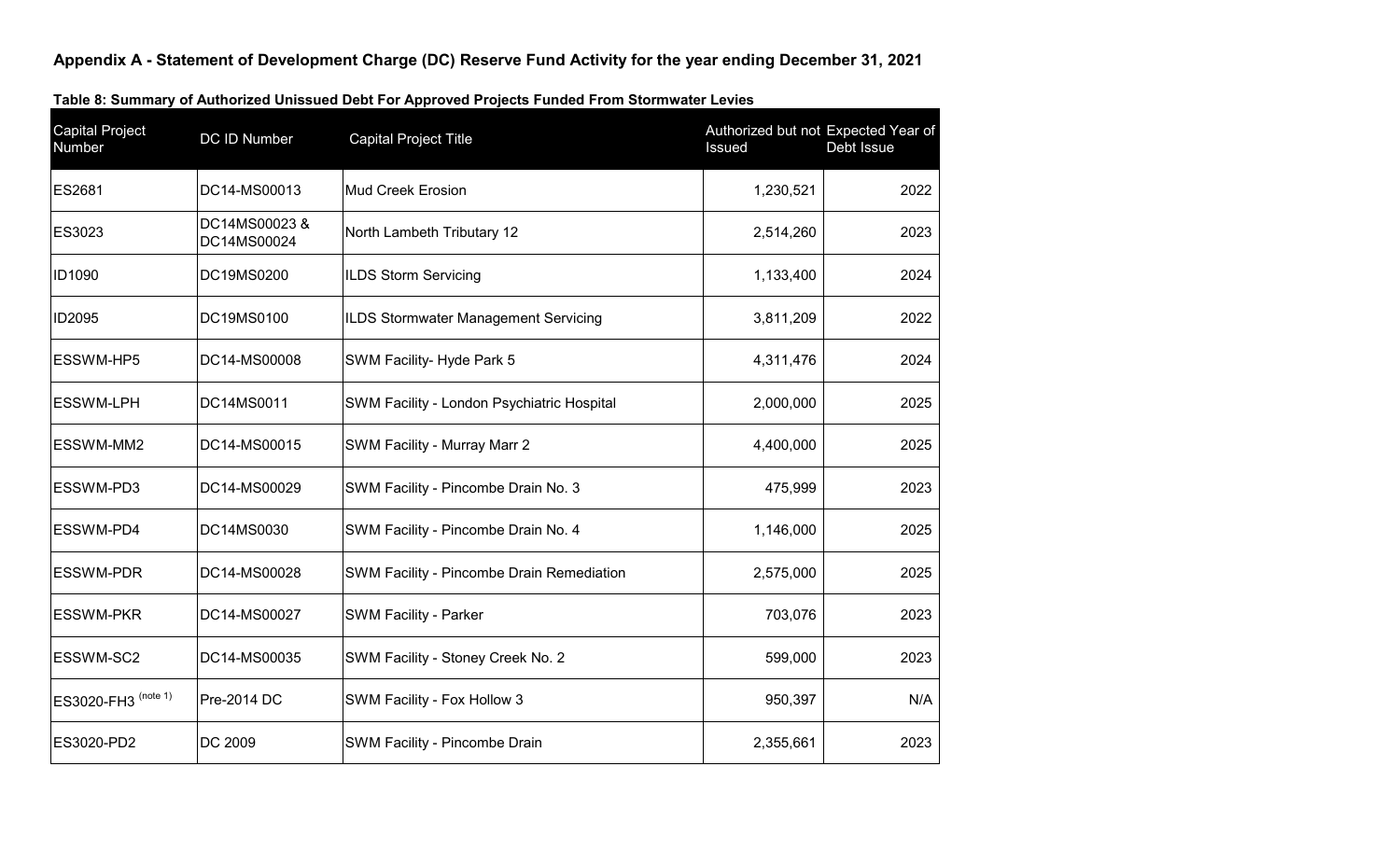| <b>Capital Project</b><br>Number | DC ID Number | <b>Capital Project Title</b>                      | Authorized but not Expected Year of<br>Issued | Debt Issue |
|----------------------------------|--------------|---------------------------------------------------|-----------------------------------------------|------------|
| ESSWM-DCB4 (note 1)              | DC14-MS00005 | SWM Facility - Dingman Creek No. B-4              | 1,789,136                                     | N/A        |
| <b>ESSWMPDP6</b>                 | MC21MS0006   | SWM Facility - Pincombe Drain P6                  | 2,250,990                                     | 2024       |
| <b>ESSWMSDE1</b>                 | DC14MS0038   | SWM Facility - Sunningdale E1                     | 420,000                                       | 2026       |
| ESSWM-KILSE                      | DC14MS0009   | SWM Facility - Kilally SE                         | 793,800                                       | 2024       |
| ES3020-RVBTC                     | DC14-MS00032 | SWM Facility - Riverbend Tributary C              | 5,192,205                                     | 2023       |
| <b>ESSWM-DCNLP9</b>              | DC14-MS00025 | SWM Facility - Dingman Creek North Lambeth No. P9 | 2,039,742                                     | 2023       |
| Totals                           |              |                                                   | \$40,691,872                                  |            |

\*Amounts Subject to Rounding

Note 1: These projects are now closed and the authorized but unissued debt will be released.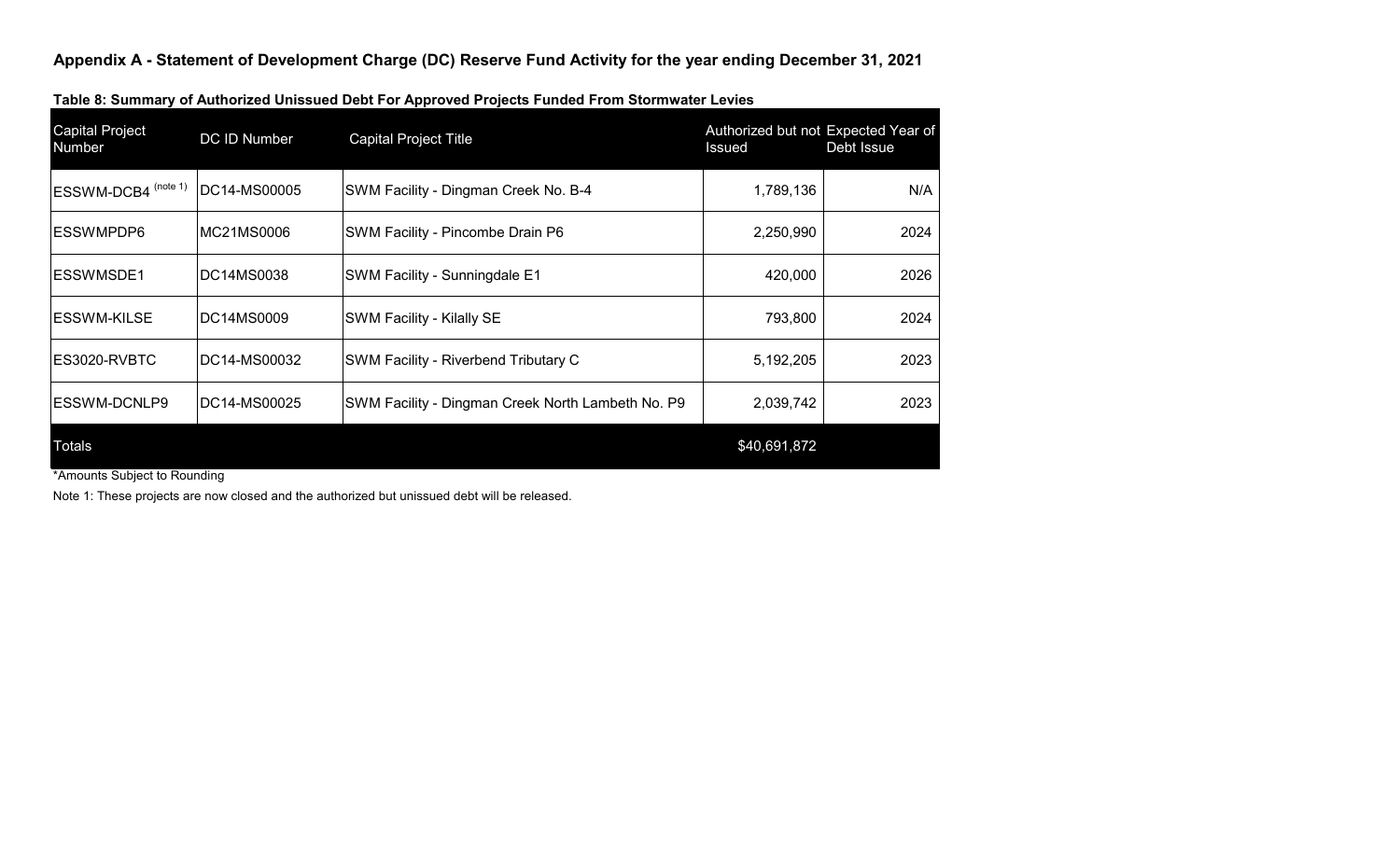| Capital<br>Project<br>Number | DC ID Number | <b>Capital Project Title</b>                                          | <b>Total Project</b><br>Life to date<br><b>Budget</b> | Tax/Rate<br>Supported plus<br>Other Sources of<br>Financing | <b>City Services</b><br>Reserve Fund<br>(CSRF) Commitment | Debt (DC Rate Transferred to<br>Supported) | <b>CSRF Amount</b><br>(from) Capital<br><b>Fund in 2021</b> | <b>Project Description</b>                                                                                                                                                                                                                                                                         |
|------------------------------|--------------|-----------------------------------------------------------------------|-------------------------------------------------------|-------------------------------------------------------------|-----------------------------------------------------------|--------------------------------------------|-------------------------------------------------------------|----------------------------------------------------------------------------------------------------------------------------------------------------------------------------------------------------------------------------------------------------------------------------------------------------|
| GG1035                       | DC19GS0028   | DC Process Consultant 2024                                            | 90,000                                                |                                                             | 90,000                                                    |                                            |                                                             | Continue development charges policy development over time. Also, for<br>5,276 use in developing development charge rates and development charges<br>background study production.                                                                                                                   |
| PD1036                       | DC19GS0027   | Post Development EIS                                                  | 81,000                                                |                                                             | 81,000                                                    |                                            |                                                             | Undertake monitoring and studies to assess the efficacy of growth-<br>63,786 related environmental impact statement recommendations and the City's<br>environmental procedures.                                                                                                                    |
| PD2155                       | DC19GS0014   | Growth Related Secondary Plans                                        | 450,000                                               | 90,000                                                      | 360,000                                                   |                                            |                                                             | Ongoing capital project for the creation of growth related secondary<br>plans. Future secondary plans will set the context for new development.                                                                                                                                                    |
| PD2156                       | DC19GS0015   | Rapid Transit Village Secondary Plan (2019-<br>2023)                  | 187,500                                               | 37,500                                                      | 150,000                                                   |                                            |                                                             | The preparation of a Secondary Plan for the Masonville Transit Village<br>23,174 will provide the basis for the consideration of future planning applications<br>for the redevelopment of this Transit Village.                                                                                    |
| PD2161                       | DC19GS0016   | Rapid Transit Corridor Plan                                           | 256,000                                               | 51,200                                                      | 204,800                                                   |                                            |                                                             | These plans will establish a detailed framework for infill and<br>intensification along the rapid transit and urban corridors. They will<br>identify developable lands and anticipated timing of growth for use in<br>servicing studies.                                                           |
| PD2175                       | DC19GS0013   | <b>Planning Community Improvement Plans</b>                           | 200,000                                               | 100,000                                                     | 100,000                                                   |                                            |                                                             | These plans set the context for revitalization and growth by evaluating<br>0 economic barriers and establishing projects and incentives aimed at<br>stimulating development and revitalization.                                                                                                    |
| PD2176                       | DC19GS0017   | Urban Design Guidelines                                               | 153,600                                               | 15,360                                                      | 138,240                                                   |                                            |                                                             | These guidelines will provide planning and design guidance for<br>greenfield development and sensitive and appropriate infill and<br>0 intensification within existing neighbourhoods. They will also include<br>engagement and education strategies to address neighbour and<br>community issues. |
| <b>TS1044</b>                | DC19GS0006   | <b>Cycling Master Plan</b>                                            | 200,000                                               | 100,000                                                     | 100,000                                                   |                                            |                                                             | This plan will assess future bicycle infrastructure needs and cycling<br>networks across the City and linkages for new subdivisions.                                                                                                                                                               |
| <b>TS1134</b>                | DC14RS0077   | Intersection - Richmond St & Fanshawe Park<br>Rd                      | 11,250,000                                            | 1,307,500                                                   | 9,942,500                                                 |                                            |                                                             | Geometric design improvements required to improve traffic capacity and<br>4,294,072 levels of service. Project coordinated with Rapid Transit. Construction in<br>2022 subject to approvals and land acquisition.                                                                                  |
| <b>TS1306</b>                | DC14RS0056   | Adelaide Street Grade Separation CPR Tracks                           | 58,275,200                                            | 45,678,588                                                  | 12,596,612                                                | $\Omega$                                   |                                                             | Introduction of a grade separation for Adelaide Street traffic to continue<br>1,749,543 to flow while the operations for the railway may continue; railway<br>company cost apportionment is approximately 15%.                                                                                     |
| <b>TS1308</b>                | DC14RS0013   | Hwy 401 Interchange Projects                                          | 20,000,000                                            | 7,192,000                                                   | 7,808,000                                                 | 5,000,000                                  |                                                             | Project represents City's contribution to agreement with Province to<br>reconstruct four interchanges at the 401 and major City arteries:<br>Wonderland Road, Veterans Memorial Parkway, Highbury Ave, and<br>Colonel Talbot Road.                                                                 |
| <b>TS1309</b>                | DC14RS0075   | Intersection - Hamilton Road & Highbury Ave.                          | 600,000                                               | 103,750                                                     | 496,250                                                   |                                            |                                                             | Geometric design improvements required to improve traffic capacity and<br>levels of service. Environmental assessment accepted by Council on<br>June 12, 2018. Preliminary solution requires additional property and<br>construction funds.                                                        |
| <b>TS1328</b>                | DC14RS0051   | Intersection - Hamilton Rd & Egerton St<br>Optimization)              | 1,718,800                                             | 214,850                                                     | 1,503,950                                                 |                                            | 184,187                                                     | Intersection improvements at Hamilton and Egerton Roads, including a<br>left turn lane. Constructing 2 lane urban arterial cross section in 2023.                                                                                                                                                  |
| <b>TS1329</b>                | DC14RS0212   | Colonel Talbot Rd - 300M South of Southdale to<br><b>James Street</b> | 700,000                                               | 100,100                                                     | 599,900                                                   |                                            |                                                             | To reconstruct Colonel Talbot Rd-300m south of Southdale to James<br>Street to resolve structural and alignment deficiencies.                                                                                                                                                                      |
| <b>TS1331</b>                | DC19RS0009   | Intersection - Hamilton - Gore (Roundabout)                           | 800,000                                               | 100,000                                                     | 700,000                                                   |                                            | 1,370                                                       | New Roundabout - Intersection improvements at Hamilton and Gore<br>Roads.                                                                                                                                                                                                                          |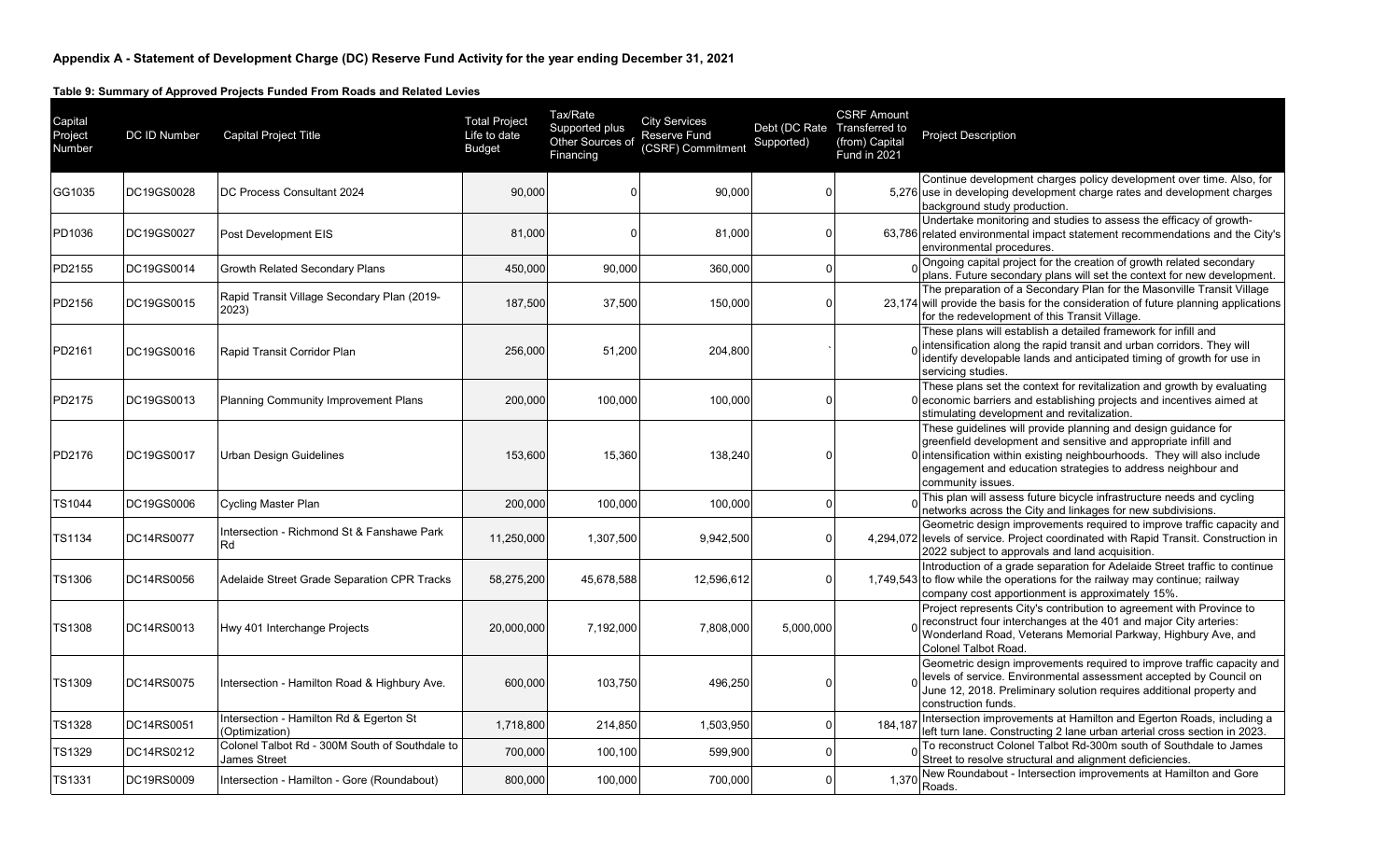| Capital<br>Project<br>Number | DC ID Number | <b>Capital Project Title</b>                                | <b>Total Project</b><br>Life to date<br><b>Budget</b> | Tax/Rate<br>Supported plus<br>Other Sources of<br>Financing | <b>City Services</b><br>Reserve Fund<br>(CSRF) Commitment | Debt (DC Rate Transferred to<br>Supported) | <b>CSRF Amount</b><br>(from) Capital<br><b>Fund in 2021</b> | <b>Project Description</b>                                                                                                                                                                                                                                                                                                               |
|------------------------------|--------------|-------------------------------------------------------------|-------------------------------------------------------|-------------------------------------------------------------|-----------------------------------------------------------|--------------------------------------------|-------------------------------------------------------------|------------------------------------------------------------------------------------------------------------------------------------------------------------------------------------------------------------------------------------------------------------------------------------------------------------------------------------------|
| TS1332                       | DC19RS0010   | Intersection - Oxford - Gideon (Roundabout)                 | 177,541                                               | 22,193                                                      | 155,348                                                   |                                            | 126,459                                                     | The construction of a roundabout at Oxford and Gideon to accommodate<br>growing development along Oxford.                                                                                                                                                                                                                                |
| TS1334                       | DC19RS0017   | Intersection - Pack to Colonel Talbot                       | 2,406,250                                             | 300,781                                                     | 2,105,469                                                 |                                            |                                                             | Intersection improvements at Pack and Colonel Talbot Road.<br>152,856 Improvements within existing right-of-way including new traffic signal<br>installation.                                                                                                                                                                            |
| <b>TS1335</b>                | DC19RS0015   | Intersection - Sunningdale - Hyde Park                      | 4,037,500                                             | 504,688                                                     | 3,532,812                                                 | O                                          |                                                             | To improve the intersection of Sunningdale and Hyde Park. The work<br>2,564,607 includes installing a two lane roundabout in 2021, based on the<br>Environmental Assessment preferred alternative.                                                                                                                                       |
| TS1359                       | DC19RS0005   | Windemere Road - Western Rd to Richmond St                  | 556,957                                               | 59,594                                                      | 497,363                                                   |                                            |                                                             | To upgrade Windermere Road from Western Road to 150m east of<br>319,672 Richmond Street from 2 to 4 through lanes and associated<br>channelization.                                                                                                                                                                                      |
| <b>TS1364</b>                | DC19RS0204   | Sunningdale - Highbury Ave to Clarke Rd                     | 500,000                                               | 75,500                                                      | 424,500                                                   |                                            |                                                             | To reconstruct Sunningdale Road from Highbury to Clarke Road as a<br>rural cross section.                                                                                                                                                                                                                                                |
| TS1366                       | DC19RS0206   | White Oak Road - Exeter Rd to 400m South                    | 382,400                                               | 37,858                                                      | 344,542                                                   | O                                          |                                                             | 110,592 2 lane upgrade including creating bike lanes on White Oak Road from<br>Exeter Road to 400m south.                                                                                                                                                                                                                                |
| TS1371                       | DC14-RS00063 | Road Class Oversizing                                       | 500,000                                               | 14,800                                                      | 485,200                                                   |                                            |                                                             | At times new development is required to construct a roadway to a larger<br>-2,313 capacity than required for the local development. This project makes<br>provisions for such works.                                                                                                                                                     |
| <b>TS1408</b>                | DC14RS0206   | Wickerson-Southdale to 650M N of Southdale                  | 2,633,076                                             | 355,070                                                     | 2,278,006                                                 | ∩                                          |                                                             | 0 Reconstruct Wickerson to resolve structural and alignment deficiencies.                                                                                                                                                                                                                                                                |
| TS1409                       | DC14-RS00215 | Kilally Upgrades at Webster - Phase 1                       | 2,695,000                                             | 350,400                                                     | 2,344,600                                                 |                                            |                                                             | To reconstruct Kilally and Webster to resolve alignment deficiencies at<br>intersection. This project is now closed.                                                                                                                                                                                                                     |
| TS1410                       | DC14RS0221   | Huron Street Upgrades VMP Easterly to Railway               | 1,794,400                                             | 246,232                                                     | 1,548,168                                                 |                                            |                                                             | To reconstruct Huron Street - Veterans Memorial Parkway easterly to<br>railway to resolve structural deficiencies and support industrial<br>77,453 development. Constructing 2 lane rural arterial cross section in 2019. To<br>be coordinated with Veterans Memorial Parkway Extension (TS1621-1)<br>and development needs.             |
| <b>TS1476</b>                | DC14RS0025   | Clarke Rd Widening VMP Extension to<br>Fanshawe Park Rd     | 243,063                                               | 2,463                                                       | 240,600                                                   |                                            | 15.400                                                      | To widen Clarke Road from 2 to 4 through lanes from Veterans Memorial<br>Parkway Extension to Fanshawe Park Road.                                                                                                                                                                                                                        |
| TS1484                       | DC14-RS00008 | Sarnia Rd Widening-Wonderland Road to<br>Sleightholme       | 10,209,820                                            | 942,526                                                     | 9,267,294                                                 |                                            | 2,88                                                        | Widen Sarnia Road from 3 to 4 lanes from Wonderland Road to<br>Sleightholme.                                                                                                                                                                                                                                                             |
| TS1486                       | Pre-2014 DC  | Southdale Rd Widening - Wonderland to<br>Wharncliffe        | 8,732,394                                             | 1,813,794                                                   | 6,918,600                                                 |                                            | 12,831                                                      | Widen Southdale Road from 2 to 4 lanes from Wonderland Road to<br>Wharncliffe Rd. This project is now closed.                                                                                                                                                                                                                            |
| <b>TS1487</b>                | DC14-RS00205 | Wonderland Rd Two Lane Upgrade Hwy 401 to<br><b>Hwy 402</b> | 10,395,000                                            | 1,351,300                                                   | 9,043,700                                                 |                                            | $-39,470$                                                   | To improve Wonderland Rd from Highway 401 to Highway 402.<br>Improvements are 2 lane rural arterial cross section.                                                                                                                                                                                                                       |
| TS1489                       | DC14-RS00011 | Western Road Widening - Platts Lane to Oxford<br>St.        | 27,792,018                                            | 6,154,118                                                   | 15,637,900                                                | 6,000,000                                  |                                                             | Widen Western Road from Platts Lane to Oxford Street from 2 lanes to 4<br>0 lanes including a continuous left turn lane as well as widening the<br>Canadian Pacific railway subway.                                                                                                                                                      |
| <b>TS1490</b>                | DC14RS0220   | <b>Wilton Grove Upgrades</b>                                | 12,551,000                                            | 2,547,216                                                   | 10,003,784                                                | $\Omega$                                   | 1,069,747                                                   | To reconstruct Wilton Grove Road - Commerce to City limits to resolve<br>structural deficiencies and support industrial growth.                                                                                                                                                                                                          |
| <b>TS1522</b>                | DC19RS0006   | Intersection- Dingman - White Oak Rd<br>(Roundabout)        | 113,760                                               | 14,220                                                      | 99,540                                                    |                                            |                                                             | Dingman Drive and White Oak Road intersection is currently an all-way<br>stop controlled intersection. The Environmental Assessment assignment<br>0 will identify and confirm the roundabout conceptual design and the<br>appropriate right-of-way and property requirements to accommodate the<br>geometric design of the intersection. |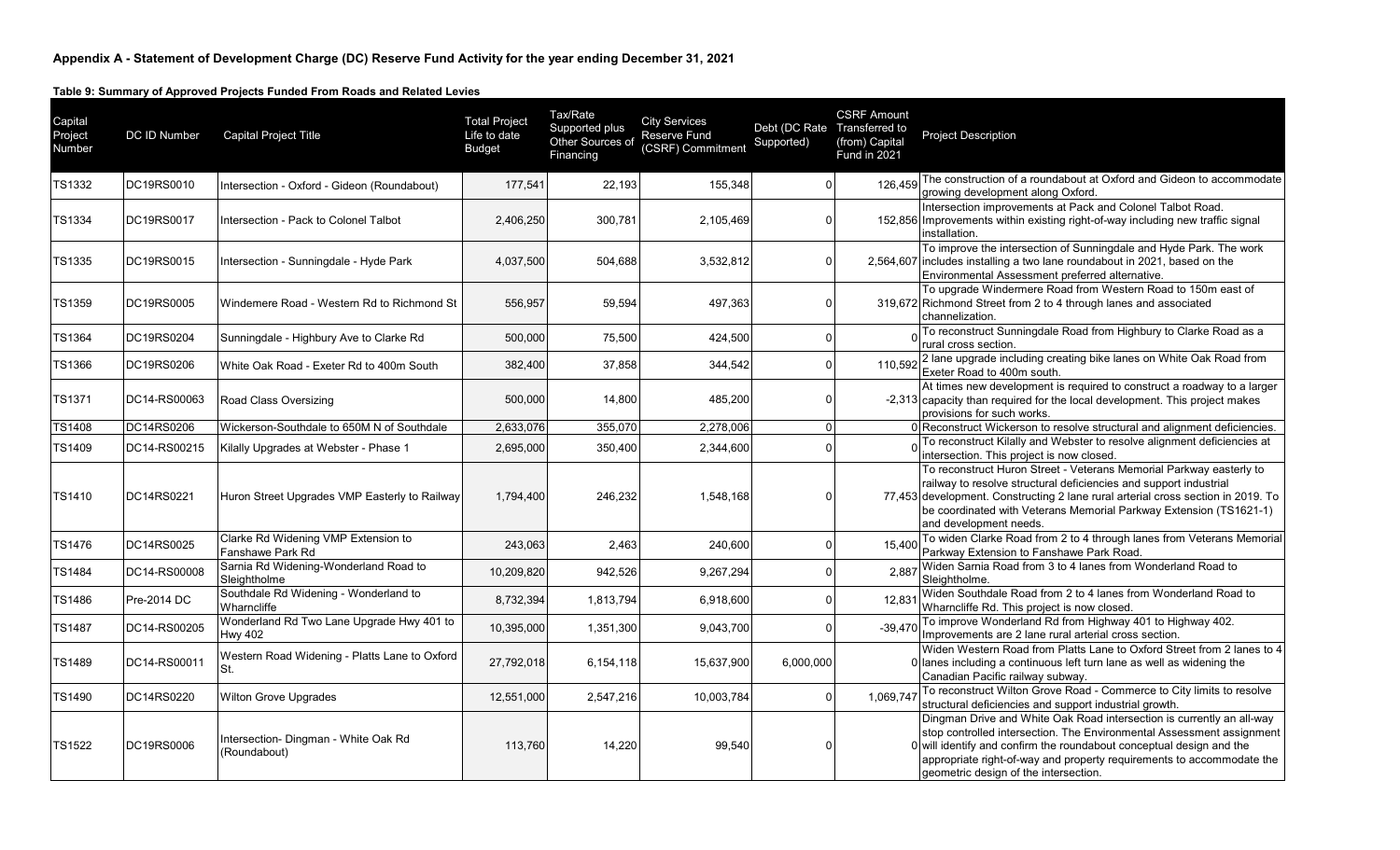| Capital<br>Project<br>Number | DC ID Number  | <b>Capital Project Title</b>                                 | <b>Total Project</b><br>Life to date<br><b>Budget</b> | Tax/Rate<br>Supported plus<br>Other Sources of<br>Financing | <b>City Services</b><br><b>Reserve Fund</b><br>(CSRF) Commitment | Debt (DC Rate Transferred to<br>Supported) | <b>CSRF Amount</b><br>(from) Capital<br>Fund in 2021 | <b>Project Description</b>                                                                                                                                                                                                                                                                                           |
|------------------------------|---------------|--------------------------------------------------------------|-------------------------------------------------------|-------------------------------------------------------------|------------------------------------------------------------------|--------------------------------------------|------------------------------------------------------|----------------------------------------------------------------------------------------------------------------------------------------------------------------------------------------------------------------------------------------------------------------------------------------------------------------------|
| TS1576                       | DC19RS0007    | Intersection-Exeter-Wellington Improvements                  | 3,590,000                                             | 448,750                                                     | 3,141,250                                                        |                                            | 29,529                                               | This project is for improvements to the Wellington Road/ Exeter Road<br>intersection and replacement of underground services.                                                                                                                                                                                        |
| <b>TS1627</b>                | DC14RS076a    | Philip Aziz - Western Rd to Thames River                     | 2,490,000                                             | 249,000                                                     | 2,241,000                                                        |                                            | 19.943                                               | Philip Aziz improvement project including new storm sewer system<br>driven by growth and redevelopment in the area.                                                                                                                                                                                                  |
| TS1633                       | DC14-RS00066  | Veterans Memorial Parkway                                    | 1,640,000                                             | 112,800                                                     | 1,527,200                                                        | $\Omega$                                   |                                                      | Land acquisition for long term future construction of interchanges on<br>Veterans Memorial Parkway.                                                                                                                                                                                                                  |
| TS1636                       | DC19RS1008    | Advanced Purchase of Land (2019-2023)                        | 1,320,000                                             |                                                             | 1,320,000                                                        | $\Omega$                                   |                                                      | Land acquisition and protection of growth projects predominantly for long<br>term future construction along arterials.                                                                                                                                                                                               |
| TS1651                       | DC14-RS00067  | Minor Roadworks - Channelization                             | 3,477,525                                             | 214,730                                                     | 3,262,795                                                        | $\Omega$                                   | 66.431                                               | Funding for minor roadwork projects that are constructed as part of a<br>major road project that is triggered by growth.                                                                                                                                                                                             |
| TS1652                       | DC14-RS00068  | Minor Roadworks - Miscellaneous Works                        | 89,100                                                |                                                             | 89,100                                                           | $\Omega$                                   |                                                      | Funding for minor roadwork projects that are constructed as part of a<br>major road project that is triggered by growth.                                                                                                                                                                                             |
| TS1653                       | DC14-RS00069  | Minor Roadworks - Sidewalks                                  | 925.847                                               |                                                             | 925,847                                                          | $\Omega$                                   | 66,660                                               | Funding for minor roadwork projects that are constructed as part of a<br>major road project that is triggered by growth.                                                                                                                                                                                             |
| <b>TS1654</b>                | DC14-RS00070  | Minor Roadworks - Streetlights                               | 1,767,171                                             |                                                             | 1,767,171                                                        | $\Omega$                                   |                                                      | Funding for minor roadwork projects that are constructed as part of a<br>major road project that is triggered by growth.                                                                                                                                                                                             |
| TS1655                       | DC14-RS00071  | Minor Roadworks - New Traffic Signals                        | 1.546.880                                             |                                                             | 1,546,880                                                        | $\Omega$                                   | 52.618                                               | Funding for minor roadwork projects that are constructed as part of a<br>major road project that is triggered by growth.                                                                                                                                                                                             |
| TS1656                       | DC14-RS00072  | Minor Roadworks - Roundabouts                                | 450,000                                               |                                                             | 450,000                                                          | $\mathbf 0$                                | 119,704                                              | Funding for minor roadwork projects that are constructed as part of a<br>major road project that is triggered by growth.                                                                                                                                                                                             |
| TS1745                       | DC19RS0004    | Victoria Bridge Bike Lanes                                   | 3,300,000                                             | 1,650,000                                                   | 1,650,000                                                        | $\Omega$                                   |                                                      | Addition of cycling faculties coordinated with the replacement of Victoria<br>Bridge.                                                                                                                                                                                                                                |
| TS1746                       | DC19RS0001    | Dingman Dr - Hwy 401 Bridge to Wellington Rd                 | 10,966,250                                            | 888,266                                                     | 3,077,984                                                        | 7,000,000                                  | 680,665                                              | To widen Dingman Drive from just east of the Highway 401 overpass to<br>150m east of Wellington Road from two to four through lanes.                                                                                                                                                                                 |
| <b>TS1747</b>                | DC19RS0002    | Dingman Dr - Hwy 401 Bridge (City Share)                     | 4,000,000                                             | 2,200,000                                                   | 1,800,000                                                        | $\Omega$                                   |                                                      | City's share of new wider bridge over Highway 401. Bridge replacement<br>is a cost-effective opportunity to add capacity to Dingman Drive.                                                                                                                                                                           |
| TS2170                       | 2009 DC       | Bradley from Old Victoria to City Limits                     | 2,350,000                                             | 1,504,800                                                   | 845,200                                                          | $\Omega$                                   |                                                      | Upgrade Bradley Ave from Old Victoria Road to city limits to a 2 lane<br>rural arterial cross section.                                                                                                                                                                                                               |
| TS2171                       | 2009 DC       | Old Victoria from Hamilton to Hwy 401                        | 2,110,000                                             | 283,300                                                     | 1,826,700                                                        |                                            |                                                      | Upgrade Old Victoria Road from Hamilton to Highway 401 to a 2 lane<br>rural arterial cross section. Roadway improvements on roadways<br>adjacent to the Veterans Memorial Parkway Area Industrial Park to<br>accommodate the increased traffic and structural/alignment deficiencies.<br>This project is now closed. |
| <b>TS4078</b>                | DC19OC1002    | Traffic Management Centre Ph 1                               | 830,000                                               | 157,700                                                     | 672,300                                                          |                                            |                                                      | The Transportation Management Centre (TMC), Phase 1 establishes the<br>185,830 City's ability to deliver active management of the City's transportation<br>network (e.g. transit, bicycle lanes, roadways, etc.)                                                                                                     |
| TS4160                       | 2009 DC Study | Urban Intersections Growth                                   | 1,259,000                                             | 187,700                                                     | 1,071,300                                                        | $\Omega$                                   |                                                      | This project is for the installation of new traffic signals, pedestrian<br>0 signals and street lights to improve safety and mobility of both vehicles<br>and pedestrians. This project is now closed.                                                                                                               |
| TS4165                       | DC14RS0074    | Traffic Signals & Street Light Growth Urban<br>Intersections | 1,616,000                                             |                                                             | 1,616,000                                                        |                                            | 47.921                                               | Installation of new traffic signals, pedestrian signals and street lights to<br>improve safety and mobility of both vehicles and pedestrians.                                                                                                                                                                        |
| TS5910                       | UWRF          | <b>UWRF Transition to CSRF - Roads</b>                       | 1,668,000                                             |                                                             | 1,668,000                                                        |                                            |                                                      | Under the 2019 Development Charges By-law, Urban Works Reserve<br>Fund projects were transferred to the City Services Reserve Funds.                                                                                                                                                                                 |
| TS103119                     | DC19GS1002    | Long Term Corridor Protection EA Studies<br>(2019-2023)      | 544,444                                               |                                                             | 544,444                                                          |                                            | 7.884                                                | Project required for Environmental Assessments and technical studies to<br>protect major transportation corridors in and around the City.                                                                                                                                                                            |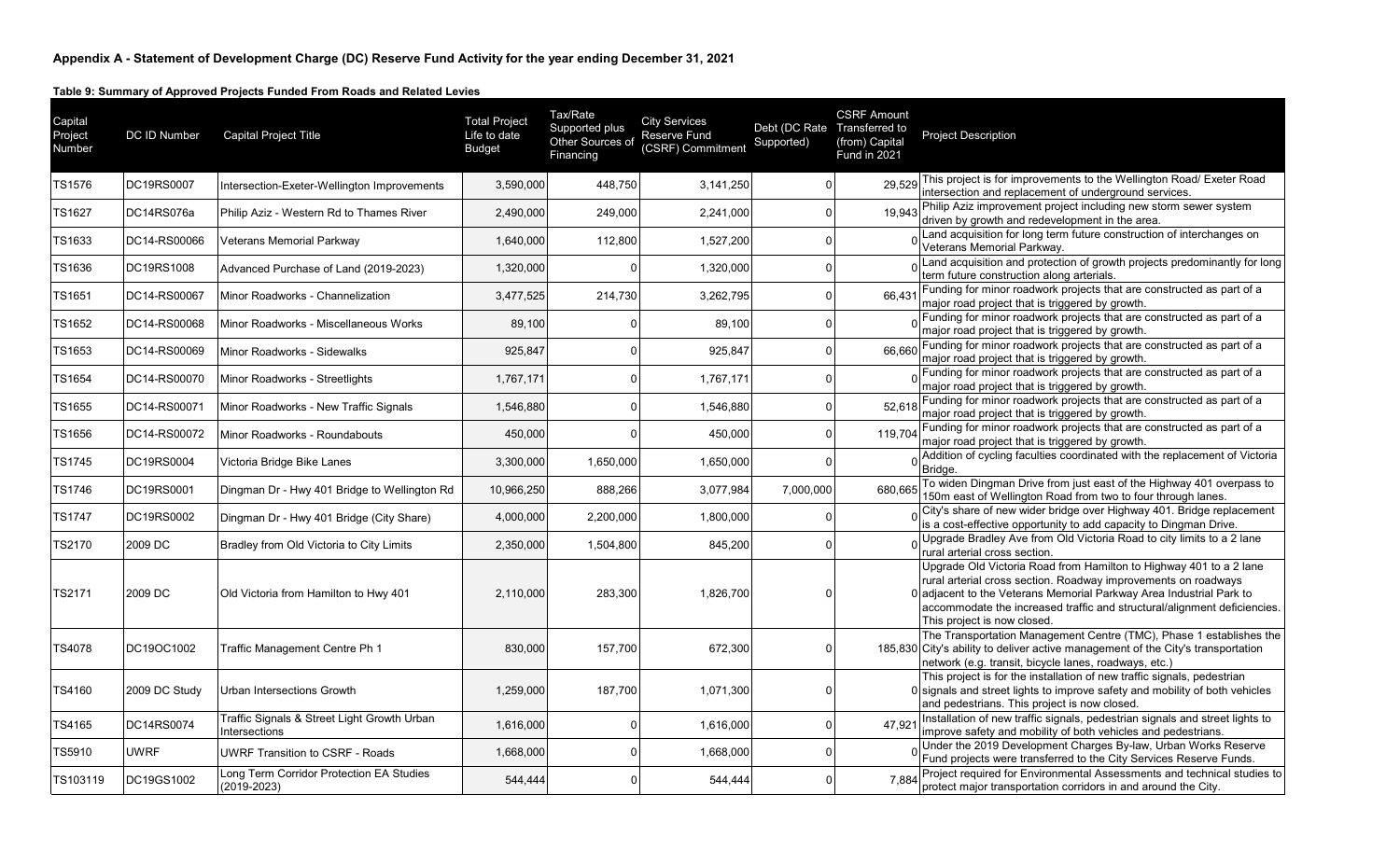| Capital<br>Project<br>Number | DC ID Number | Capital Project Title                                                     | <b>Total Project</b><br>Life to date<br><b>Budget</b> | Tax/Rate<br>Supported plus<br>Other Sources of<br>Financing | <b>City Services</b><br><b>Reserve Fund</b><br>(CSRF) Commitment | Debt (DC Rate Transferred to<br>Supported) | <b>CSRF Amount</b><br>(from) Capital<br>Fund in 2021 | <b>Project Description</b>                                                                                                                                                                                                                                                                       |
|------------------------------|--------------|---------------------------------------------------------------------------|-------------------------------------------------------|-------------------------------------------------------------|------------------------------------------------------------------|--------------------------------------------|------------------------------------------------------|--------------------------------------------------------------------------------------------------------------------------------------------------------------------------------------------------------------------------------------------------------------------------------------------------|
| TS104119                     | DC19GS1003   | Traffic Impact Studies (2019-2023)                                        | 300,000                                               |                                                             | 300,000                                                          |                                            |                                                      | Area traffic impact studies to identify and optimize the timing of roadway<br>0 capacity, channelization, signalization needs on a development or area<br>basis as well as parking strategies.                                                                                                   |
| TS104219                     | DC19GS1004   | Transportation Master Plan Monitoring Program<br>$(2019 - 2023)$          | 105,000                                               |                                                             | 105,000                                                          |                                            |                                                      | The monitoring program will be primarily based upon the need to<br>measure modal shares by time of day and for various trip purposes.                                                                                                                                                            |
| TS126417                     | DC14-RS00063 | 2017 Rural Intersection                                                   | 508,470                                               |                                                             | 508,470                                                          |                                            |                                                      | To improve selected rural intersections throughout the City to ensure<br>adequate capacity and levels of safety.                                                                                                                                                                                 |
| TS126419                     | DC19RS1006   | Rural Intersection (2019-2023)                                            | 628,790                                               |                                                             | 628,790                                                          |                                            | 353,379                                              | To improve selected rural intersections throughout the City to ensure<br>adequate capacity and levels of safety.                                                                                                                                                                                 |
| TS1348-1                     | DC14RS0023   | Wonderland Road Widening Riverside Dr to<br>Springbank Dr                 | 1,009,500                                             | 70.700                                                      | 938,800                                                          |                                            |                                                      | 0 To widen Wonderland Road from Commissioners Rd, to Sarnia Rd.                                                                                                                                                                                                                                  |
| TS1348-9                     | DC19RS0013   | Intersection - Riverside to Wonderland                                    | 720,000                                               | 90,000                                                      | 630,000                                                          |                                            |                                                      | Intersection improvements to accommodate the widening of Wonderland<br>Road                                                                                                                                                                                                                      |
| TS1349-2                     | DC14-RS00202 | Sarnia Rd. Widening - Hyde Park Road to<br>Wonderland Rd.                 | 7,910,000                                             | 1,348,800                                                   | 6,561,200                                                        |                                            |                                                      | To improve Sarnia Road from Wonderland Road to Hyde Park Road<br>including replacement of Canadian Pacific Railway Bridge. This<br>0 remaining phase includes the improvement of Sarnia Rd to a 2 lane<br>urban cross section from Canadian Pacific Railway Bridge to Hyde Park<br>Road in 2017. |
| TS1353-2                     | DC14RS0019   | Adelaide Street North - Fanshawe Park Rd to<br>Sunningdale Rd             | 357,647                                               | 32,188                                                      | 325,459                                                          |                                            | 1.883                                                | Phase 1, 2-lane urbanization, completed previously - Phase 2 is a four-<br>lane widening. Construction in 2021. The construction project would also<br>coordinate with the proposed roundabout at Sunningdale & Adelaide as<br>recommended in the Sunningdale Rd Environmental Assessment.       |
| TS1355-1                     | DC14RS0018   | Wharncliffe Road Widening - Becher Street to<br>Springbank Drive          | 41,396,250                                            | 16,936,233                                                  | 21,286,842                                                       | 3,173,175                                  | 709,230                                              | To improve operational movement of Wharncliffe Road from Becher<br>Street to Springbank Drive 3 to 4 lanes including reconstruction of CNR<br>Grade Separation. EA approval occurred February 2018. Construction<br>and property acquisition began in 2020.                                      |
| TS1355-2                     | DC14-RS00014 | Wharncliffe Road Improvements                                             | 6,563,750                                             | 2,200,750                                                   | 4,363,000                                                        |                                            |                                                      | To provide operational improvements to Wharncliffe Road South -<br>0 Becher Street to Commissioners Rd to improve safety and implement<br>the visions provided by the Official Plan.                                                                                                             |
| TS137119                     | DC19RS1009   | Road Class Oversizing City Share (2019-2023)                              | 600,000                                               |                                                             | 600,000                                                          |                                            |                                                      | At times new development is required to construct a roadway to a larger<br>0 capacity than required for the local development. This project makes<br>provisions for such works.                                                                                                                  |
| TS1407-2                     | DC19RS0207   | Southdale Road - Wickerson Rd to Byronhills Dr                            | 7,492,500                                             | 879,830                                                     | 6,612,670                                                        | $\Omega$                                   | 947,644                                              | To reconstruct Southdale Road - Wickerson Road to Byronhills to<br>resolve structural and alignment deficiencies.                                                                                                                                                                                |
| TS1430-1                     | DC19RS0304   | RT 1: Wellington Gateway (PTIF) Wellington Rd<br><b>Bradley to Horton</b> | 5,830,045                                             | 2,745,007                                                   | 3,085,038                                                        | $\Omega$                                   | 673,416                                              | Road widening of Wellington Road from Bradley Avenue to Horton Street<br>for Rapid Transit.                                                                                                                                                                                                      |
| TS1430-2                     | DC14RS0102   | RT 2: North Connection (PTIF) Fanshawe Park<br>Road to Raymond Ave        | 4,636,249                                             | 2,084,296                                                   | 2,551,953                                                        |                                            | 220,663                                              | Road widening of Richmond Street from Fanshawe Park Road to<br>Raymond Avenue for Rapid Transit.                                                                                                                                                                                                 |
| TS1430-3                     | DC14RS0103   | RT 3: East London Link (PTIF) Highbury Ave -<br>Dundas St to Oxford St    | 4,203,601                                             | 2,058,121                                                   | 2,145,480                                                        | $\Omega$                                   | 712,267                                              | Road widening of Highbury Ave from Dundas Street to Oxford Street for<br>Rapid Transit.                                                                                                                                                                                                          |
| TS1430-4                     | DC14RS0104   | RT 4: East London Link (PTIF) Dundas St -<br>Adelaide St to Highbury Ave  | 311,943                                               | 140,343                                                     | 171,600                                                          |                                            | 96                                                   | Road widening of Dundas Street from Adelaide to Highbury Ave for<br>Rapid Transit. This project is now closed.                                                                                                                                                                                   |
| TS1430-5                     | DC14RS0105   | RT 5: East London Link (PTIF) Oxford St -<br>Highbury Ave to Clarke Rd    | 232,916                                               | 100,225                                                     | 132,691                                                          |                                            |                                                      | Road widening of Oxford St from Highbury Ave to Clarke Road for Rapid<br>Transit. This project is now closed.                                                                                                                                                                                    |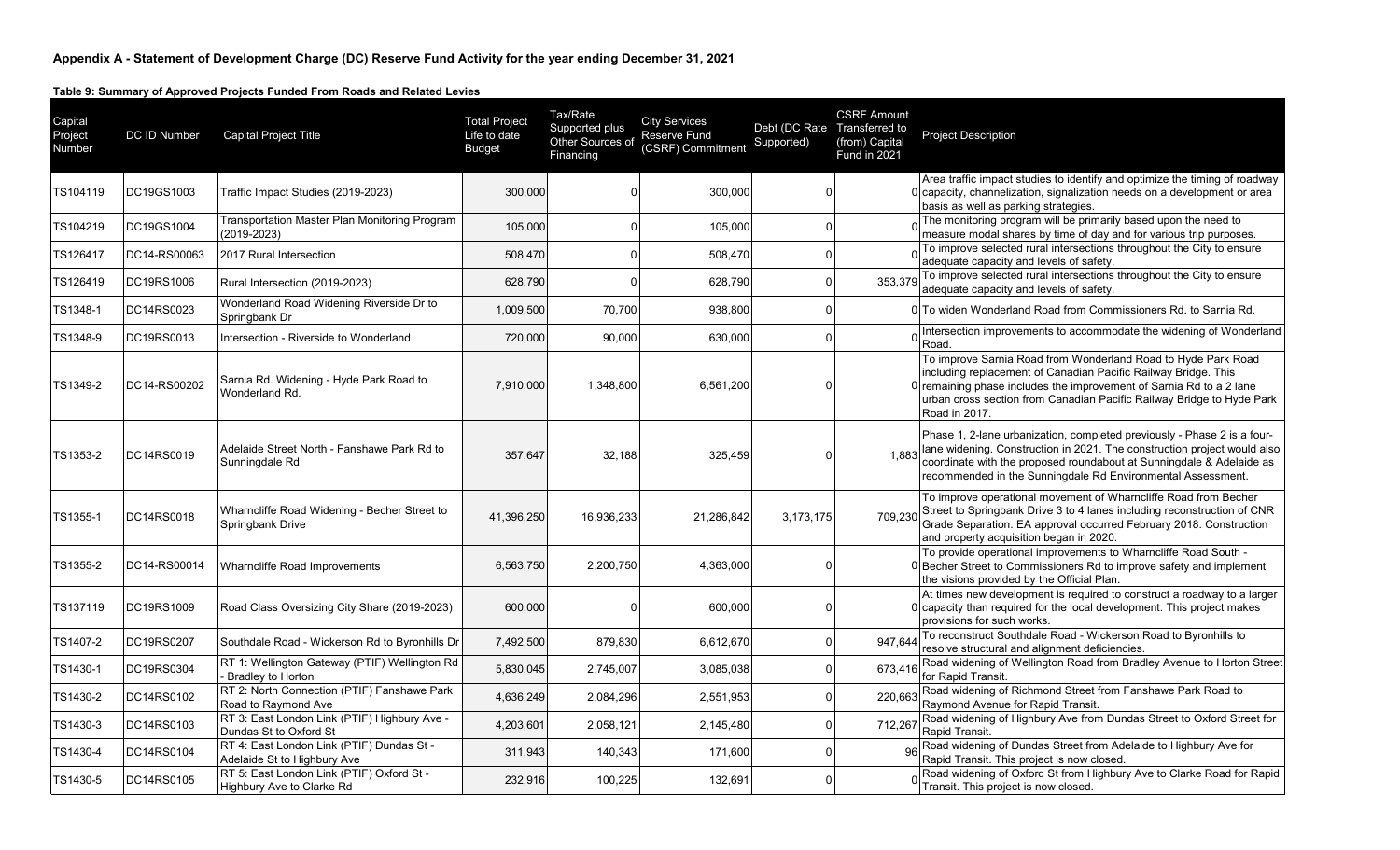| Capital<br>Project<br>Number | DC ID Number                   | <b>Capital Project Title</b>                                               | <b>Total Project</b><br>Life to date<br><b>Budget</b> | Tax/Rate<br>Supported plus<br>Other Sources of<br>Financing | <b>City Services</b><br>Reserve Fund<br>(CSRF) Commitment | Debt (DC Rate Transferred to<br>Supported) | <b>CSRF Amount</b><br>(from) Capital<br>Fund in 2021 | <b>Project Description</b>                                                                                                                                                               |
|------------------------------|--------------------------------|----------------------------------------------------------------------------|-------------------------------------------------------|-------------------------------------------------------------|-----------------------------------------------------------|--------------------------------------------|------------------------------------------------------|------------------------------------------------------------------------------------------------------------------------------------------------------------------------------------------|
| TS1430-6                     | DC14RS0106                     | RT 6: West Connection (PTIF) Oxford St W -<br>Hyde Park Rd to Richmond St  | 1,518,401                                             | 751,506                                                     | 766,895                                                   |                                            | 57,320                                               | Road widening of Oxford St W. from Hyde Park Road to Richmond<br><b>Street for Rapid Transit.</b>                                                                                        |
| TS1430-7                     | DC14RS0107                     | RT 7: Downtown Loop (PTIF) Richmond St -<br>Raymond Ave to York St         | 2,891,016                                             | 1,489,550                                                   | 1,401,466                                                 |                                            | 402,328                                              | Road widening of Richmond Street from Raymond Ave to York Street for<br>Rapid Transit.                                                                                                   |
| TS1430-8                     | DC14RS0108                     | RT 8: East London Link (PTIF) York St -<br>Richmond St to Colborne St      | 76,833                                                | 18,924                                                      | 57,909                                                    |                                            |                                                      | Road optimizations on York Street from Richmond Street to Colborne<br>Street for Rapid Transit. This project is now closed.                                                              |
| TS1430-9                     | DC14RS0109                     | RT 9: East London Link (PTIF) Colborne St -<br>York St to Dundas St        | 61,569                                                | 17,855                                                      | 43,714                                                    |                                            |                                                      | Road optimizations on Colborne Street from York Street to Dundas<br>Street for Rapid Transit. This project is now closed.                                                                |
| TS1430-10                    | DC14-RS00110                   | RT 10: East London Link (PTIF) Dundas St -<br>Colborne St to Adelaide St   | 61,569                                                | 17,855                                                      | 43,714                                                    |                                            |                                                      | Road optimizations on Dundas Street from Colborne to Adelaide Street<br>for Rapid Transit. This project is now closed.                                                                   |
| TS1430-11                    | DC14RS0111                     | RT 11: Wellington Gateway (PTIF) Wellington<br>Rd - Horton St to York St   | 36,644                                                | 10,770                                                      | 25,874                                                    |                                            |                                                      | Road optimizations on Wellington Road from Horton Street to York<br>Street for Rapid Transit. This project is now closed.                                                                |
| TS1430-12                    | DC14TS0001                     | RT 12: Downtown Loop (PTIF)                                                | 55,604                                                | 29,333                                                      | 26,271                                                    |                                            |                                                      | Downtown terminal serving rapid transit. Project concept, location and<br>0 phasing to be developed through Environmental Assessment and related<br>studies. This project is now closed. |
| TS1475-2                     | DC14-RS00007                   | Fanshawe Park Road E. Widening-Ph 2<br>Adelaide to Highbury                | 13,360,000                                            | 1,225,000                                                   | 3,135,000                                                 | 9.000.000                                  | $-54.629$                                            | Widen Fanshawe Park Road East from two lanes to 4 lanes from<br>Adelaide Street North to McLean Drive.                                                                                   |
| TS1477-2                     | DC14RS0015                     | Hyde Park Road Widening - Phase 2 CP Rail<br>Crossing to Fanshawe Park Rd. | 15,575,802                                            | 1,741,002                                                   | 13,834,800                                                |                                            |                                                      | To widen Hyde Park Road from 2 to 4 lanes from Canadian Pacific Rail<br>Crossing to Fanshawe Park Road                                                                                   |
| TS1496-2                     | DC14-RS00002 &<br>DC14-RS00016 | Sunningdale Road Widening - Phase 2<br><b>Intersection Upgrades</b>        | 4,294,260                                             | 964,360                                                     | 3,329,900                                                 |                                            |                                                      | Widen and upgrade Sunningdale Road from Wonderland to Adelaide.<br>38,638 Phase 2 consists of 2 intersection upgrades, Richmond/Sunningdale and<br>Wonderland/Sunningdale in 2014.       |
| TS1496-3                     | DC14RS0017                     | Sunningdale Road - Wonderland Rd 150m W of<br><b>Richmond St</b>           | 2,328,425                                             | 148,705                                                     | 2,179,720                                                 |                                            | 615.782                                              | Widen and upgrade Sunningdale Road from Wonderland to 150 metres<br>west of Richmond from 2 lanes to 4 lanes.                                                                            |
| TS1523-1                     | DC14-RS00012                   | Bradley Ave Extension, Phase 1 Wharncliffe Rd<br>to Wonderland Rd.         | 12,264,375                                            |                                                             | 4,633,651                                                 | 7,630,724                                  |                                                      | 183,112 Extension of Bradley Avenue from White Oak Road to Bostwick Road.                                                                                                                |
| TS1523-2                     | DC14RS0022                     | Bradley Ave Extension, Phase 2 Jalna to<br>Wharncliffe                     | 3,211,106                                             |                                                             | 3,211,106                                                 |                                            |                                                      | 846,900 Extension of Bradley Avenue from Jalna Boulevard to Wharncliffe Road.                                                                                                            |
| TS1621-1                     | DC14RS0009                     | Veterans Memorial Parkway - Huron St to<br>Clarke Rd                       | 12,376,900                                            | 768,380                                                     | 11,608,520                                                |                                            | 369,47                                               | Construct a new 4 lane road - Veterans Memorial Parkway from Huron<br>Street to Clarke Road.                                                                                             |
| TS1629-1                     | DC14RS0030                     | Southdale Road West - Bostwick to Pine Valley                              | 1,240,399                                             | 107,147                                                     | 1,133,252                                                 |                                            | 535.548                                              | To widen Southdale Road West from Bostwick to Pine Valley from 2 to 4<br>lanes with center turn lane in 2022.                                                                            |
| TS1629-2                     | DC14RS0038                     | Southdale Road West - Bostwick to Colonel<br>Talbot                        | 111,222                                               | 8,898                                                       | 102,324                                                   |                                            |                                                      | To widen Southdale Road West from Bostwick to Colonel Talbot from 2<br>to 4 lanes.                                                                                                       |
| TS165119                     | DC19RS1001                     | Minor Roadworks - Channelization (2019-2023)                               | 2,519,610                                             |                                                             | 2,519,610                                                 |                                            | 124.308                                              | Funding for minor roadwork projects that are constructed as part of a<br>major road project that is triggered by growth.                                                                 |
| TS165319                     | DC19RS1002                     | Minor Roadworks - Sidewalks (2019-2023)                                    | 1,333,200                                             |                                                             | 1,333,200                                                 |                                            |                                                      | Funding for minor roadwork projects that are constructed as part of a<br>major road project that is triggered by growth.                                                                 |
| TS165419                     | DC19RS1003                     | Minor Roadworks - Streetlights (2019-2023)                                 | 1,858,755                                             |                                                             | 1,858,755                                                 |                                            | 3.939                                                | Funding for minor roadwork projects that are constructed as part of a<br>major road project that is triggered by growth.                                                                 |
| TS165519                     | DC19RS1004                     | Minor Roadworks - Traffic Signals (2019-2023)                              | 2,827,500                                             |                                                             | 2,827,500                                                 |                                            |                                                      | Funding for minor roadwork projects that are constructed as part of a<br>major road project that is triggered by growth.                                                                 |
| TS173917                     | DC14-RS00073                   | 2017 Cycling Facilities Program                                            | 790,170                                               | 395,085                                                     | 395,085                                                   |                                            | 33,839                                               | To introduce bike lanes to roadways and other cycling facilities in<br>accordance with the City's Bicycle Master Plan.                                                                   |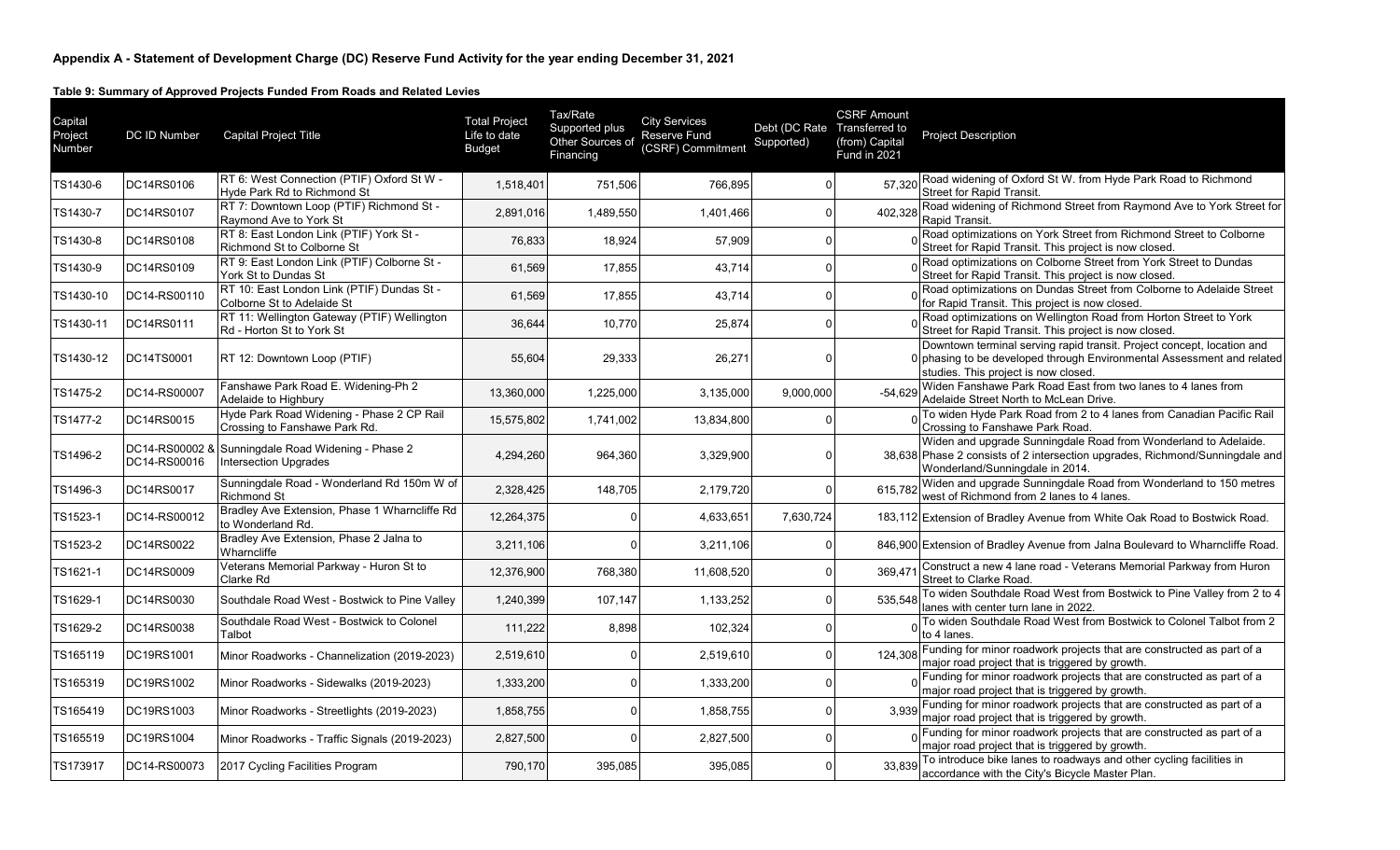| Capital<br>Project<br>Number | DC ID Number      | <b>Capital Project Title</b>                                       | <b>Total Project</b><br>Life to date<br><b>Budget</b> | Tax/Rate<br>Supported plus<br>Other Sources of<br>Financing | <b>City Services</b><br><b>Reserve Fund</b><br>(CSRF) Commitment | Debt (DC Rate<br>Supported) | <b>CSRF Amount</b><br>Transferred to<br>(from) Capital<br>Fund in 2021 | <b>Project Description</b>                                                                                                                                                                                                                                                                    |
|------------------------------|-------------------|--------------------------------------------------------------------|-------------------------------------------------------|-------------------------------------------------------------|------------------------------------------------------------------|-----------------------------|------------------------------------------------------------------------|-----------------------------------------------------------------------------------------------------------------------------------------------------------------------------------------------------------------------------------------------------------------------------------------------|
| TS173918                     | DC14-RS00073      | 2018 Cycling Facilities Program                                    | 642,800                                               | 321,400                                                     | 321,400                                                          |                             |                                                                        | To introduce bike lanes to roadways and other cycling facilities in<br>accordance with the City's Bicycle Master Plan.                                                                                                                                                                        |
| TS173919                     | DC19RS1007        | Active Transportation (2019-2023)                                  | 8,076,652                                             | 4,061,113                                                   | 4,015,539                                                        |                             | 1.218.944                                                              | To introduce bike lanes to roadways and other cycling facilities in<br>accordance with the City's Bicycle Master Plan.                                                                                                                                                                        |
| TS180219                     | DC19RS1010        | Strategic Links (2019-2023)                                        | 4,014,000                                             |                                                             | 4,014,000                                                        |                             | 24.935                                                                 | Staff identified road connections that are strategically important to link to<br>the transportation collector and arterial network in the City.                                                                                                                                               |
| TS180519                     | DC19RS1011        | TIMMS - PTIS - Transportation Intelligent<br>Mobility Mgmt. System | 7,068,600                                             | 5.371.923                                                   | 1,696,677                                                        |                             |                                                                        | To provide an integrated solution to support the growth of the City and<br>-48,021 the development of Rapid Transit (RT) through improved management<br>and operation of the transportation network.                                                                                          |
| TS416519                     | DC19RS1005        | Urban Intersections (2019-2023)                                    | 6,000,000                                             |                                                             | 6,000,000                                                        |                             | 383.246                                                                | Installation of new traffic signals, pedestrian signals and street lights to<br>improve safety and mobility of both vehicles and pedestrians.                                                                                                                                                 |
| RT1430-1                     | <b>DC19RS0304</b> | Wellington Gateway (South) Rapid Transit                           | 16,413,447                                            | 5,231,785                                                   | 11,181,662                                                       |                             |                                                                        | Widening and reconstruction of 6.8 kilometres of existing arterial roads<br>4,380,102 to incorporate continuous transit lanes along Wellington from Downtown<br>to White Oaks for the implementation of Rapid Transit.                                                                        |
| RT1430-2                     | DC19RS0303        | North Connection Rapid Transit                                     | 400,000                                               | 30,800                                                      | 369,200                                                          |                             |                                                                        | Widening and reconstruction of 6.4 kilometres of existing arterial roads<br>to incorporate continuous transit lanes along Clarence Street, Richmond<br>Street, across Western University, and Western Road to Masonville Mall<br>for implementation of Rapid Transit.                         |
| RT1430-3                     | DC19RS0302        | East London Link Rapid Transit                                     | 26,367,231                                            | 11,408,464                                                  | 14,958,767                                                       |                             | $-216.498$                                                             | Widening and reconstruction of 6.3 kilometres of existing arterial roads<br>to incorporate continuous transit lanes from Downtown to Fanshawe<br>College including King Street, Ontario Street, Dundas Street, Highbury<br>Avenue, and Oxford Street for the implementation of Rapid Transit. |
| RT1430-6                     | DC19RS0305        | <b>West Connection Rapid Transit</b>                               | 2,050,000                                             | 200,900                                                     | 1,849,100                                                        |                             | 4.345                                                                  | Widening and reconstruction of 4.4 kilometres of existing arterial roads<br>to incorporate transit lanes from Downtown on Riverside Drive with<br>mixed traffic on Wharncliffe Road North and transit lanes again on<br>Oxford Street to Wonderland Road for implementation of Rapid Transit. |
| RT1430-7                     | DC19RS0301        | Downtown Loop Rapid Transit                                        | 24,451,748                                            | 17,733,071                                                  | 6,718,677                                                        |                             |                                                                        | Widening and reconstruction of 2.0 kilometres of existing arterial roads<br>1,663,895 to incorporate continuous transit lanes along Ridout, King, Wellington<br>and Queen for the implementation of Rapid Transit.                                                                            |
| <b>Totals</b>                |                   |                                                                    | \$483,706,995                                         | \$158,520,966                                               | \$287,382,130                                                    | \$37,803,899                | \$26,195,724                                                           |                                                                                                                                                                                                                                                                                               |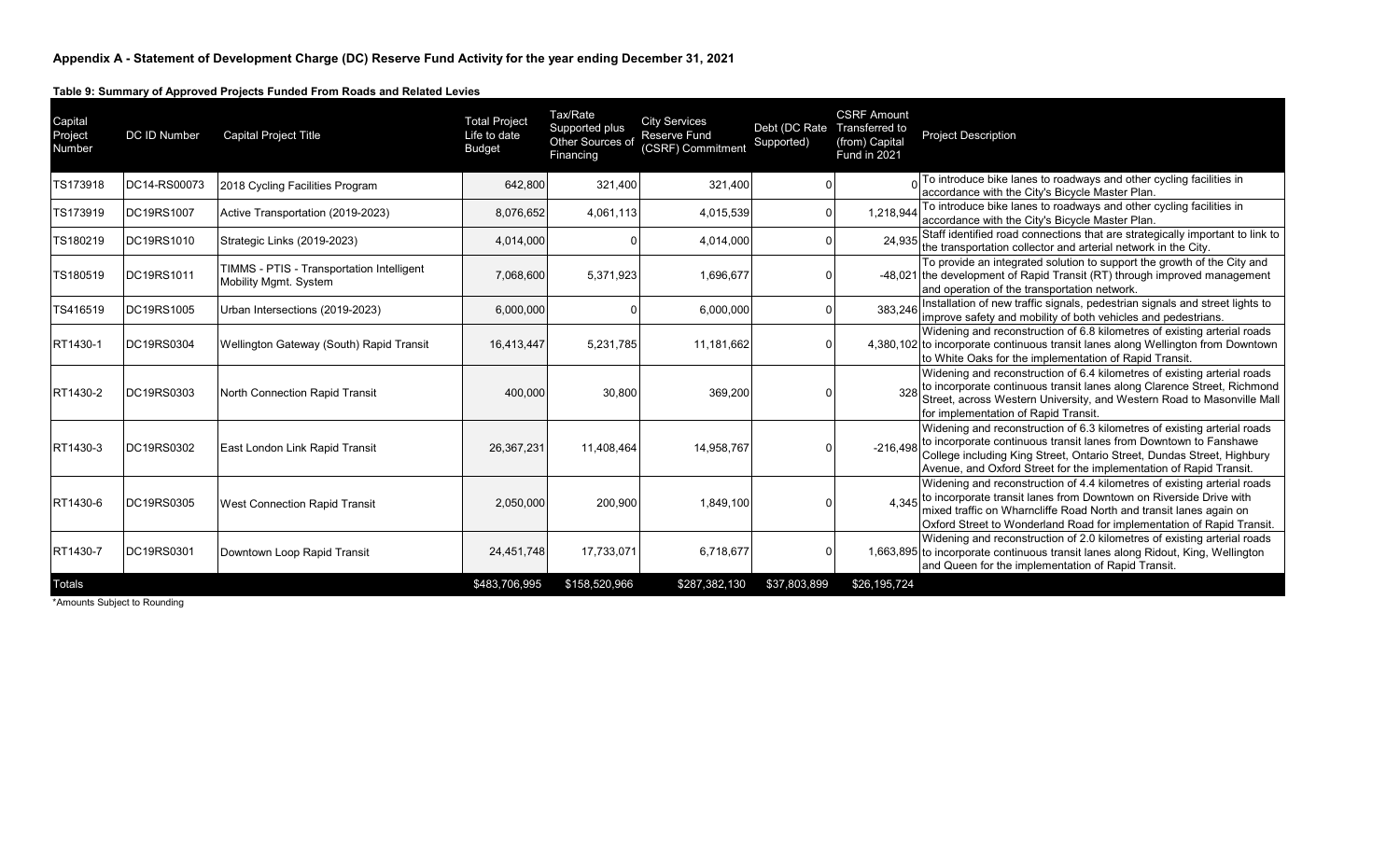**Table 10: Summary of Issued Debt For Approved Projects Funded From Roads and Related Levies**

| <b>Capital Project</b><br><b>Number</b> | DC ID Number | <b>Capital Project Title</b>                                       | Debt By-law # | <b>Original Debt</b><br><b>Issued for</b><br><b>Growth Share</b> | Year of Debt<br><b>Issue/Retired</b> | Principal<br>outstanding as<br>at December<br>31, 2021 | <b>CSRF</b> debt<br>payment (P&I)<br>on issued debt |
|-----------------------------------------|--------------|--------------------------------------------------------------------|---------------|------------------------------------------------------------------|--------------------------------------|--------------------------------------------------------|-----------------------------------------------------|
| <b>TS1308</b>                           | DC14RS0013   | Highway 401 Interchange Projects                                   | D-771-79      | 5,000,000                                                        | 2016/2026                            | 2,626,852                                              | 560,464                                             |
| TS1475-2                                | DC14-RS00007 | Fanshawe Rd East Widening - Phase 2                                | $ D-773-81 $  | 9,000,000                                                        | 2017/2027                            | 5,605,683                                              | 1,012,429                                           |
| TS1523-1                                | DC14-RS00012 | Bradley Ave Extension, Phase 1 Wharncliffe<br>Rd to Wonderland Rd. | D-775-80      | 3,000,000                                                        | 2019/2029                            | 2,452,673                                              | 340,041                                             |
| <b>TS1489</b>                           | DC14-RS00011 | Western Road Widening - Platts Lane to<br>Oxford St.               | D-776-135     | 2,000,000                                                        | 2020/2030                            | 1,810,111                                              | 216,789                                             |
|                                         |              | Debt Discount                                                      |               |                                                                  |                                      |                                                        | 12,684                                              |
|                                         |              | Accrued Interest                                                   |               |                                                                  |                                      |                                                        | $-9,099$                                            |
| <b>Totals</b>                           |              |                                                                    |               | \$19,000,000                                                     |                                      | \$12,495,319                                           | \$2,133,308                                         |

\*Amounts Subject to Rounding

### **Table 11: Summary of Authorized Unissued Debt For Approved Projects Funded From Roads and Related Levies**

| <b>Capital Project</b><br><b>Number</b> | <b>DC ID Number</b> | <b>Capital Project Title</b>                                       | Authorized but<br>not Issued | <b>Expected Year</b><br>of Debt Issue |
|-----------------------------------------|---------------------|--------------------------------------------------------------------|------------------------------|---------------------------------------|
| <b>TS1489</b>                           | DC14-RS00011        | <b>Western Widening</b>                                            | 4,000,000                    | 2022                                  |
| <b>TS1746</b>                           | DC19RS0001          | Dingman Dr - Hwy 401 Bridge to Wellington<br>Rd                    | 7,000,000                    | 2026                                  |
| TS1355-1                                | DC14RS0018          | Wharncliffe Road Widening - Becher Street<br>to Springbank Drive   | 3,173,175                    | 2025                                  |
| TS1523-1                                | DC14-RS00012        | Bradley Ave Extension, Phase 1 Wharncliffe<br>Rd to Wonderland Rd. | 4,630,724                    | 2022                                  |
| <b>Totals</b>                           |                     |                                                                    | \$18,803,899                 |                                       |
|                                         |                     |                                                                    |                              |                                       |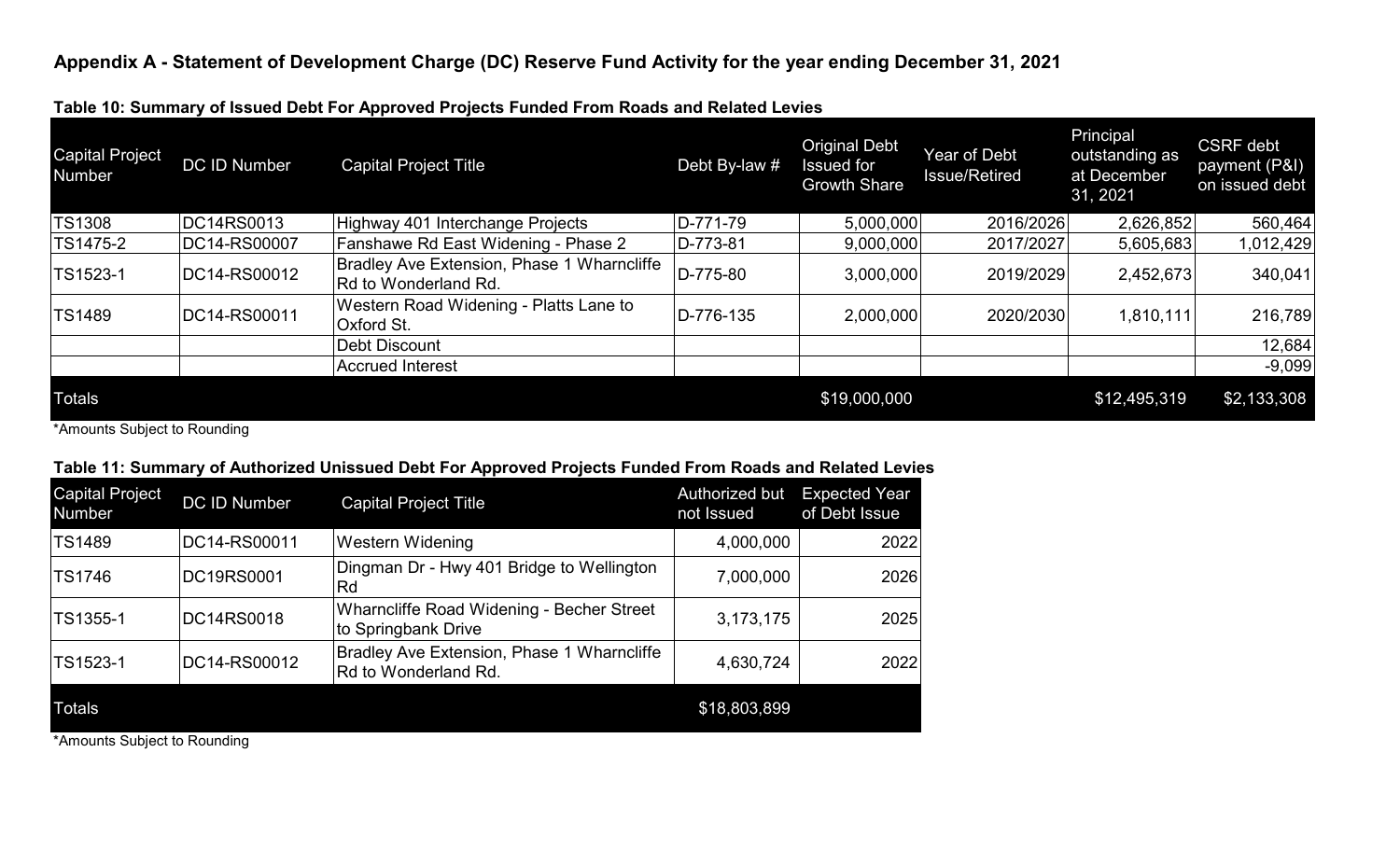**Table 12: Summary of Approved Projects Funded From Water Levies**

| Capital<br>Project<br>Number | DC ID Number              | <b>Capital Project Title</b>                                        | <b>Total Project</b><br>Life to date<br><b>Budget</b> | Tax/Rate<br>Supported plus Reserve Fund<br><b>Other Sources</b><br>of Financing | <b>City Services</b><br>(CSRF)<br>Commitment | Debt (DC Rate<br>Supported) | <b>CSRF Amount</b><br>Transferred to<br>(from) Capital<br>Fund in 2021 | <b>Project Description</b>                                                                                                                                                                                                                  |
|------------------------------|---------------------------|---------------------------------------------------------------------|-------------------------------------------------------|---------------------------------------------------------------------------------|----------------------------------------------|-----------------------------|------------------------------------------------------------------------|---------------------------------------------------------------------------------------------------------------------------------------------------------------------------------------------------------------------------------------------|
| <b>EW2310</b>                | DC14-WD00008 &<br>WD00034 | Western Road Waterman Replacement - Oxford<br>Street to Sarnia Road | 2,079,419                                             | 1,871,419                                                                       | 208,000                                      |                             | 17                                                                     | To replace the watermain on Western Road from Oxford Street to<br>Sarnia Road.                                                                                                                                                              |
| <b>EW3314</b>                | DC19GS0009                | Trunk Watermain and Pumping Station                                 | 512,000                                               |                                                                                 | 512,000                                      |                             |                                                                        | Study to examine growth needs in the low level and some high<br>25,075 level areas of the City and make recommendations to the timing<br>and need of multiple future growth projects.                                                       |
| EW3551                       | WD00039                   | DC14-WD00038 & Hyde Park-Sarnia Rd High Level Watermain- Phase      | 2,068,660                                             |                                                                                 | 2,068,660                                    |                             |                                                                        | Construction of 400, 450 and 600 millimetre watermains in the<br>0 high level area of North West London. Watermain installation<br>required to service customers in the Hyde Park High Level area.                                          |
| EW3581                       | DC14WD020a                | Pond Mills 401 Crossing (New 5A)                                    | 637,317                                               | 36,417                                                                          | 600,900                                      |                             |                                                                        | To replace and upgrade the existing 300 millimetre watermain to a<br>0 400 millimetre watermain between Wilton Grove Road and<br>Southdale Road. This project is now closed.                                                                |
| EW3592                       | DC14-WD01002              | Infill and Intensification Nodes Water Servicing                    | 2,198,080                                             | 110,080                                                                         | 2,088,000                                    |                             |                                                                        | To provide for growth triggered infill and intensification projects in<br>major development nodes.                                                                                                                                          |
| EW3593                       | DC14WD2003                | Hyde Park Pumping Station                                           | 816,800                                               |                                                                                 | 816,800                                      |                             | 3,541                                                                  | To upgrade the Hyde Park Pumping Station to serve future growth<br>in northwest London.                                                                                                                                                     |
| <b>EW3614</b>                | DC2009                    | Southeast Pumping Station-Reservoir                                 | 55,728,118                                            | 49,648,318                                                                      | 6,079,800                                    |                             | 1,375                                                                  | Construction of a 113 million litre (25 million gallon) reservoir and<br>pumping station on Highbury Avenue for storage and balancing of<br>water supply from the Elgin/Middlesex system based on Valve<br>Engineering Study.               |
| <b>EW3625</b>                | DC14WD010a                | Wonderland Rd Watermain - Exeter to Hamlyn<br>(A21a)                | 1,744,362                                             | 87,218                                                                          | 1,657,144                                    |                             | 104,295                                                                | To construct a new 400 millimetre watermain on Wonderland<br>between Hamlyn and Exeter Rd.                                                                                                                                                  |
| <b>EW3628</b>                | DC14WD02005               | Expansion of Southeast Pressure Zone                                | 2,700,000                                             | 1,931,900                                                                       | 768,100                                      |                             |                                                                        | To install pressure regulating valves and associated piping to<br>0 service portions of SE London with the Southeast Pumping<br>Station.                                                                                                    |
| EW3654                       | DC14WD2006                | Arva Pumping Station Upgrade                                        | 339,968                                               | 169,984                                                                         | 169,984                                      |                             |                                                                        | ol Upgrades to the Arva Pumping Station, including pump<br>replacements will be required as water demand increases.                                                                                                                         |
| <b>EW3658</b>                | DC14WD0026                | Wonderland Rd Watermain - Commissioners to<br>Viscount (3000)       | 307,774                                               |                                                                                 | 307,774                                      |                             |                                                                        | To replace and upsize the existing 300 millimetre and 400<br>millimetre watermain on Wonderland Road (Westmount Pumping<br>Station to Viscount Road) with 600 millimetre watermain. Project<br>required to upgrade high level water supply. |
| <b>EW3675</b>                | DC14WD0021                | Southdale Rd Watermain - Boler to Wickerson<br>(2004)               | 2,257,581                                             |                                                                                 | 2,257,581                                    |                             |                                                                        | The construction of 400 millimetre watermains in the high level<br>0 area of southwest London on Southdale Road between Wickerson<br>Road and Bramblewood Place.                                                                            |
| EW3694                       | DC14WD0040                | Kilally Road Watermain (A30) Ph 2 (Webster to<br>Clarke Rd)         | 1,450,115                                             |                                                                                 | 1,450,115                                    |                             |                                                                        | Installation of a new 400 millimetre watermain on Kilally Road<br>from Highbury Avenue to Clarke Road.                                                                                                                                      |
| EW3709                       | DC14WD0037                | Green Valley Rd Watermain - Hubrey Rd<br>Intersection (New-3)       | 151,000                                               |                                                                                 | 151,000                                      |                             | 12,093                                                                 | Installation of a 600 millimetre watermain at the intersection of<br>Green Valley Road and Hubrey Road.                                                                                                                                     |
| <b>EW3788</b>                | DC19WD0001                | Western Road Watermain Upsizing (Platt's Lane to<br>Sarnia Rd)      | 1,893,311                                             | 1,703,980                                                                       | 189,331                                      |                             |                                                                        | Upgrading of existing watermain on Western Road from Platt's<br>Lane to Sarnia Road to 400 millimetre.                                                                                                                                      |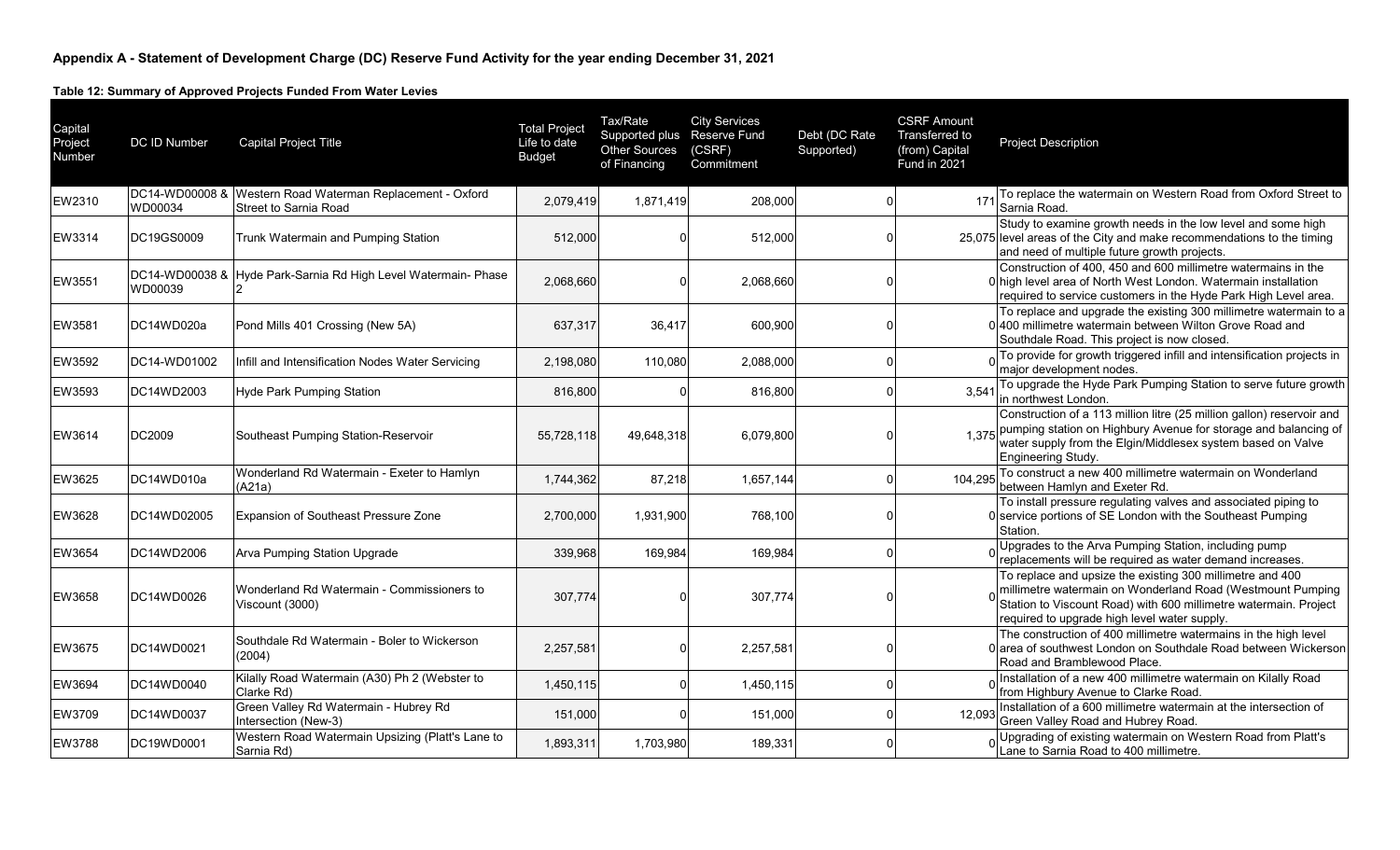**Table 12: Summary of Approved Projects Funded From Water Levies**

| Capital<br>Project<br>Number | <b>DC ID Number</b> | Capital Project Title                                           | <b>Total Project</b><br>Life to date<br><b>Budget</b> | Tax/Rate<br>Supported plus<br><b>Other Sources</b><br>of Financing | <b>City Services</b><br><b>Reserve Fund</b><br>(CSRF)<br>Commitment | Debt (DC Rate<br>Supported) | <b>CSRF Amount</b><br>Transferred to<br>(from) Capital<br>Fund in 2021 | <b>Project Description</b>                                                                                                                                                                                                                                   |
|------------------------------|---------------------|-----------------------------------------------------------------|-------------------------------------------------------|--------------------------------------------------------------------|---------------------------------------------------------------------|-----------------------------|------------------------------------------------------------------------|--------------------------------------------------------------------------------------------------------------------------------------------------------------------------------------------------------------------------------------------------------------|
| <b>EW3818</b>                | DC14-WD01001        | Watermain Internal Oversizing Subsidy                           | 785,562                                               | 1.700                                                              | 783,862                                                             |                             |                                                                        | Funding source for watermain oversizing claims by land<br>0 developers. Claims are to be paid in accordance with the current<br>Development Charges By-law.                                                                                                  |
| ID2195                       | DC19WD1000          | Watermain Industrial                                            | 4,934,053                                             |                                                                    | 4,934,053                                                           |                             |                                                                        | Water servicing of future light and general industrial land to<br>129,075 provide an adequate inventory of large block "shovel ready" land<br>in strategic locations.                                                                                        |
| EW3652-2                     | DC14-WD00022        | Wickerson High Level Watermain Phase 2<br><b>Wickerson Road</b> | 1,361,030                                             |                                                                    | 1,361,030                                                           |                             |                                                                        | Construction of 400 millimetre watermain in the high level area of<br>southwest London on Wickerson Rd between Wickerson Gate<br>and Southdale Road. Watermain installation required to service<br>future customers in the Wickerson area.                   |
| EW377219                     | DC19GS0011          | 2019 Water Efficiency Program                                   | 1,874,880                                             | 1,724,890                                                          | 149,990                                                             |                             | 16.29'                                                                 | To undertake a water efficiency strategy to promote awareness of<br>water issues. Water efficiency/conservation program will be a<br>requirement of the new Municipal Water Licensing Plan. Water<br>efficiency preserves system capacity for future growth. |
| EW381819                     | DC19WD1001          | Watermain Internal Oversizing Subsidy (2019-2023)               | 268,619                                               |                                                                    | 268,619                                                             |                             |                                                                        | Funding source for watermain oversizing claims by land<br>27,256 developers. Claims are to be paid in accordance with the current<br>Development Charges By-law.                                                                                             |
| EW382319                     | DC19WD1002          | Watermain - Built Area Works (2019-2023)                        | 534,492                                               | 235,176                                                            | 299,316                                                             |                             |                                                                        | Program to build watermains to accommodate<br>growth/intensification in the built area of the City.                                                                                                                                                          |
| EW382519                     | DC19WD1003          | Watermain - Strategic Links (2019-2023)                         | 1,273,098                                             | 127.310                                                            | 1,145,788                                                           |                             |                                                                        | Annual program to fund watermains which serve growth areas;<br>0 are within or cross significant roads, parks, or abut natural areas;<br>and/or within an existing right-of-way                                                                              |
| <b>Totals</b>                |                     |                                                                 | \$85,916,239                                          | \$57,648,392                                                       | \$28,267,847                                                        | \$0                         | \$319,782                                                              |                                                                                                                                                                                                                                                              |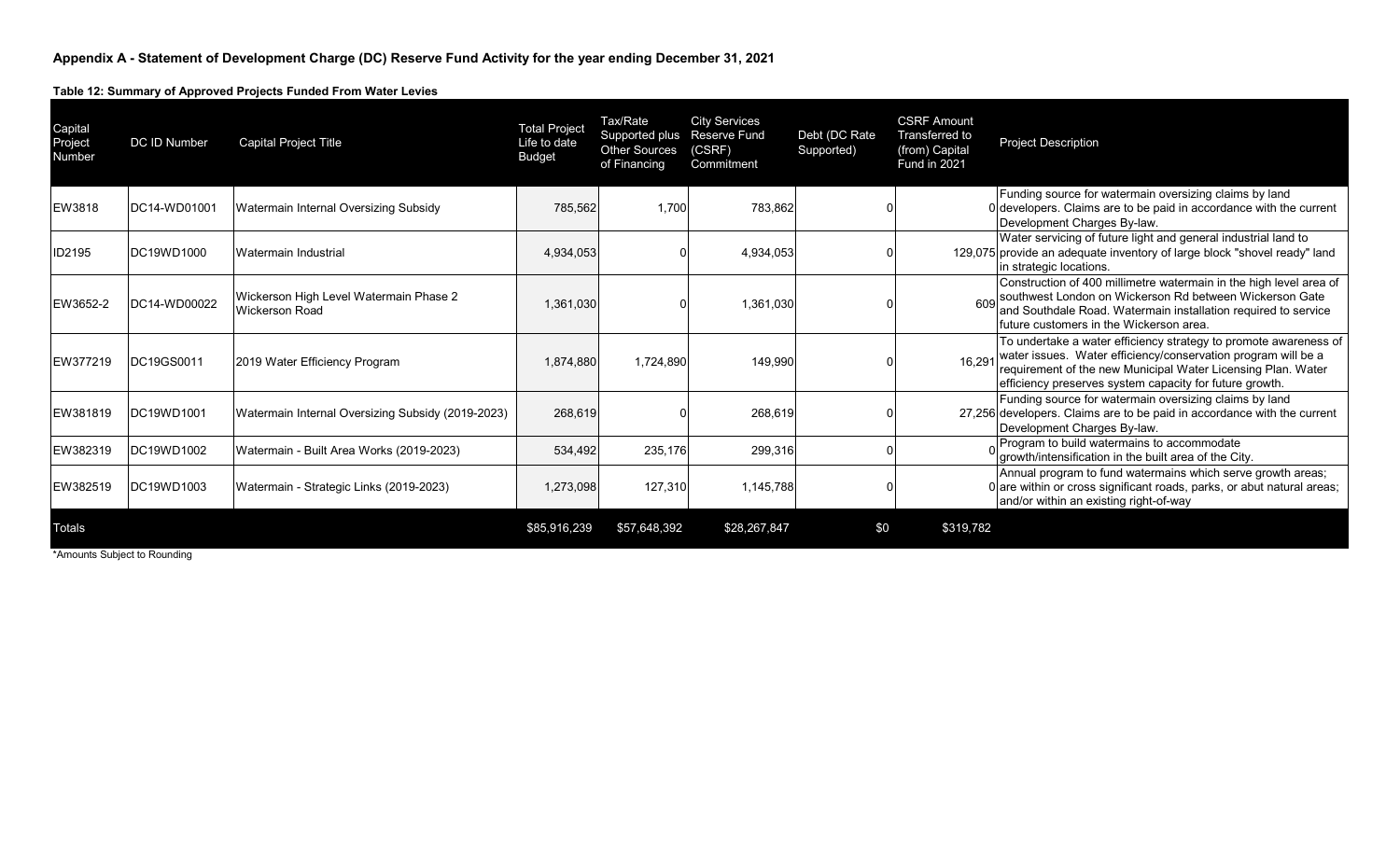**Table 14: Summary of Approved Projects Funded From Police Levies**

| <b>Capital Project</b><br>Number | DC ID Number       | <b>Capital Project Title</b>                 | <b>Total Project</b><br>Life to date<br><b>Budget</b> | Tax/Rate<br>Supported<br>plus Other<br>Sources of<br><b>Financing</b> | <b>City Services</b><br><b>Reserve Fund</b><br>(CSRF) Commitment Supported) | Debt (DC<br>Rate | <b>CSRF Amount</b><br>Transferred to<br>(from) Capital<br>Fund in 2021 | <b>Project Description</b>                                                                                                              |
|----------------------------------|--------------------|----------------------------------------------|-------------------------------------------------------|-----------------------------------------------------------------------|-----------------------------------------------------------------------------|------------------|------------------------------------------------------------------------|-----------------------------------------------------------------------------------------------------------------------------------------|
| PP4462                           | <b>IDC19PS1001</b> | Police Headquarters Expansion                | 10,000,000                                            | 8,837,260                                                             |                                                                             | 1,162,740        |                                                                        | Following the facility needs analysis in<br>0 2018, the majority of the expansion of LPS<br>facilities has been confirmed as necessary. |
| PP446519                         | DC19PS2001         | Officer Outfitting Due to Growth (2019-2023) | 154,406                                               |                                                                       | 154,406                                                                     |                  |                                                                        | 9,136 To provide for outfitting costs for new<br>lofficers.                                                                             |
| Totals                           |                    |                                              | \$10,154,406 \$8,837,260                              |                                                                       | \$154,406                                                                   | \$1,162,740      | \$9,136                                                                |                                                                                                                                         |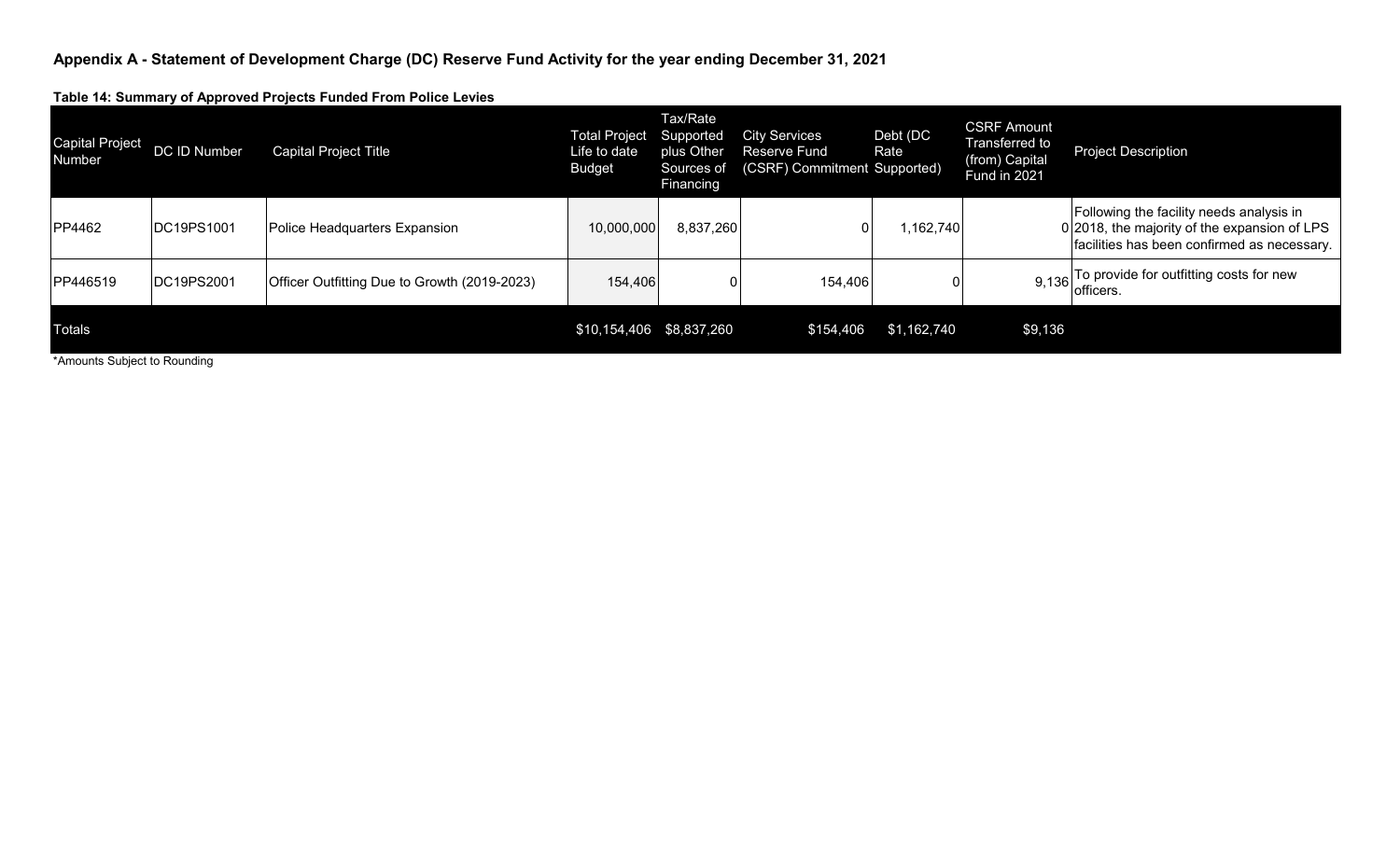| Capital<br>Project<br>Number | <b>DC ID Number</b> | .<br><b>Capital Project Title</b> | Debt By-law # | <b>Original Debt</b><br><b>Issued for</b><br>Growth<br>Share | Year of Debt<br><b>Issue/Retired</b> | Principal<br>outstanding<br>as at<br><b>December</b><br>31, 2021 | <b>CSRF</b> debt<br>payment (P&I)<br>on issued debt |
|------------------------------|---------------------|-----------------------------------|---------------|--------------------------------------------------------------|--------------------------------------|------------------------------------------------------------------|-----------------------------------------------------|
| <b>PP4460</b>                | <b>Pre-2014 DC</b>  | <b>Police Facilities</b>          | D-762-86      | 3,500,000                                                    | 2010/2030                            | ,487,500                                                         | 246,857                                             |
| <b>PP4460</b>                | <b>Pre-2014 DC</b>  | <b>Police Facilities</b>          | D.-768-283    | 3,719,400                                                    | 2013/2023                            | 823,550                                                          | 440,314                                             |
|                              |                     | Debt Discount                     |               |                                                              |                                      |                                                                  | 2,553                                               |
|                              |                     | Accrued Interest                  |               |                                                              |                                      |                                                                  | $-6,769$                                            |
| <b>Totals</b>                |                     |                                   |               | \$7,219,400                                                  |                                      | \$2,311,050                                                      | \$682,954                                           |

**Table 15: Summary of Issued Debt For Approved Projects Funded From Police Levies**

\*Amounts Subject to Rounding

### **Table 16: Summary of Authorized Unissued Debt For Approved Projects Funded From Police Levies**

| Capital<br>Project<br>Number. | <b>DC ID Number</b> | <b>Capital Project Title</b>  | <b>Authorized but</b><br>not Issued | Expected<br><b>Year of Debt</b><br><b>Issue</b> |
|-------------------------------|---------------------|-------------------------------|-------------------------------------|-------------------------------------------------|
| PP4462                        | <b>IDC19PS1001</b>  | Police Headquarters Expansion | 1,162,740                           | 2026                                            |
| <b>Totals</b>                 |                     |                               | \$1,162,740                         |                                                 |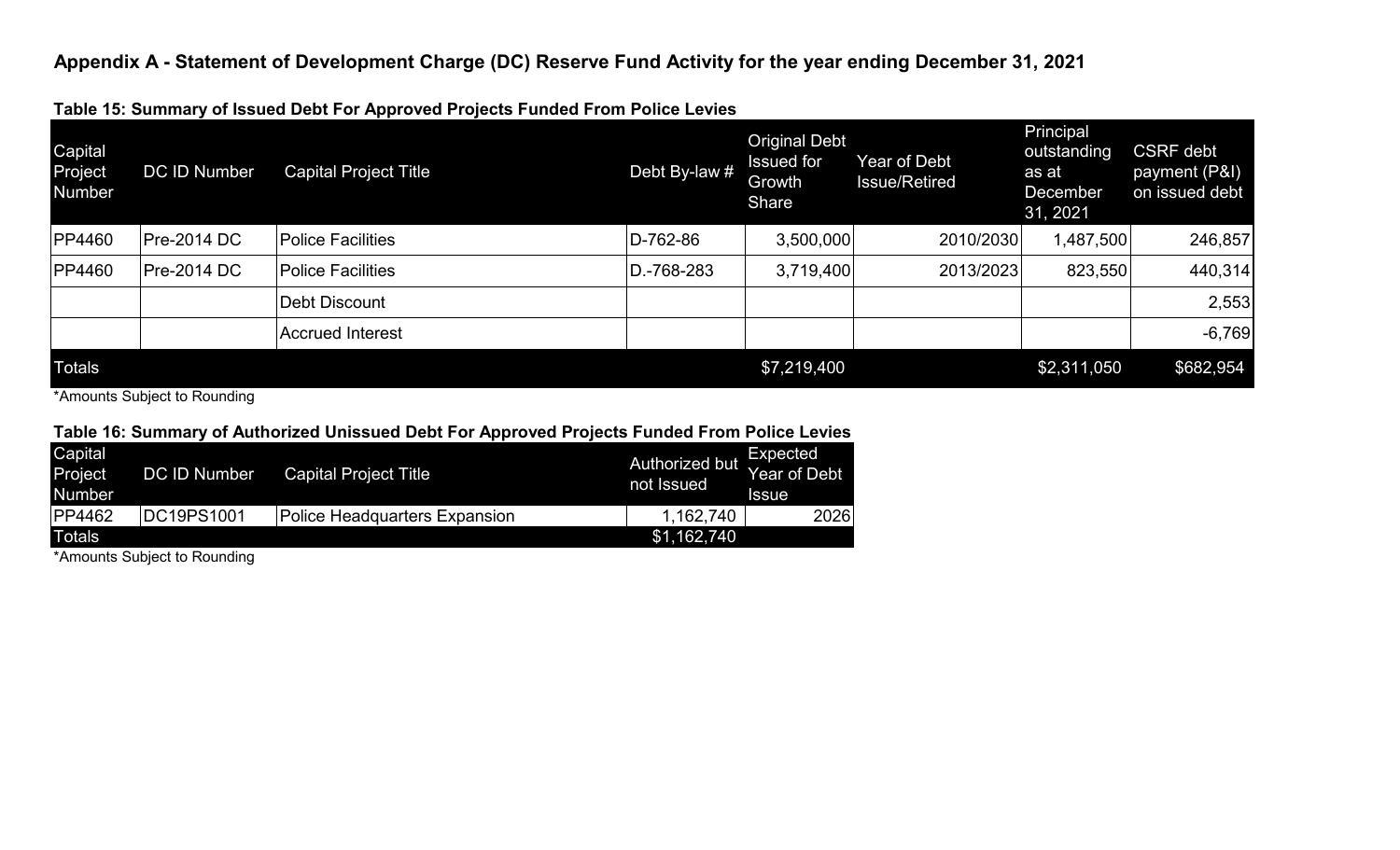#### **Table 13: Summary of Approved Projects Funded From Growth Studies Levies**

| Capital Project<br>Number | DC ID Number | <b>Capital Project Title</b>                                                         | <b>Total Project</b><br>Life to date<br><b>Budget</b> | Tax/Rate<br>Supported<br>plus Other<br>Sources of<br>Financing | <b>City Services</b><br>Reserve Fund<br>(CSRF)<br>Commitment | Debt (DC<br>Rate<br>Supported) | <b>CSRF Amount</b><br>Transferred to<br>(from) Capital<br><b>Fund in 2021</b> | <b>Project Description</b>                                                                                                                                                                                                                                                                                                                                                                                                                                        |
|---------------------------|--------------|--------------------------------------------------------------------------------------|-------------------------------------------------------|----------------------------------------------------------------|--------------------------------------------------------------|--------------------------------|-------------------------------------------------------------------------------|-------------------------------------------------------------------------------------------------------------------------------------------------------------------------------------------------------------------------------------------------------------------------------------------------------------------------------------------------------------------------------------------------------------------------------------------------------------------|
| GG1034                    | DC14-GS00038 | Development Charges Consulting                                                       | 850,000                                               | 150,100                                                        | 699.900                                                      | $\Omega$                       |                                                                               | Continue development charges policy development over time. Also, for use in<br>17,839 developing Development Charge rates and Development Charges background<br>study production.                                                                                                                                                                                                                                                                                 |
| PD2082                    | DC14-        | PR00026,81,89,10   Meadowlilly Area Planning Study                                   | 520,000                                               | 132,500                                                        | 387,500                                                      | $\mathbf 0$                    |                                                                               | To provide an assessment of the Meadowlilly Area for planning and development<br>of this area.                                                                                                                                                                                                                                                                                                                                                                    |
| PD2152                    | DC19GS0012   | Planning Comprehensive Zoning By-law                                                 | 1,000,000                                             | 500,000                                                        | 500,000                                                      | $\mathbf 0$                    |                                                                               | To update the Official Plan as required by the Planning Act. This project will set the<br>0 framework for positive and sustainable growth, economic development and<br>conservation in London over the next 20 years.                                                                                                                                                                                                                                             |
| PP4480                    | DC14-GS00047 | Police Facility Needs Analysis                                                       | 500,000                                               | 202,500                                                        | 297,500                                                      | $\Omega$                       | 58.731                                                                        | Considering the growth of the City of London and increasing service demands<br>combined with the useful life of the existing facilities, a comprehensive needs<br>analysis to meet these demands will be required. It is necessary to quantity future<br>facility requirements. Following the facility needs analysis, it is anticipated that an<br>expansion of London Police Services facilities may be the recommended outcome.<br>This project is now closed. |
| RC2011                    | DC14-GS00041 | Update Master Plan-Parks & Rec.                                                      | 400.000                                               | 152,500                                                        | 247,500                                                      | $\mathbf 0$                    | 13.688                                                                        | To continue to develop and review the Master Plan for Recreation Services. This<br>project is now closed.                                                                                                                                                                                                                                                                                                                                                         |
| RC2021                    | DC19GS0021   | Master Plan Substudies Parks & Recreation                                            | 150,000                                               | 37,500                                                         | 112,500                                                      | $\mathbf 0$                    | 40.558                                                                        | The 2019 Parks and Recreation Master Plan identifies several sub-studies<br>required over the next 5 years.                                                                                                                                                                                                                                                                                                                                                       |
| TS1031                    | DC14-GS00024 | Long Term Corridor Protection EA Studies                                             | 500,000                                               |                                                                | 500,000                                                      | $\mathbf 0$                    | 48,267                                                                        | Required for Environmental Assessments to protect major transportation corridors<br>in and around the City.                                                                                                                                                                                                                                                                                                                                                       |
| <b>TS1038</b>             | DC14-GS00016 | Transportation Development Charge Studies<br>2019                                    | 250,000                                               |                                                                | 250,000                                                      | $\mathbf 0$                    |                                                                               | Consulting services to update transportation project costs and schedules for the<br>2019 Development Charge By-law updates.                                                                                                                                                                                                                                                                                                                                       |
| <b>TS1039</b>             | DC14-GS00050 | Transportation Master Plan Update                                                    | 100,000                                               |                                                                | 100,000                                                      | $\Omega$                       |                                                                               | The Transportation Master Plan Update will build upon the London 2030<br>Transportation Master Plan. The Transportation Master Plan is a long term<br>transportation strategy for the City to help quide the City's transportation and land<br>use decisions to provide sustainable transportation infrastructure.                                                                                                                                                |
| <b>TS1040</b>             | DC14GS0017   | Transportation Master Plan Update 2022                                               | 750,000                                               |                                                                | 750,000                                                      | $\Omega$                       | 67                                                                            | The Transportation Master Plan will provide the City with a vision and<br>implementation plan to pro-actively respond to the way the City's future population<br>move, live, work and play and to help guide the City's transportation and land use<br>decisions through to year 2042.                                                                                                                                                                            |
| TS1041                    | DC14-GS00025 | <b>Transportation Impact Studies</b>                                                 | 300,000                                               |                                                                | 300,000                                                      | $\Omega$                       |                                                                               | Area traffic impact studies to identify and optimize the timing of roadway capacity,<br>5,450 channelization, signalization needs on a development or area basis as well as<br>parking strategies.                                                                                                                                                                                                                                                                |
| ES3209                    | DC14-GS00007 | Stormwater Unidentified Municipal Class<br><b>Environmental Assessment Addendums</b> | 500,000                                               |                                                                | 500,000                                                      | $\Omega$                       |                                                                               | To undertake addendums to the existing accepted Municipal Class Environmental<br>0 Assessment Studies for storm/drainage and stormwater management servicing<br>works that need to be changed/modified.                                                                                                                                                                                                                                                           |
| ES3212                    | DC19GS0001   | Stormwater Dingman Creek Floodplain Corridor<br>EA                                   | 200,000                                               |                                                                | 200,000                                                      | $\Omega$                       |                                                                               | Stage 2 of the Dingman Creek Environmental Assessment to assess options<br>within the Dingman Creek corridor to mitigate the anticipated increased flooding<br>determined by the Upper Thames River Conservation Authority's Regulatory<br>Floodplain Update.                                                                                                                                                                                                     |
| ES4418                    | DC19GS0004   | Inflow and Infiltration Reduction Study                                              | 300,000                                               |                                                                | 300,000                                                      | $\mathbf 0$                    |                                                                               | Funding to undertake Inflow and Infiltration (I&I) Reduction Studies to find ways to<br>0 reduce I&I and reduce the amount of water being sent to Wastewater Treatment<br>Plant's, reduce basement flooding, and reduce the effects of wet weather.                                                                                                                                                                                                               |
| ES5402                    | DC14GS0027   | <b>Biosolids Master Plan</b>                                                         | 400.000                                               | 332.400                                                        | 67.600                                                       | $^{\circ}$                     | 28.469                                                                        | Evaluation of alternatives for handling biosolids generated at City Wastewater<br><b>Treatment Plants.</b>                                                                                                                                                                                                                                                                                                                                                        |
| EW3313                    | DC19GS0008   | South London Water Servicing                                                         | 500,000                                               |                                                                | 500,000                                                      | $\mathbf 0$                    | 169.783                                                                       | To examine growth needs in the high level areas of the City and make<br>recommendations to the timing and need of multiple future growth projects.                                                                                                                                                                                                                                                                                                                |
| EW377218                  | DC14-GS00022 | 2018 Water Efficiency Program                                                        | 330,570                                               | 305,080                                                        | 25,490                                                       | $\Omega$                       | 8.287                                                                         | To undertake a water efficiency strategy to promote awareness of water issues.<br>Water efficiency/conservation program will be a requirement of the new Municipal<br>Water Licensing Plan. Water efficiency preserves system capacity for future<br>arowth.                                                                                                                                                                                                      |
| Totals                    |              |                                                                                      |                                                       | \$7,550,570 \$1,812,580                                        | \$5,737,990                                                  | \$0                            | \$391.139                                                                     |                                                                                                                                                                                                                                                                                                                                                                                                                                                                   |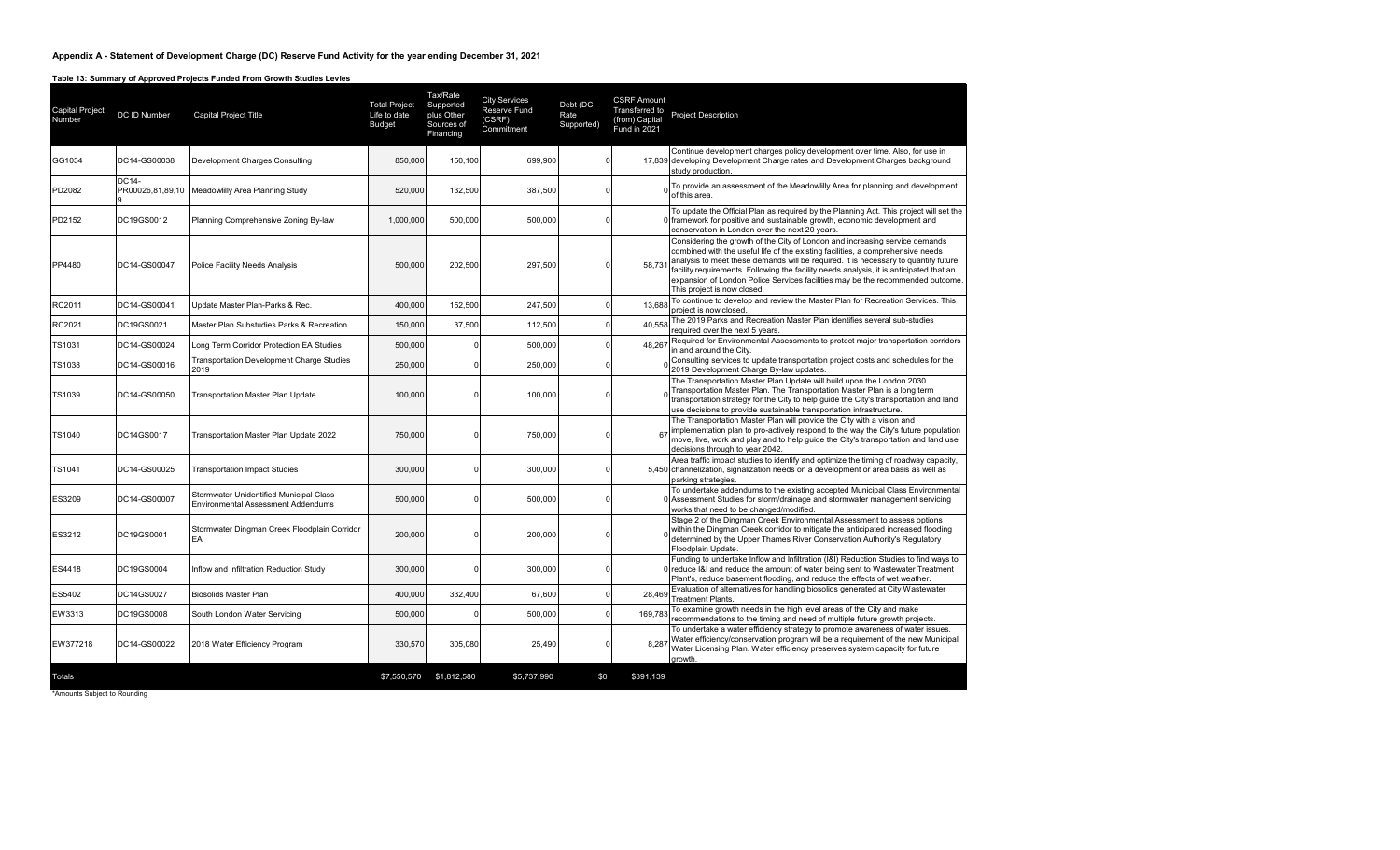**Table 17: Summary of Approved Projects Funded From Fire Levies**

| Capital<br>Project<br>Number | DC ID Number | Capital Project Title | <b>Total Project Supported</b><br>Life to date<br><b>Budget</b> | Tax/Rate<br>plus Other<br>Sources of<br>Financing | <b>City Services</b><br><b>Reserve Fund</b><br>(CSRF)<br>Commitment | Debt (DC<br>Rate<br>Supported) | <b>CSRF Amount</b><br>Transferred to<br>(from) Capital<br>Fund in 2021 | <b>Project Description</b>                                                                                                      |
|------------------------------|--------------|-----------------------|-----------------------------------------------------------------|---------------------------------------------------|---------------------------------------------------------------------|--------------------------------|------------------------------------------------------------------------|---------------------------------------------------------------------------------------------------------------------------------|
| <b>FS1087</b>                | DC14FS0001   | INew Fire Station #15 | 700,000                                                         | 247,100                                           | 452,900                                                             | 0                              |                                                                        | To acquire land, design & construct a fire station<br>9,667 to achieve specified response time to southeast<br>portion of city. |
| <b>Totals</b>                |              |                       | \$700,000                                                       | \$247,100                                         | \$452,900                                                           | \$0                            | \$9,667                                                                |                                                                                                                                 |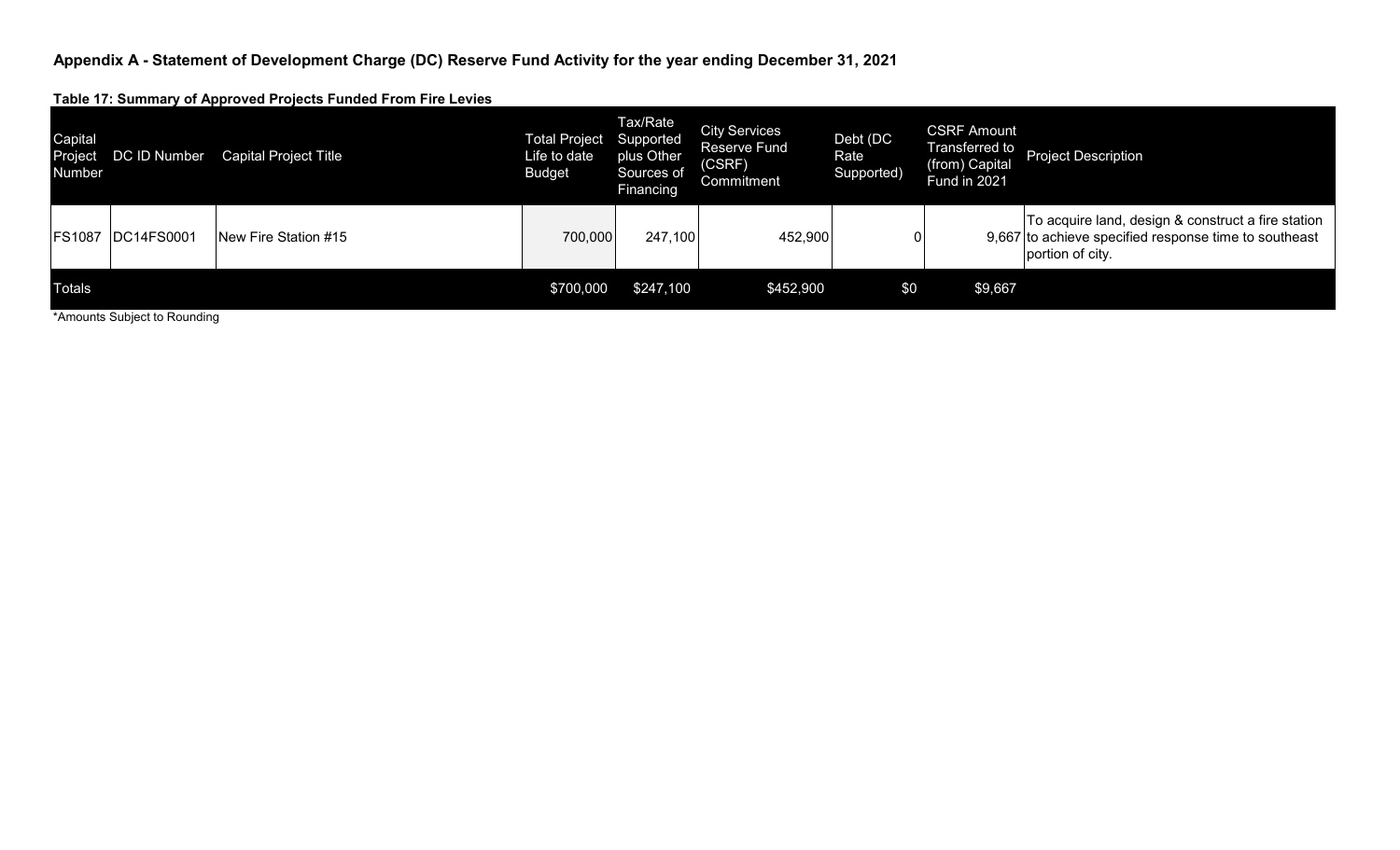**Table 18: Summary of Approved Projects Funded From Parks and Recreation Levies**

| <b>Capital Project</b><br>Number | DC ID Number                 | <b>Capital Project Title</b>                | <b>Total Project</b><br>Life to date<br><b>Budget</b> | Tax/Rate<br>Other Sources (CSRF)<br>of Financing | <b>City Services</b><br>Supported plus Reserve Fund Debt (DC Rate Transferred to<br>Commitment | Supported) | <b>CSRF Amount</b><br>(from) Capital<br><b>Fund in 2021</b> | <b>Project Description</b>                                                                                                                                                                                                                                                                                                       |
|----------------------------------|------------------------------|---------------------------------------------|-------------------------------------------------------|--------------------------------------------------|------------------------------------------------------------------------------------------------|------------|-------------------------------------------------------------|----------------------------------------------------------------------------------------------------------------------------------------------------------------------------------------------------------------------------------------------------------------------------------------------------------------------------------|
| PD2042                           | 2009 DC                      | 2009 New Open Space Network                 | 484,734                                               | 207,701                                          | 277,033                                                                                        |            |                                                             | Annual program to provide linkages and passive recreation opportunities in<br>new Community Areas along creeks, valleys and upland corridors. To<br>implement recommendations from the sub watershed planning process and<br>Parks & Recreation Master Plan. This project is now closed.                                         |
| PD2125                           | DC19PR5064                   | New Thames Valley Pathway - North Branch    | 1,500,000                                             | 635,426                                          | 864,574                                                                                        |            |                                                             | To provide a City-wide continuous multi-use pathway through the Thames<br>17,839 Valley for public use and enjoyment. To implement recommendations of the<br>Parks and Recreation Master Plan. Planned works are in areas of "Growth".                                                                                           |
| PD2162                           | DC14-PR00045                 | New Urban Civic Spaces                      | 2,106,436                                             | 1,702,000                                        | 404,436                                                                                        | n          | 6,106                                                       | Create unique urban spaces within the city's urban core neighbourhoods and<br>the downtown.                                                                                                                                                                                                                                      |
| PD2174                           | DC19GS0025                   | Subwatershed Studies (2019-2023)            | 120,000                                               | 24,000                                           | 96,000                                                                                         | $\Omega$   |                                                             | To review subwatershed study recommendations and targets more<br>0 comprehensively and document successes/challenges in meeting<br>established targets.                                                                                                                                                                          |
| PD2179                           | DC19GS0024                   | New ESA Conservation Master Plan            | 358,400                                               | 118,272                                          | 240,128                                                                                        |            |                                                             | These studies are completed for the management of Environmentally<br>Significant Area lands acquired by the City due to growth, and were<br>previously included within the cost of Parks and Recreation Environmentally<br>Significant Area park projects.                                                                       |
| PD2253                           | Pre-2014 DC                  | 2010 Environmental Significant Areas        | 243,230                                               | 119,744                                          | 123,486                                                                                        | n          |                                                             | Develop and implement conservation master plans and site plans for all new<br>855 Environmentally Significant Areas to ensure long-term conservation integrity<br>and access for appropriate recreation opportunities.                                                                                                           |
| RC2012                           | DC19GS0022                   | Master Plan Update (2021)                   | 150,000                                               | 37,500                                           | 112,500                                                                                        | $\Omega$   |                                                             | 0 To continue to develop and review Master Plan for Recreation Services.                                                                                                                                                                                                                                                         |
| RC2755                           | DC14-PR00001                 | Multi-purpose Recreation Centre - Southwest | 54,588,465                                            | 42,822,265                                       | 4,766,200                                                                                      | 7,000,000  | $-1.695$                                                    | The Master Plan recognized a need for new or enhanced facilities in the<br>south west. This project is planned to improve the supply, distribution and<br>quality of community facilities. This centre will address the need for<br>community space, gymnasia, pools and ice pads in the south west.                             |
| RC2756                           | DC14-PR00003                 | Multi-purpose Recreation Centre - East      | 23,384,735                                            | 17,281,335                                       | 111,200                                                                                        | 5,992,200  | 111,200                                                     | A Multipurpose recreation centre to be constructed in the east area of the<br>City in East Lions Park to commence in 2016. This facility will house<br>gymnasiums, activity rooms, indoor pool and outdoor amenities complete<br>with parking and public outdoor spaces.                                                         |
| RC2757                           | DC19PR2001                   | Multi-purpose Recreation Centre - Northwest | 4,000,000                                             | 2,848,000                                        |                                                                                                | 1,152,000  |                                                             | A multipurpose recreation centre to be constructed in the North West area of<br>the City. Project to commence in 2023 and be completed in 2025. This<br>facility will house a pool, gymnasiums, activity rooms and outdoor amenities<br>complete with parking and public outdoor spaces.                                         |
| RC2758                           | DC14PR0002                   | Multi-Purpose Recreation Centre - Southeast | 25,955,716                                            | 23,044,802                                       | 2,082,514                                                                                      | 828,400    |                                                             | The Master Plan recognized a need for new or enhanced facilities in the east<br>south east. This project is planned to improve the supply, distribution and<br>O quality of community facilities. This centre will address the need for<br>community space, gymnasiums, activity rooms, twin pad arena and outdoor<br>amenities. |
| RC2782                           | DC14PR0011                   | New Spray Pad Riverbend                     | 398,800                                               | 42,586                                           | 356,214                                                                                        |            |                                                             | To respond to existing demand in accordance with the Parks and Recreation<br>760 Strategic Masterplan and the Aquatic Services Review. This project is now<br>closed.                                                                                                                                                            |
| RC2783                           | DC19PR1200                   | New Spray Pad (2019-2023)                   | 500,000                                               | 50,000                                           | 450,000                                                                                        | $\Omega$   |                                                             | To respond to existing demand in accordance with the Parks and Recreation<br>Strategic Masterplan and the Aquatic Services Review.                                                                                                                                                                                               |
| PD103318                         | DC14-PR00033<br>DC14-PR00034 | 2018 New District Parks                     | 54,846                                                | 23,639                                           | 31,207                                                                                         |            |                                                             | To develop new district parks in "Growth Areas" on a priority basis to provide<br>"drive to" district recreation facilities such as upgraded sports fields, path<br>systems and accessible play structures, skate board parks, tennis courts,<br>spray pads, and other unique park amenities.                                    |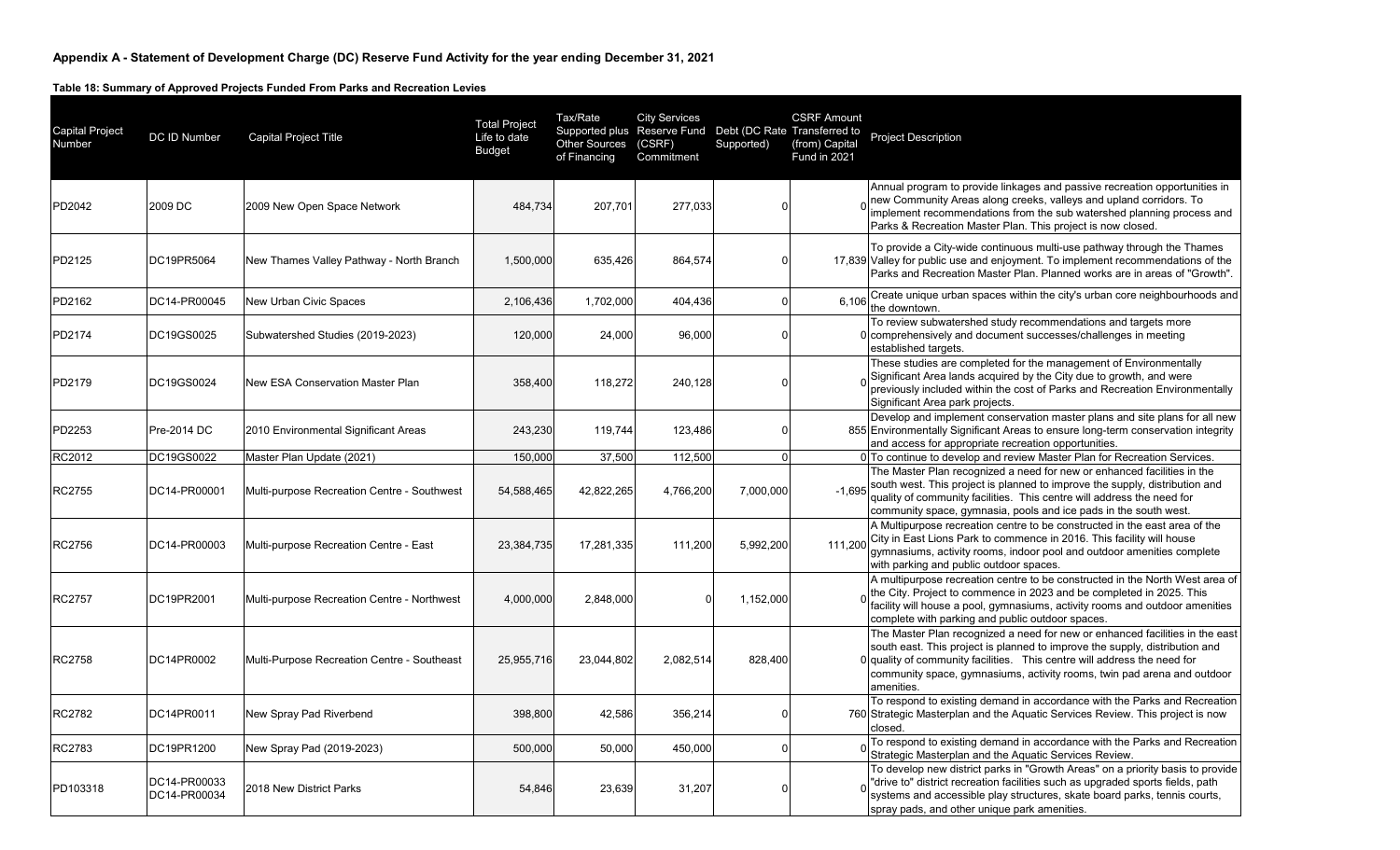**Table 18: Summary of Approved Projects Funded From Parks and Recreation Levies**

| <b>Capital Project</b><br>Number | DC ID Number                    | Capital Project Title             | <b>Total Project</b><br>Life to date<br><b>Budget</b> | Tax/Rate<br><b>Other Sources</b><br>of Financing | <b>City Services</b><br>Supported plus Reserve Fund Debt (DC Rate Transferred to<br>(CSRF)<br>Commitment | Supported) | <b>CSRF Amount</b><br>(from) Capital<br><b>Fund in 2021</b> | <b>Project Description</b>                                                                                                                                                                                                                                     |
|----------------------------------|---------------------------------|-----------------------------------|-------------------------------------------------------|--------------------------------------------------|----------------------------------------------------------------------------------------------------------|------------|-------------------------------------------------------------|----------------------------------------------------------------------------------------------------------------------------------------------------------------------------------------------------------------------------------------------------------------|
| PD1382-14                        | DC14-PR00014<br>DC14-PR00015    | 2014 New Neighbourhood Parks      | 608,590                                               | 325,672                                          | 282,918                                                                                                  |            | $-32,405$                                                   | To develop new neighbourhood parks in "Growth Areas" as subdivision are<br>constructed.                                                                                                                                                                        |
| PD1382-15                        | DC14-PR00016 to<br>DC14-PR00018 | 2015 New Neighbourhood Parks      | 260,000                                               | 60.200                                           | 199,800                                                                                                  |            |                                                             | To develop new neighbourhood parks in "Growth Areas" as subdivision are<br>constructed.                                                                                                                                                                        |
| PD138216                         | DC14-PR00019                    | 2016 New Neighbourhood Parks      | 220,000                                               | 50,900                                           | 169,100                                                                                                  |            | 724                                                         | To develop new neighbourhood parks in "Growth Areas" as subdivision are<br>constructed.                                                                                                                                                                        |
| PD138218                         | DC14-PR00014 to<br>DC14-PR00032 | 2018 New Neighbourhood Parks      | 150,000                                               | 34,700                                           | 115,300                                                                                                  |            |                                                             | To develop new neighbourhood parks in "Growth Areas" as subdivision are<br>constructed.                                                                                                                                                                        |
| PD2043-11                        | Pre-2014 DC                     | 2011 New Open Space Network       | 482,047                                               | 141,747                                          | 340,300                                                                                                  |            | 754                                                         | Annual program to provide linkages and passive recreation opportunities in<br>new Community Areas along creeks, valleys and upland corridors. To<br>implement recommendations from the sub watershed planning process and<br>Parks & Recreation Master Plan.   |
| PD2043-15                        | DC14-PR00057 to<br>PR00086      | 2015 New Open Space Network       | 700,000                                               | 296,500                                          | 403,500                                                                                                  |            | 15,663                                                      | Annual program to provide linkages and passive recreation opportunities in<br>new Community Areas along creeks, valleys and upland corridors. To<br>implement recommendations from the sub watershed planning process and<br>Parks & Recreation Master Plan.   |
| PD204316                         | DC14-PR00057 to<br>PR00086      | 2016 New Major Open Space Network | 1,730,000                                             | 732,700                                          | 997,300                                                                                                  |            | 81,611                                                      | Annual program to provide linkages and passive recreation opportunities in<br>new Community Areas along creeks, valleys and upland corridors. To<br>implement recommendations from the sub watershed planning process and<br>Parks & Recreation Master Plan.   |
| PD204317                         | Pre-2014 DC                     | 2017 New Major Open Space Network | 915.000                                               | 387.600                                          | 527,400                                                                                                  |            | 126,997                                                     | Annual program to provide linkages and passive recreation opportunities in<br>new Community Areas along creeks, valleys and upland corridors. To<br>implement recommendations from the sub watershed planning process and<br>Parks & Recreation Master Plan.   |
| PD204318                         | Pre-2014 DC                     | 2018 New Major Open Space Network | 996,403                                               | 425,242                                          | 571,161                                                                                                  |            | $-24,722$                                                   | Annual program to provide linkages and passive recreation opportunities in<br>new Community Areas along creeks, valleys and upland corridors. To<br>implement recommendations from the sub watershed planning process and<br>Parks & Recreation Master Plan.   |
| PD2124-12                        | Pre-2014 DC                     | 2012 New Thames Valley Parkway    | 50,000                                                | 12,800                                           | 37,200                                                                                                   |            |                                                             | To provide a City-wide continuous multi-use pathway through the Thames<br>0 Valley for public use and enjoyment. To implement recommendations of the<br>Parks and Recreation Master Plan. Planned works are in areas of "Growth".                              |
| PD2124-13                        | Pre-2014 DC                     | 2013 New Thames Valley Parkway    | 500,000                                               | 102,700                                          | 397,300                                                                                                  |            |                                                             | To provide a City-wide continuous multi-use pathway through the Thames<br>0 Valley for public use and enjoyment. To implement recommendations of the<br>Parks and Recreation Master Plan. Planned works are in areas of "Growth".                              |
| PD2124-15                        | DC14-PR00092 to<br>PR00102      | 2015 New Thames Valley Pathway    | 1.175.000                                             | 497,700                                          | 677,300                                                                                                  |            |                                                             | To provide a City-wide continuous multi-use pathway through the Thames<br>1,250 Valley for public use and enjoyment. To implement recommendations of the<br>Parks and Recreation Master Plan. Planned works are in areas of "Growth".                          |
| PD212416                         | DC14-PR00092 to<br>PR00102      | 2016 New Thames Valley Pathway    | 9,668                                                 | 4,095                                            | 5,573                                                                                                    |            |                                                             | To provide a City-wide continuous multi-use pathway through the Thames<br>Valley for public use and enjoyment. To implement recommendations of the<br>Parks and Recreation Master Plan. Planned works are in areas of "Growth".<br>This project is now closed. |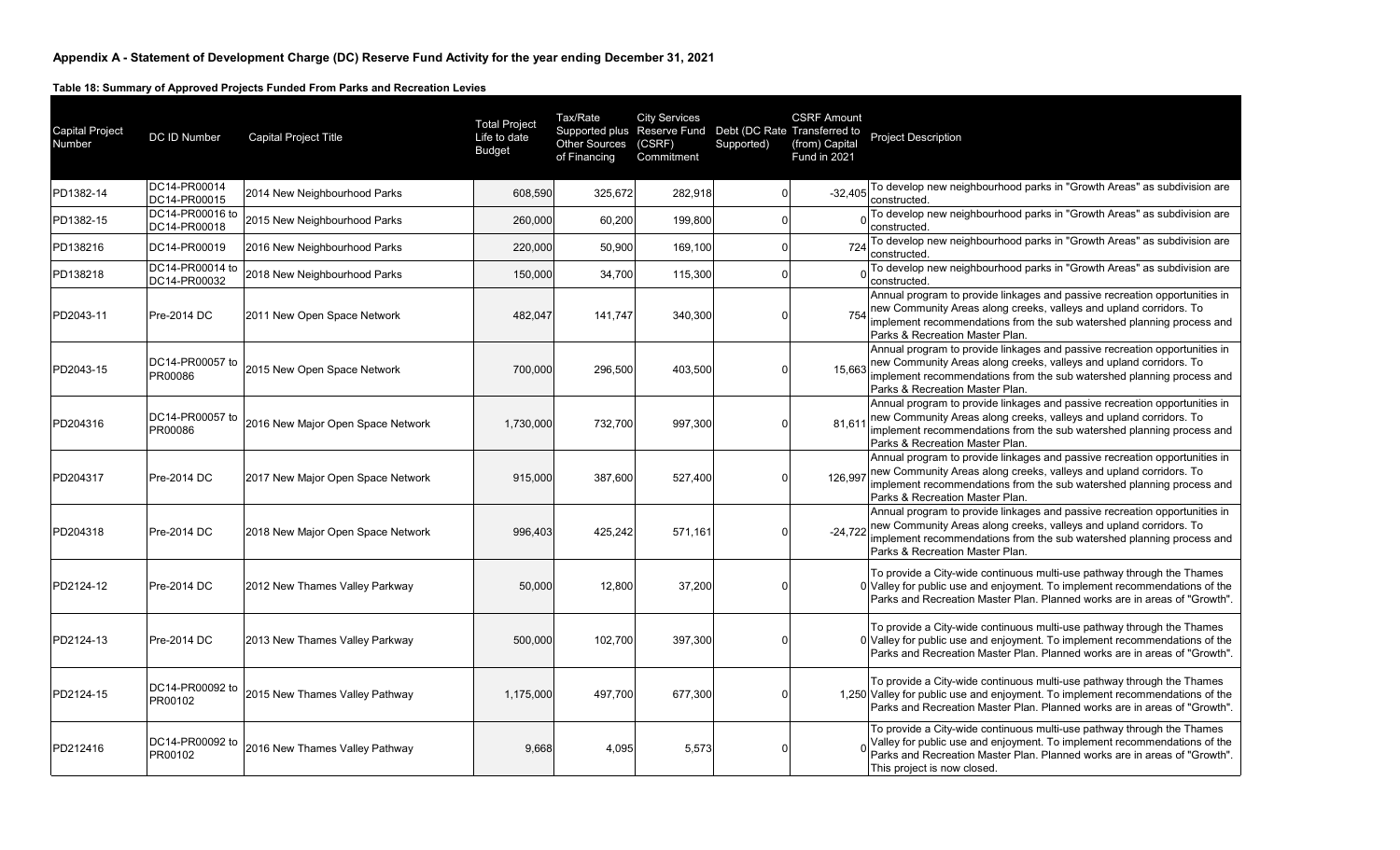**Table 18: Summary of Approved Projects Funded From Parks and Recreation Levies**

| <b>Capital Project</b><br>Number | DC ID Number                 | <b>Capital Project Title</b>                          | <b>Total Project</b><br>Life to date<br><b>Budget</b> | Tax/Rate<br>Other Sources (CSRF)<br>of Financing | <b>City Services</b><br>Supported plus Reserve Fund Debt (DC Rate Transferred to<br>Commitment | Supported) | <b>CSRF Amount</b><br>(from) Capital<br><b>Fund in 2021</b> | <b>Project Description</b>                                                                                                                                                                                                                                                                  |
|----------------------------------|------------------------------|-------------------------------------------------------|-------------------------------------------------------|--------------------------------------------------|------------------------------------------------------------------------------------------------|------------|-------------------------------------------------------------|---------------------------------------------------------------------------------------------------------------------------------------------------------------------------------------------------------------------------------------------------------------------------------------------|
| PD212418                         | DC14-PR00092<br>TO PR00102   | 2018 New Thames Valley Pathway                        | 2,645,332                                             | 1,120,405                                        | 1,524,927                                                                                      |            |                                                             | To provide a City-wide continuous multi-use pathway through the Thames<br>39,166 Valley for public use and enjoyment. To implement recommendations of the<br>Parks and Recreation Master Plan. Planned works are in areas of "Growth".                                                      |
| PD216219                         | DC19PR0400                   | New Civic Spaces (2019-2023)                          | 1,570,100                                             | 1,209,762                                        | 360,338                                                                                        |            |                                                             | For the creation of unique urban spaces within the city's urban core<br>neighbourhoods and the downtown. This program will assist in implementing<br>the forthcoming Urban Spaces Master Plan, along with many of the<br>Downtown Master Plan initiatives.                                  |
| PD2181-15                        | DC14-PR00087 to<br>PR00090   | 2015 New Sportspark                                   | 150,000                                               | 63,500                                           | 86,500                                                                                         |            | 18.957                                                      | To develop new major infrastructure to support major recreational facilities in<br>order to support competitive and tournament level play.                                                                                                                                                  |
| PD218116                         | DC14-PR00087 to<br>PR00090   | 2016 New Sportspark                                   | 600,000                                               | 258,000                                          | 342,000                                                                                        |            |                                                             | To develop new major infrastructure to support major recreational facilities in<br>order to support competitive and tournament level play.                                                                                                                                                  |
| PD218117                         | DC14-PR00087 to<br>PR00090   | 2017 New Sportspark                                   | 800,000                                               | 361,900                                          | 438,100                                                                                        |            | 31,246                                                      | To develop new major infrastructure to support major recreational facilities in<br>order to support competitive and tournament level play.                                                                                                                                                  |
| PD218118                         | DC14-PR00087 to<br>PR00090   | 2018 New Sportspark                                   | 3,411,183                                             | 1,456,137                                        | 1,955,046                                                                                      |            |                                                             | To develop new major infrastructure to support major recreational facilities in<br>order to support competitive and tournament level play.                                                                                                                                                  |
| PD2230-15                        | DC14-PR00004 to<br>PR00116   | 2015 New Field Houses                                 | 150,000                                               | 15,000                                           | 135,000                                                                                        |            | 9,156                                                       | To support the design and implementation of washroom and change room<br>facilities in new district parks and new sport parks.                                                                                                                                                               |
| PD223016                         | DC14-PR00004 to<br>PR00116   | 2016 New Field Houses                                 | 600,000                                               | 195,000                                          | 405,000                                                                                        |            | 112,757                                                     | To support the design and implementation of washroom and change room<br>facilities in new district parks and new sport parks.                                                                                                                                                               |
| PD2253-12                        | Pre-2014 DC                  | 2012 Environmental Significant Areas                  | 170,000                                               | 85,235                                           | 84,765                                                                                         |            |                                                             | Develop and implement conservation master plans and site plans for all new<br>Environmentally Significant Areas to ensure long-term conservation integrity<br>and access for appropriate recreation opportunities. This project is now<br>closed.                                           |
| PD225317                         | DC14-PR00103 to<br>PR00113   | 2017 Environmentally Significant Areas                | 80,000                                                | 38,800                                           | 41,200                                                                                         | C          |                                                             | Develop and implement conservation master plans and site plans for all new<br>0 Environmentally Significant Areas to ensure long-term conservation integrity<br>and access for appropriate recreation opportunities.                                                                        |
| PD225318                         | DC14-PR00103 to<br>PR00113   | 2018 Environmentally Significant Areas                | 286,770                                               | 141,121                                          | 145,649                                                                                        |            |                                                             | Develop and implement conservation master plans and site plans for all new<br>0 Environmentally Significant Areas to ensure long-term conservation integrity<br>and access for appropriate recreation opportunities.                                                                        |
| PD225319                         | DC19PR0900                   | New Environmentally Significant Areas (2019-<br>2023) | 317,000                                               | 137,403                                          | 179,597                                                                                        |            |                                                             | Develop and implement conservation master plans and site plans for all new<br>0 Environmentally Significant Areas to ensure long-term conservation integrity<br>and access for appropriate recreation opportunities.                                                                        |
| PD276517                         | DC14-PR000050<br>to PR000056 | 2017 New Woodland Parks                               | 157,302                                               | 36,362                                           | 120,940                                                                                        |            |                                                             | 0 Initial management and setup of newly acquired woodland parks.                                                                                                                                                                                                                            |
| PD3019-15                        | DC14-PR00039 to<br>PR00044   | 2015 New Urban Parks                                  | 350,000                                               | 81,000                                           | 269,000                                                                                        |            |                                                             | To construct new urban parks, plazas and civic spaces in growth areas to<br>reflect new design.                                                                                                                                                                                             |
| PD301917                         | DC14-PR00039 to<br>PR00044   | 2017 New Urban Parks                                  | 160,000                                               | 37,000                                           | 123,000                                                                                        |            |                                                             | To construct new urban parks, plazas and civic spaces in growth areas to<br>reflect new design.                                                                                                                                                                                             |
| PD301918                         | DC14-PR00039 to<br>PR00044   | 2018 New Urban Parks                                  | 600,000                                               | 138,800                                          | 461,200                                                                                        |            |                                                             | To construct new urban parks, plazas and civic spaces in growth areas to<br>reflect new design.                                                                                                                                                                                             |
| PK103319                         | DC19PR0200                   | New District Parks (2019-2023)                        | 1,598,500                                             | 696,543                                          | 901,957                                                                                        |            | 187.847                                                     | To develop new district parks in "Growth Areas" on a priority basis to provide<br>drive to district recreation facilities such as upgraded sports fields, path<br>systems and accessible play structures, skate board parks, tennis courts,<br>spray pads, and other unique park amenities. |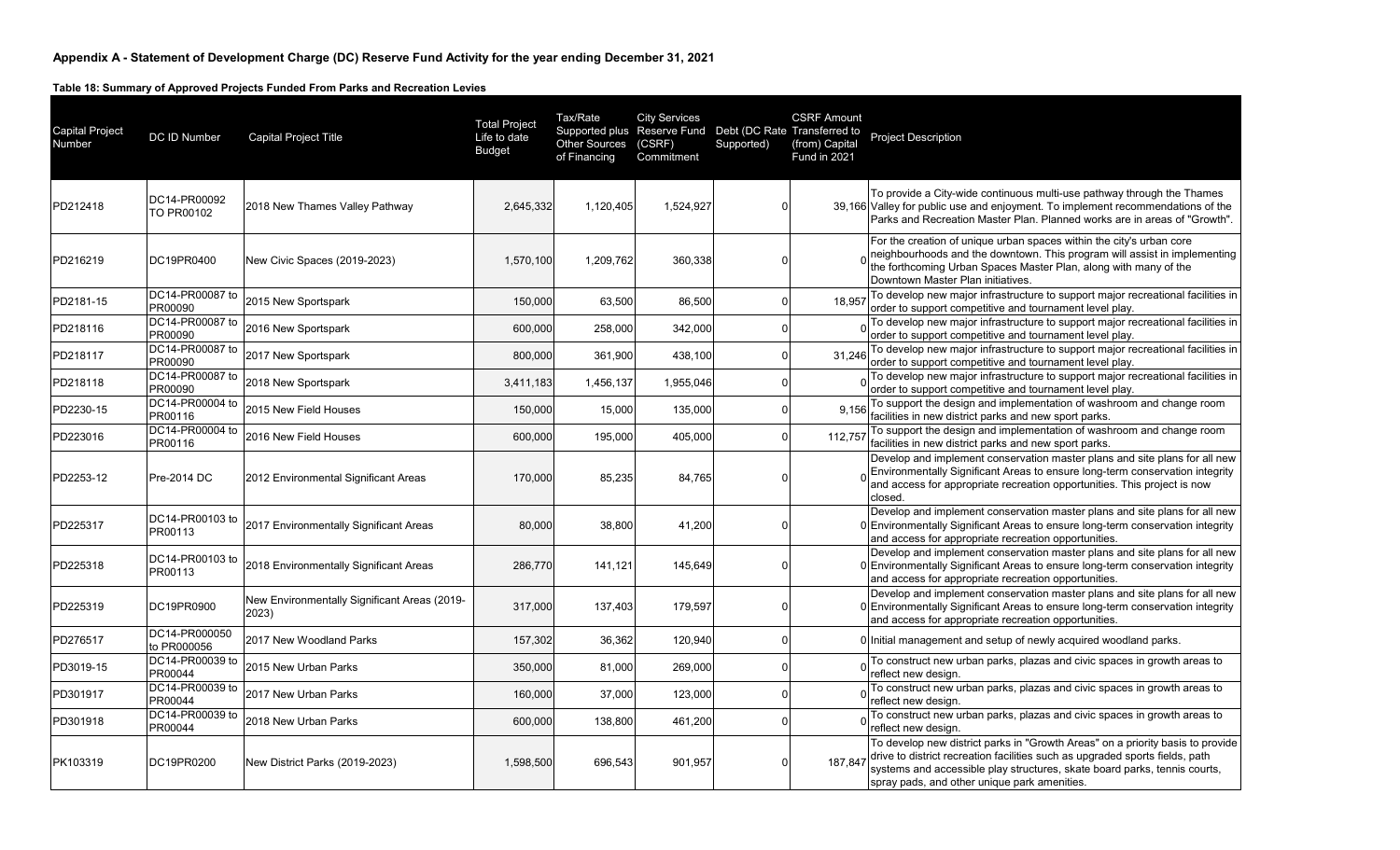**Table 18: Summary of Approved Projects Funded From Parks and Recreation Levies**

| <b>Capital Project</b><br>Number | DC ID Number | <b>Capital Project Title</b>     | <b>Total Project</b><br>Life to date<br><b>Budget</b> | Tax/Rate<br>Other Sources (CSRF)<br>of Financing | <b>City Services</b><br>Supported plus Reserve Fund Debt (DC Rate Transferred to<br>Commitment | Supported)   | <b>CSRF Amount</b><br>(from) Capital<br><b>Fund in 2021</b> | <b>Project Description</b>                                                                                                                                                                                                                                                                                                                                            |
|----------------------------------|--------------|----------------------------------|-------------------------------------------------------|--------------------------------------------------|------------------------------------------------------------------------------------------------|--------------|-------------------------------------------------------------|-----------------------------------------------------------------------------------------------------------------------------------------------------------------------------------------------------------------------------------------------------------------------------------------------------------------------------------------------------------------------|
| PK138219                         | DC19PR0100   | Neighbourhood Parks (2019-2023)  | 800,600                                               | 124.947                                          | 675,653                                                                                        |              |                                                             | To develop new neighbourhood parks in the "Growth Areas" as subdivisions<br>459 are constructed. Includes; play equip., pathways, tree planting, benches,<br>parking, drainage & recreation amenities.                                                                                                                                                                |
| PK204319                         | DC19PR0600   | New Major Open Space (2019-2023) | 3,212,000                                             | 1,157,653                                        | 2,054,347                                                                                      |              | 117.402                                                     | Provide linkages & passive recreation opportunities in new Community<br>Areas along creeks, valleys and upland corridors. To implement<br>recommendations from the subwatershed planning process & Parks &<br>Recreation Master Plan.                                                                                                                                 |
| PK212419                         | DC19PR0800   | New Thames Valley Parkway        | 4,676,100                                             | 1,714,994                                        | 2,961,106                                                                                      |              |                                                             | To provide a City-wide continuous multi-use pathway through the Thames<br>94,453 Valley for public use and enjoyment. To implement recommendations of the<br>Parks & Recreation Master Plan and Thames Valley Corridor Plan.                                                                                                                                          |
| PK218119                         | DC19PR0700   | New Sportspark (2019-2023)       | 3,598,800                                             | 1,280,746                                        | 2,318,054                                                                                      |              |                                                             | To develop major infrastructure to support major recreational facilities in<br>0 order to support expanded competitive and tournament level play. To also<br>develop lands in new 'growth' areas to meet sports field deficiencies.                                                                                                                                   |
| PK218519                         | DC19PR1000   | <b>New Pedestrian Bridges</b>    | 2,850,000                                             | 680,213                                          | 509,807                                                                                        | 1,659,980    |                                                             | This program implements pedestrian bridges and tunnels along the<br>66,149 recreational pathway system in order to fully connect new growth areas to<br>the City's broader recreational pathway system.                                                                                                                                                               |
| PK223019                         | DC19PR1100   | New Field House (2019-2023)      | 1,400,000                                             | 394,724                                          | 1,005,276                                                                                      |              |                                                             | The 'new field house' capital budget supports the design and implementation<br>of washroom and change room facilities in new district parks and new sport<br>0 parks. These field houses are implemented in growth areas and supports<br>organized sport programs such as soccer, football and baseball, etc. in<br>keeping with the City's current level of service. |
| PK301919                         | DC19PR0300   | New Urban Parks (2019-2023)      | 4,456,700                                             | 723,391                                          | 3,733,309                                                                                      |              | 39,677                                                      | To construct new urban parks in growth areas to reflect new design<br>standards for smaller spaces in neighbourhoods.                                                                                                                                                                                                                                                 |
| <b>UF2080</b>                    | DC19GS0026   | <b>Urban Forestry Studies</b>    | 50,000                                                | 36,000                                           | 14,000                                                                                         |              |                                                             | Several Urban Forestry Studies will be completed during the years<br>0 identified. The studies will evaluate growth impacts and best management<br>practices for new initiatives and updates of existing plans.                                                                                                                                                       |
| UF276519                         | DC19PR0500   | Woodland Parks (2019-2023)       | 697,000                                               | 112.418                                          | 584,582                                                                                        |              |                                                             | Initial management and setup of newly acquired woodland parks. These<br>0 have been identified through the Development Charges study as a distinct<br>type of park.                                                                                                                                                                                                   |
| Totals                           |              |                                  | \$157,029,457                                         | \$104,326,880                                    | \$36,069,997                                                                                   | \$16,632,580 | \$1,022,206                                                 |                                                                                                                                                                                                                                                                                                                                                                       |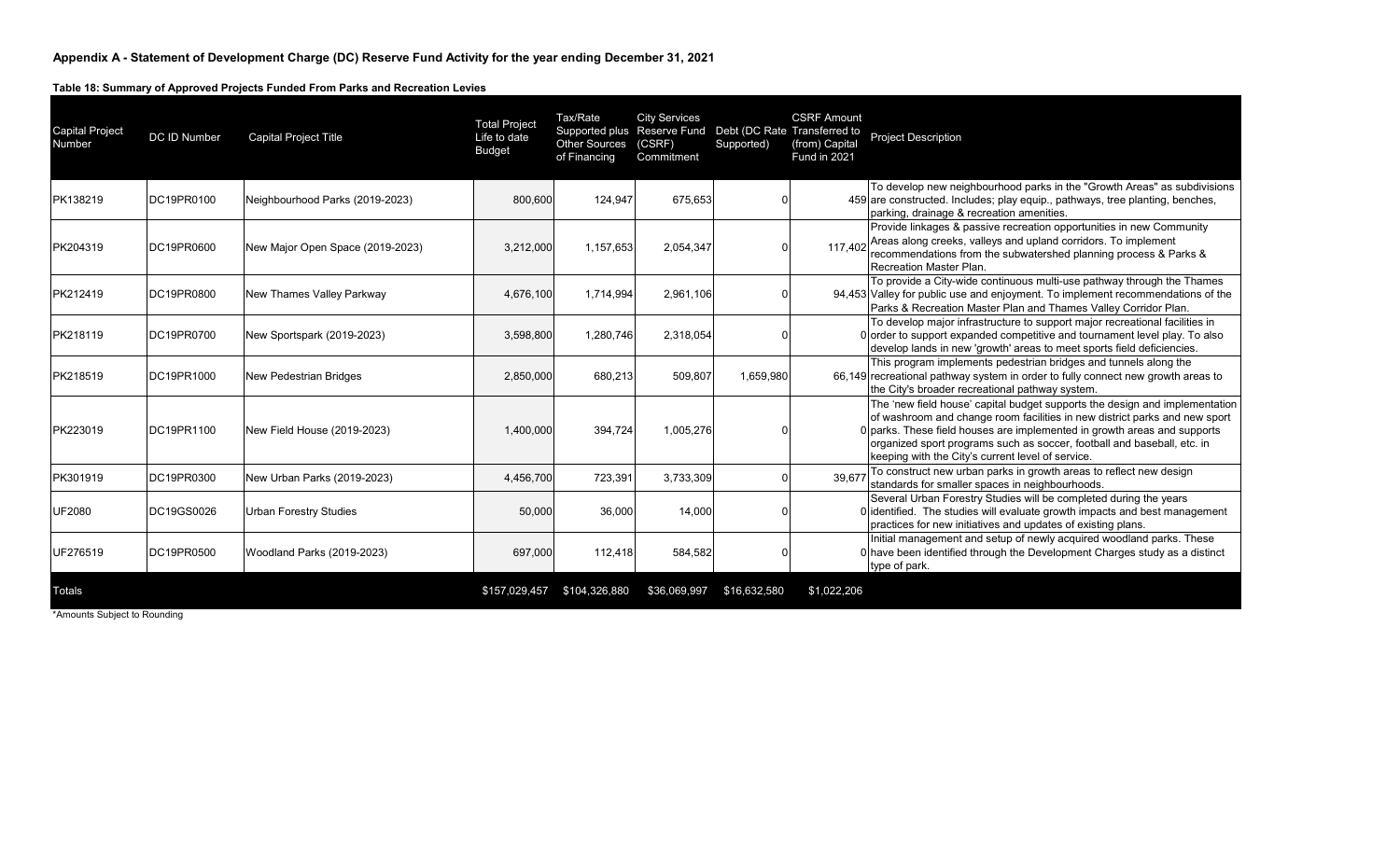| Capital<br>Project<br>Number | <b>DC ID Number</b> | . .<br><b>Capital Project Title</b>         | Debt By-law # | <b>Original Debt</b><br><b>Issued for</b><br><b>Growth Share</b> | Year of Debt Issue/Retired | Principal<br>outstanding as<br>at December<br>31, 2021 | <b>CSRF</b> debt<br>payment (P&I)<br>on issued debt |
|------------------------------|---------------------|---------------------------------------------|---------------|------------------------------------------------------------------|----------------------------|--------------------------------------------------------|-----------------------------------------------------|
| <b>RC2762</b>                | $Pre-2014 DC$       | Multi-Purpose Rec Centre #1 (North)         | D-767-265     | 3,400,000                                                        | 2012/2022                  | 379,003                                                | 393,180                                             |
| <b>RC2755</b>                | DC14-PR00001        | Multi-purpose Recreation Centre - Southwest | D-774-91      | 7,000,000                                                        | 2018/2028                  | 5,079,964                                              | 806,412                                             |
| <b>RC2756</b>                | DC14-PR00003        | Multi-purpose Recreation Centre - East      | D-775-80      | 2,365,000                                                        | 2019/2029                  | ,933,524                                               | 268,066                                             |
| <b>RC2756</b>                | DC14-PR00003        | Multi-purpose Recreation Centre - East      | D776-135      | 2,700,000                                                        | 2020/2030                  | 2,443,650                                              | 292,665                                             |
|                              |                     | Debt Discount                               |               |                                                                  |                            |                                                        | 10,369                                              |
|                              |                     | <b>Accrued Interest</b>                     |               |                                                                  |                            |                                                        | $-8,898$                                            |
| <b>Totals</b>                |                     |                                             |               | \$15,465,000                                                     |                            | \$9,836,141                                            | \$1,761,794                                         |

# **Table 19: Summary of Issued Debt For Approved Projects Funded From Parks and Recreation Levies**

\*Amounts Subject to Rounding

### **Table 20: Summary of Authorized Unissued Debt For Approved Projects Funded From Parks and Recreation Levies**

| Capital<br>Project<br><b>Number</b> | <b>DC ID Number</b> | <b>Capital Project Title</b>                         | Authorized but<br>not Issued | <b>Expected Year</b><br>of Debt Issue |
|-------------------------------------|---------------------|------------------------------------------------------|------------------------------|---------------------------------------|
| <b>RC2756</b>                       | DC14-PR00003        | Multi-purpose Recreation Centre - East<br>(Aquatics) | 927,200                      | 2022                                  |
| <b>RC2757</b>                       | DC19PR2001          | Multi-Purpose Recreation Centre - Northwest          | 1,152,000                    | 2022                                  |
| <b>RC2758</b>                       | DC14PR0002          | Multi-Purpose Recreation Centre - Southeast          | 828,400                      | 2024                                  |
| <b>PK218519</b>                     | DC19PR1000          | New Pedestrian Bridges and Tunnels (2019-<br>2023)   | 1,659,980                    | 2024                                  |
| <b>Totals</b>                       |                     |                                                      | \$4,567,580                  |                                       |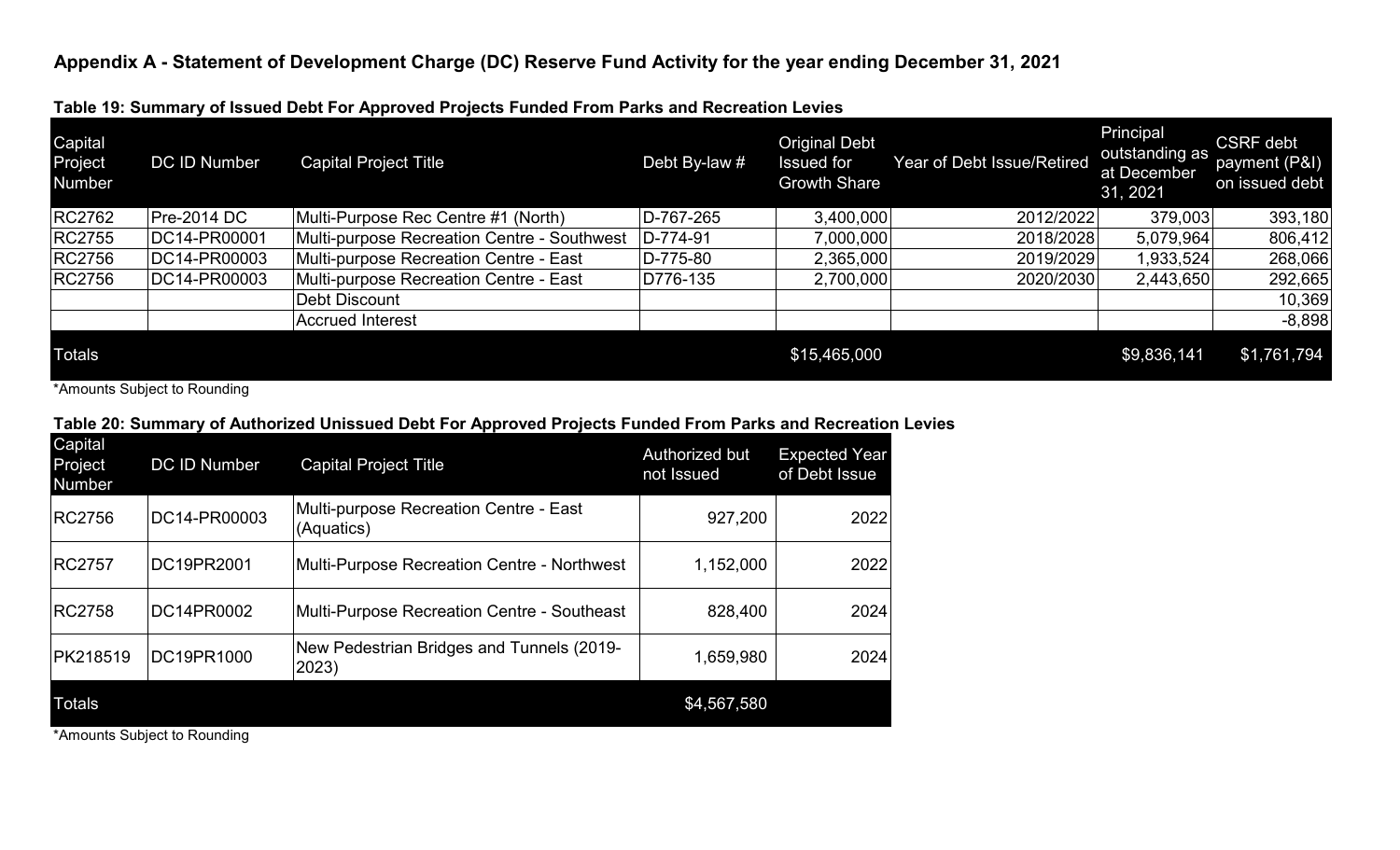**Table 21: Summary of Approved Projects Funded From Transit Levies**

| Capital<br>Project<br>Number | .<br>DC ID Number | <b>Capital Project Title</b>       | <b>Total Project</b><br>Life to date<br><b>Budget</b> | Tax/Rate<br>Supported<br>plus Other<br>Sources of<br>Financing | <b>City Services</b><br><b>Reserve Fund</b><br>(CSRF)<br>Commitment | Supported) | <b>CSRF Amount</b><br>Debt (DC Rate Transferred to<br>(from) Capital<br>Fund in 2021 | <b>Project Description</b>                                                                                      |
|------------------------------|-------------------|------------------------------------|-------------------------------------------------------|----------------------------------------------------------------|---------------------------------------------------------------------|------------|--------------------------------------------------------------------------------------|-----------------------------------------------------------------------------------------------------------------|
| MU1176                       | DC19TS2002        | Conventional Transit (Growth) PTIS | 7,316,100                                             | 6,535,620                                                      | 780,480                                                             |            |                                                                                      | Ongoing program of expanding the transit<br>143,843 fleet supporting growth in service in new<br>service areas. |
| RT1430-7                     | DC19RS0301        | Downtown Loop - Stops              | 4,443,000                                             | 3,933,472                                                      | 509,528                                                             |            |                                                                                      | Construction of 5 Transit stop platforms<br>along the Downtown Loop route.                                      |
| <b>Totals</b>                |                   |                                    | \$11,759,100                                          | \$10,469,092                                                   | \$1,290,008                                                         | \$0        | \$143,843                                                                            |                                                                                                                 |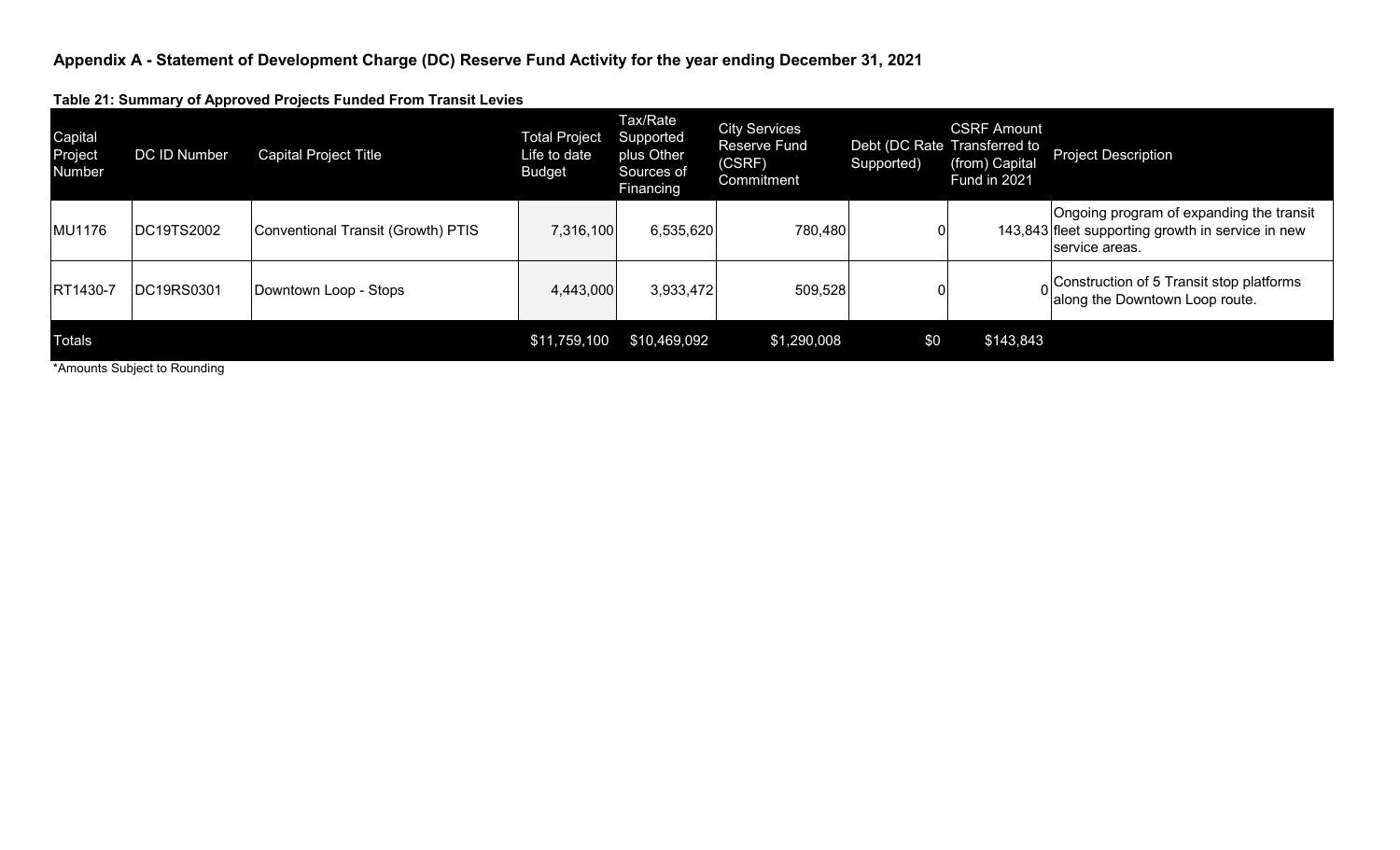**Table 22: Summary of Approved Projects Funded From Library Levies**

| Capital<br>Project<br><b>Number</b> | DC ID Number | <b>Capital Project Title</b>   | <b>Total Project</b><br>Life to date<br><b>Budget</b> | Tax/Rate<br>Supported<br>plus Other<br>Sources of<br>Financing | <b>City Services</b><br><b>Reserve Fund</b><br>(CSRF)<br>Commitment | Debt (DC Rate Transferred to<br>Supported) | <b>CSRF Amount</b><br>(from) Capital<br><b>Fund in 2021</b> | <b>Project Description</b>                                                                                                                                                                                        |
|-------------------------------------|--------------|--------------------------------|-------------------------------------------------------|----------------------------------------------------------------|---------------------------------------------------------------------|--------------------------------------------|-------------------------------------------------------------|-------------------------------------------------------------------------------------------------------------------------------------------------------------------------------------------------------------------|
| <b>RC3464</b>                       | IDC14LS0002  | Northwest Branch Library       | 6,686,000                                             | 4,149,586                                                      | 367,400                                                             | 2,169,014                                  |                                                             | To acquire land, design and construct a new full service<br>branch library to accommodate population growth.                                                                                                      |
| RC3466                              | DC14LS0001   | Southeast Branch Library       | 5,118,000                                             | 1,468,200                                                      | 500,900                                                             | 3,148,900                                  |                                                             | To acquire land, design and construct a new full service<br>branch library to accommodate population growth.                                                                                                      |
| <b>RC3467</b>                       | DC14LS0003   | LSA 13 - Southeast Collections | 250,000                                               | 25,000                                                         | 225,000                                                             |                                            |                                                             | The collection at a new Southeast branch requires expansion<br>$\alpha$ to maintain service standards and provide adequate choices<br>and variety to an increasing number of patrons accessing the<br>new branch. |
| <b>RC3468</b>                       | DC14LS0004   | LSA 13 -Northwest Collections  | 250,000                                               | 25,000                                                         | 225,000                                                             |                                            |                                                             | The collection at a new Northwest branch requires expansion<br>$_0$ to maintain service standards and provide adequate choices<br>and variety to an increasing number of patrons accessing the<br>new branch.     |
| Totals                              |              |                                | \$12,304,000                                          | \$5,667,786                                                    | \$1,318,300                                                         | \$5,317,914                                | \$0                                                         |                                                                                                                                                                                                                   |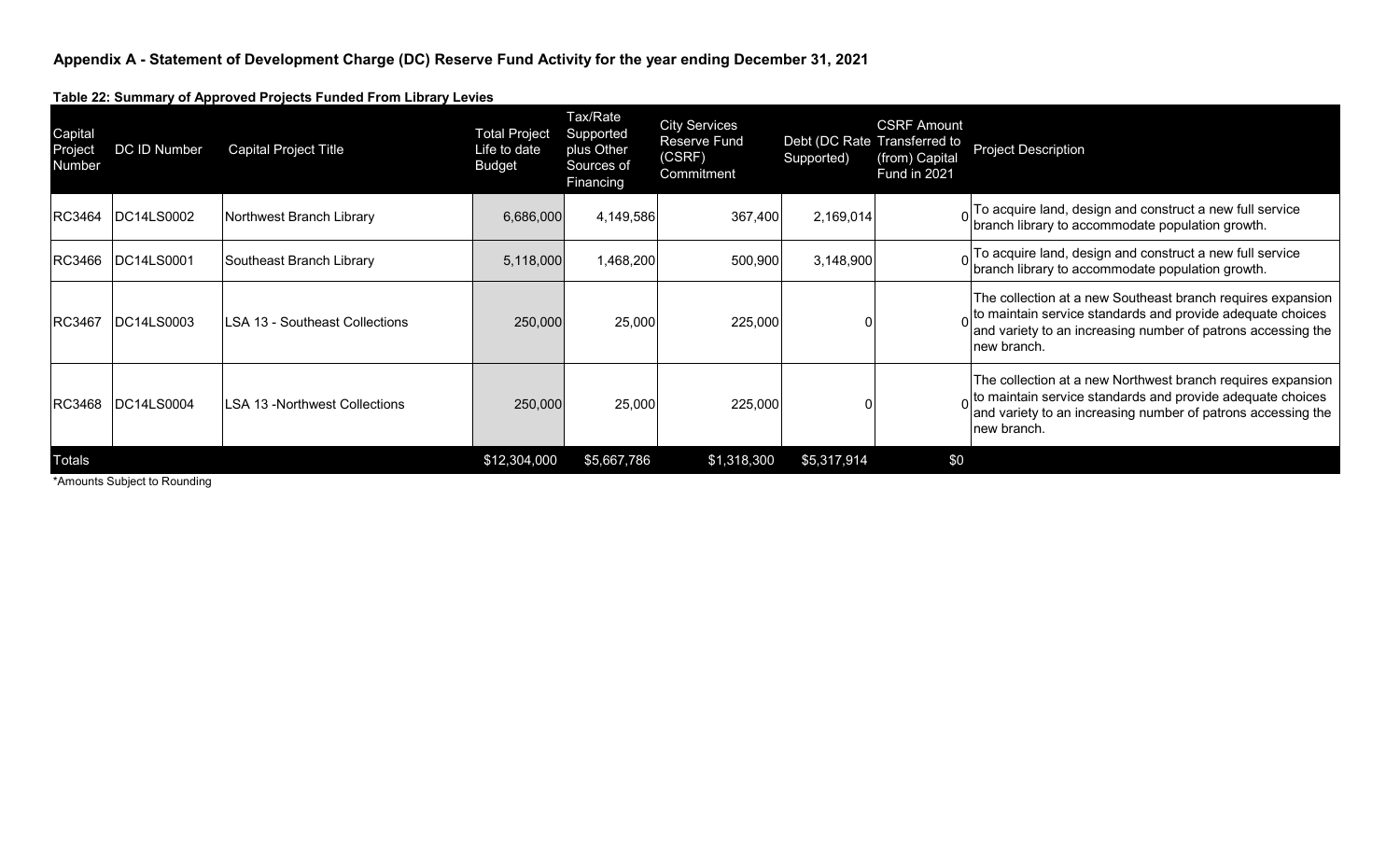| <b>Capital Project</b><br><b>Number</b> | <b>DC ID Number</b> | <b>Capital Project Title</b> | Authorized but not<br>Issued | Expected Year of<br>Debt Issue |
|-----------------------------------------|---------------------|------------------------------|------------------------------|--------------------------------|
| <b>RC3464</b>                           | DC14LS0002          | Northwest Branch Library     | 2,169,014                    | 2025                           |
| <b>RC3466</b>                           | DC14LS0001          | Southeast Branch Library     | 3,148,900                    | 2025                           |
| Total                                   |                     |                              | \$5,317,914                  |                                |

**Table 23: Summary of Authorized Unissued Debt For Approved Projects Funded From Library Levies**